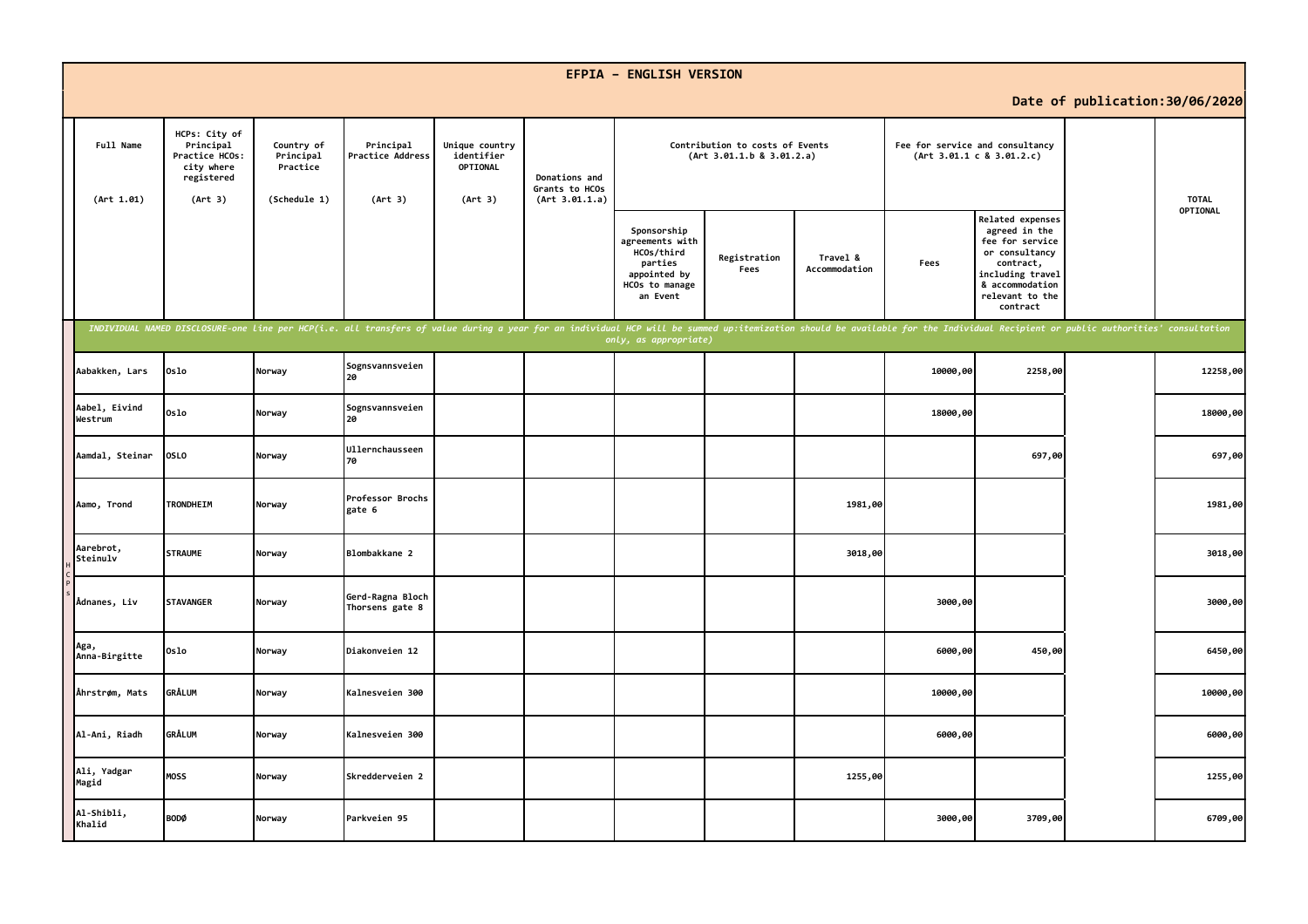| Full Name<br>(Art 1.01)     | HCPs: City of<br>Principal<br>Practice HCOs:<br>city where<br>registered<br>(Art 3) | Country of<br>Principal<br>Practice<br>(Schedule 1) | Principal<br>Practice Address<br>(Art 3)                                                                                                                                                                                       | Unique country<br>identifier<br><b>OPTIONAL</b><br>(Art 3) | Donations and<br>Grants to HCOs<br>(Art 3.01.1.a) |                                                                                                       | Contribution to costs of Events<br>(Art 3.01.1.b 8 3.01.2.a) |                           |          | Fee for service and consultancy<br>(Art 3.01.1 c 8 3.01.2.c)                                                                                              | <b>TOTAL</b> |
|-----------------------------|-------------------------------------------------------------------------------------|-----------------------------------------------------|--------------------------------------------------------------------------------------------------------------------------------------------------------------------------------------------------------------------------------|------------------------------------------------------------|---------------------------------------------------|-------------------------------------------------------------------------------------------------------|--------------------------------------------------------------|---------------------------|----------|-----------------------------------------------------------------------------------------------------------------------------------------------------------|--------------|
|                             |                                                                                     |                                                     |                                                                                                                                                                                                                                |                                                            |                                                   | Sponsorship<br>agreements with<br>HCOs/third<br>parties<br>appointed by<br>HCOs to manage<br>an Event | Registration<br>Fees                                         | Travel &<br>Accommodation | Fees     | Related expenses<br>agreed in the<br>fee for service<br>or consultancy<br>contract,<br>including travel<br>& accommodation<br>relevant to the<br>contract | OPTIONAL     |
|                             |                                                                                     |                                                     | INDIVIDUAL NAMED DISCLOSURE-one line per HCP(i.e. all transfers of value during a year for an individual HCP will be summed up:itemization should be available for the Individual Recipient or public authorities' consultatio |                                                            |                                                   | only, as appropriate)                                                                                 |                                                              |                           |          |                                                                                                                                                           |              |
| Alsnes, Ingvild<br>Vatten   | <b>SANDNES</b>                                                                      | Norway                                              | Jærveien 12                                                                                                                                                                                                                    |                                                            |                                                   |                                                                                                       |                                                              | 3068,00                   |          |                                                                                                                                                           | 3068,00      |
| Alstadhaug, Karl<br>Bjørnar | <b>BODØ</b>                                                                         | Norway                                              | Parkveien 95                                                                                                                                                                                                                   |                                                            |                                                   |                                                                                                       |                                                              | 1363,00                   | 34000,00 | 9134,00                                                                                                                                                   | 44497,00     |
| Amiri,<br>Hasibullah        | <b>KONGSVINGER</b>                                                                  | Norway                                              | Gågata 5                                                                                                                                                                                                                       |                                                            |                                                   |                                                                                                       |                                                              | 1255,00                   |          | 1609,00                                                                                                                                                   | 2864,00      |
| Amiri, Leme                 | <b>KONGSVINGER</b>                                                                  | Norway                                              | Gågata 5                                                                                                                                                                                                                       |                                                            |                                                   |                                                                                                       |                                                              | 1255,00                   |          |                                                                                                                                                           | 1255,00      |
| Andersen, Trygve<br>Brügger | <b>STAVANGER</b>                                                                    | Norway                                              | Gerd-Ragna Bloch<br>Thorsens gate 8                                                                                                                                                                                            |                                                            |                                                   |                                                                                                       |                                                              |                           | 4000,00  |                                                                                                                                                           | 4000,00      |
| Antonsen, Olaf              | <b>OSLO</b>                                                                         | Norway                                              | Sognsvannsveien<br>20                                                                                                                                                                                                          |                                                            |                                                   |                                                                                                       |                                                              |                           | 6000,00  | 1058,00                                                                                                                                                   | 7058,00      |
| Arora, Satish               | 0slo                                                                                | Norway                                              | Mellombølgen 47                                                                                                                                                                                                                |                                                            |                                                   |                                                                                                       |                                                              | 14687,60                  |          |                                                                                                                                                           | 14687,60     |
| Aryal, Sanjay               | <b>STRAUME</b>                                                                      | Norway                                              | Blombakkane 2                                                                                                                                                                                                                  |                                                            |                                                   |                                                                                                       |                                                              | 2665,00                   |          | 430,00                                                                                                                                                    | 3095,00      |
| Åsheim, Kristine ISDALSTØ   |                                                                                     | Norway                                              | Kvernhusmyrane<br>25                                                                                                                                                                                                           |                                                            |                                                   |                                                                                                       |                                                              | 3018,00                   |          |                                                                                                                                                           | 3018,00      |
| Aune, Eli Hallan HOF        |                                                                                     | Norway                                              | Hofslundveien 6                                                                                                                                                                                                                |                                                            |                                                   |                                                                                                       |                                                              | 727,00                    |          |                                                                                                                                                           | 727,00       |
| Aune, Erlend                | <b>TØNSBERG</b>                                                                     | Norway                                              | <b>Halfdan</b><br>Wilhelmsens alle<br>17                                                                                                                                                                                       |                                                            |                                                   |                                                                                                       |                                                              |                           | 16000,00 | 7000,00                                                                                                                                                   | 23000,00     |
| Ausen, Karin                | <b>TØNSBERG</b>                                                                     | Norway                                              | <b>Halfdan</b><br>Wilhelmsens alle<br>17                                                                                                                                                                                       |                                                            |                                                   |                                                                                                       |                                                              |                           | 4000,00  |                                                                                                                                                           | 4000,00      |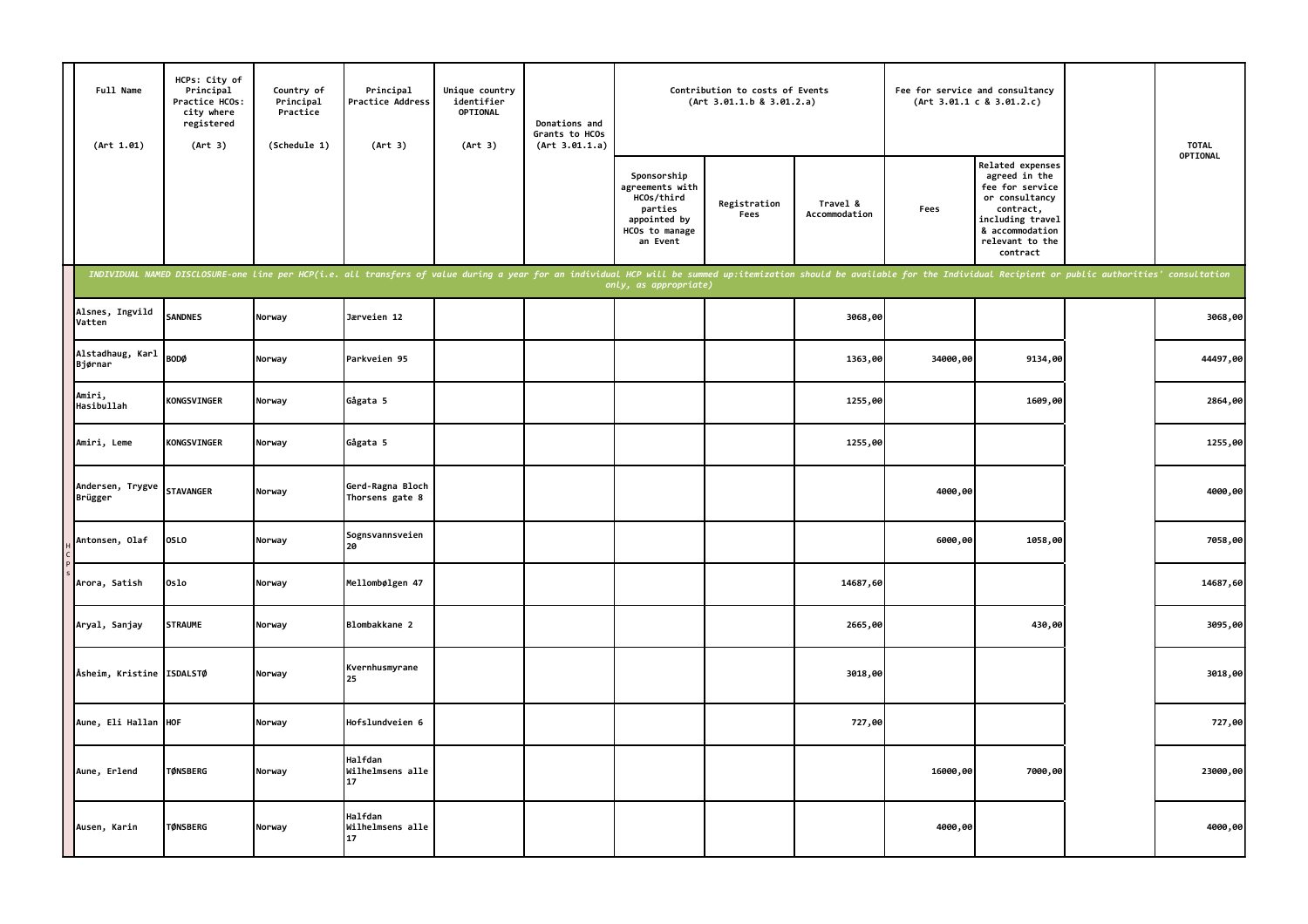| Full Name<br>(Art 1.01)              | HCPs: City of<br>Principal<br>Practice HCOs:<br>city where<br>registered<br>(Art 3) | Country of<br>Principal<br>Practice<br>(Schedule 1) | Principal<br><b>Practice Address</b><br>(Art 3)                                                                                                                                                                                | Unique country<br>identifier<br><b>OPTIONAL</b><br>(Art 3) | Donations and<br>Grants to HCOs<br>(Art 3.01.1.a) |                                                                                                       | Contribution to costs of Events<br>(Art 3.01.1.b 8 3.01.2.a) |                           |          | Fee for service and consultancy<br>(Art 3.01.1 c 8 3.01.2.c)                                                                                                     | <b>TOTAL</b> |
|--------------------------------------|-------------------------------------------------------------------------------------|-----------------------------------------------------|--------------------------------------------------------------------------------------------------------------------------------------------------------------------------------------------------------------------------------|------------------------------------------------------------|---------------------------------------------------|-------------------------------------------------------------------------------------------------------|--------------------------------------------------------------|---------------------------|----------|------------------------------------------------------------------------------------------------------------------------------------------------------------------|--------------|
|                                      |                                                                                     |                                                     |                                                                                                                                                                                                                                |                                                            |                                                   | Sponsorship<br>agreements with<br>HCOs/third<br>parties<br>appointed by<br>HCOs to manage<br>an Event | Registration<br>Fees                                         | Travel &<br>Accommodation | Fees     | <b>Related expenses</b><br>agreed in the<br>fee for service<br>or consultancy<br>contract,<br>including travel<br>& accommodation<br>relevant to the<br>contract | OPTIONAL     |
|                                      |                                                                                     |                                                     | INDIVIDUAL NAMED DISCLOSURE-one line per HCP(i.e. all transfers of value during a year for an individual HCP will be summed up:itemization should be available for the Individual Recipient or public authorities' consultatio |                                                            |                                                   | only, as appropriate)                                                                                 |                                                              |                           |          |                                                                                                                                                                  |              |
| Bach-Gansmo,<br>Edvin                | ÅRNES                                                                               | Norway                                              | Hagaskogveien 17                                                                                                                                                                                                               |                                                            |                                                   |                                                                                                       |                                                              | 1255,00                   |          |                                                                                                                                                                  | 1255,00      |
| Bachmann,<br>Ingeborg                | <b>BERGEN</b>                                                                       | Norway                                              | Jonas Lies vei<br>65                                                                                                                                                                                                           |                                                            |                                                   |                                                                                                       |                                                              | 3063,00                   | 14000,00 |                                                                                                                                                                  | 17063,00     |
| Bakland,<br>Gunnstein                | <b>TROMSØ</b>                                                                       | Norway                                              | Hansine Hansens<br>veg 67                                                                                                                                                                                                      |                                                            |                                                   |                                                                                                       |                                                              | 2895,00                   | 13300,00 |                                                                                                                                                                  | 16195,00     |
| Beitnes, Jan<br>Otto                 | 0slo                                                                                | Norway                                              | Sognsvannsveien<br>20                                                                                                                                                                                                          |                                                            |                                                   |                                                                                                       |                                                              |                           | 16000,00 | 2043,00                                                                                                                                                          | 18043,00     |
| Berg, Inger<br>Jorid                 | Oslo                                                                                | Norway                                              | Diakonveien 12                                                                                                                                                                                                                 |                                                            |                                                   |                                                                                                       |                                                              |                           | 14500,00 | 392,00                                                                                                                                                           | 14892,00     |
| Berg, Thomas                         | <b>TROMSØ</b>                                                                       | Norway                                              | Hansine Hansens<br>veg 67                                                                                                                                                                                                      |                                                            |                                                   |                                                                                                       |                                                              |                           | 3200,00  |                                                                                                                                                                  | 3200,00      |
| Bjaanæs, Maria<br>Moksnes            | Oslo                                                                                | Norway                                              | Kirkeveien 166                                                                                                                                                                                                                 |                                                            |                                                   |                                                                                                       |                                                              |                           | 8000,00  | 6606,99                                                                                                                                                          | 14606,99     |
| Bjørk, Marte<br>Helene               | <b>BERGEN</b>                                                                       | Norway                                              | Jonas Lies vei<br>65                                                                                                                                                                                                           |                                                            |                                                   |                                                                                                       |                                                              |                           | 16000,00 | 3349,00                                                                                                                                                          | 19349,00     |
| Bjørnå, Ingrid<br>Kristine           | <b>DRAMMEN</b>                                                                      | Norway                                              | Dronninggt. 28                                                                                                                                                                                                                 |                                                            |                                                   |                                                                                                       |                                                              |                           | 8000,00  | 440,00                                                                                                                                                           | 8440,00      |
| Bjørnstad,<br>Elisabeth<br>Berentsen | <b>TØNSBERG</b>                                                                     | Norway                                              | Halfdan<br>Wilhelmsens alle<br>17                                                                                                                                                                                              |                                                            |                                                   |                                                                                                       |                                                              |                           |          | 2195,00                                                                                                                                                          | 2195,00      |
| Bjorvatn, Bjørn                      | <b>BERGEN</b>                                                                       | Norway                                              | Strandgaten 14                                                                                                                                                                                                                 |                                                            |                                                   |                                                                                                       |                                                              | 1948,30                   | 10000,00 | 3667,00                                                                                                                                                          | 15615,30     |
| Bjune, Christian<br>Haakon           | <b>BERGEN</b>                                                                       | Norway                                              | Nedre Ole Bulls<br>Plass 3                                                                                                                                                                                                     |                                                            |                                                   |                                                                                                       |                                                              |                           | 8000,00  | 2240,00                                                                                                                                                          | 10240,00     |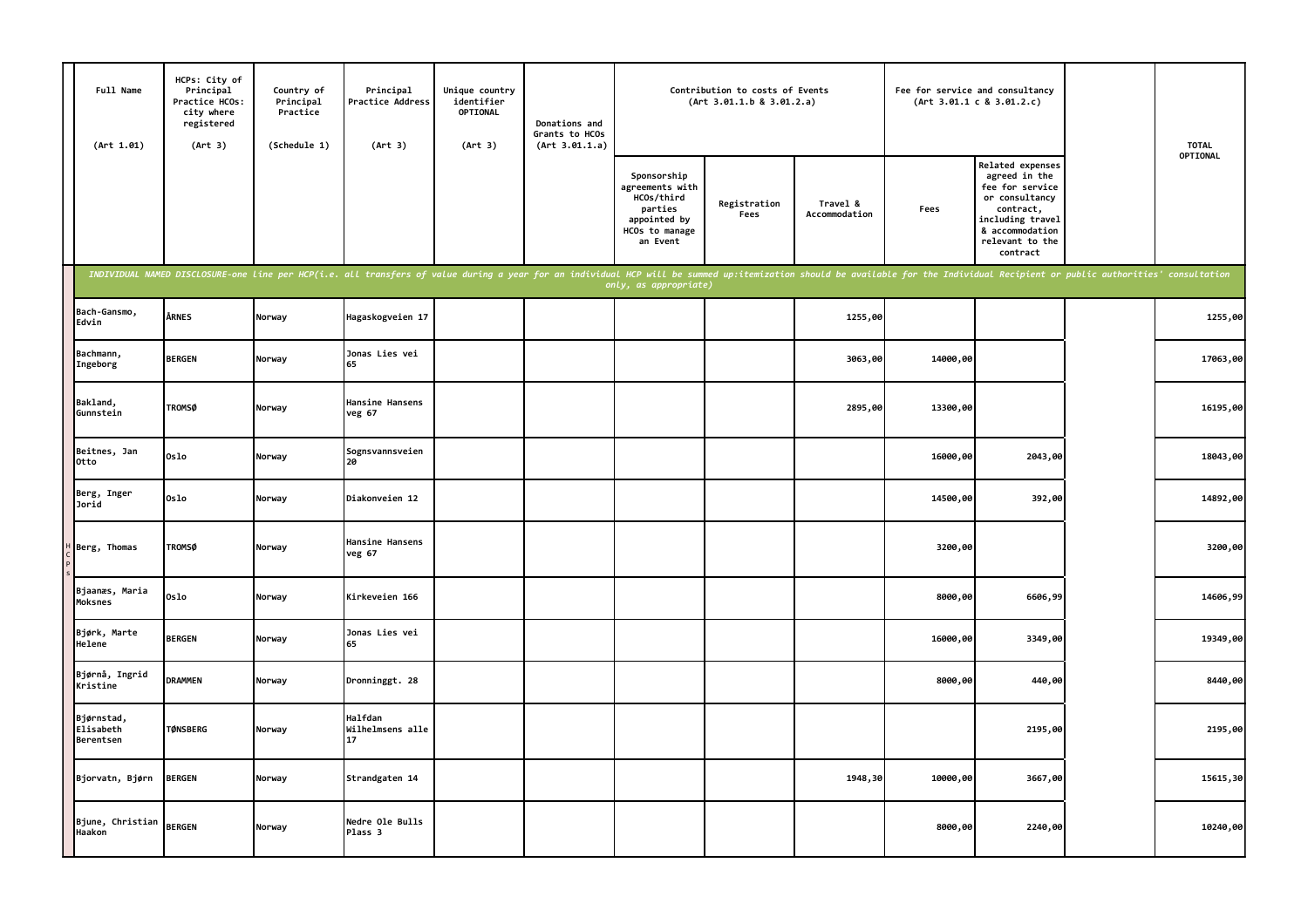| Full Name<br>(Art 1.01)    | HCPs: City of<br>Principal<br>Practice HCOs:<br>city where<br>registered<br>(Art 3)                                                                                                                                            | Country of<br>Principal<br>Practice<br>(Schedule 1) | Principal<br>Practice Address<br>(Art 3) | Unique country<br>identifier<br>OPTIONAL<br>(Art 3) | Donations and<br>Grants to HCOs<br>(Art 3.01.1.a) |                                                                                                       | Contribution to costs of Events<br>(Art 3.01.1.b 8 3.01.2.a) |                           |         | Fee for service and consultancy<br>(Art 3.01.1 c 8 3.01.2.c)                                                                                              | <b>TOTAL</b> |
|----------------------------|--------------------------------------------------------------------------------------------------------------------------------------------------------------------------------------------------------------------------------|-----------------------------------------------------|------------------------------------------|-----------------------------------------------------|---------------------------------------------------|-------------------------------------------------------------------------------------------------------|--------------------------------------------------------------|---------------------------|---------|-----------------------------------------------------------------------------------------------------------------------------------------------------------|--------------|
|                            |                                                                                                                                                                                                                                |                                                     |                                          |                                                     |                                                   | Sponsorship<br>agreements with<br>HCOs/third<br>parties<br>appointed by<br>HCOs to manage<br>an Event | Registration<br>Fees                                         | Travel &<br>Accommodation | Fees    | Related expenses<br>agreed in the<br>fee for service<br>or consultancy<br>contract,<br>including travel<br>& accommodation<br>relevant to the<br>contract | OPTIONAL     |
|                            | INDIVIDUAL NAMED DISCLOSURE-one line per HCP(i.e. all transfers of value during a year for an individual HCP will be summed up:itemization should be available for the Individual Recipient or public authorities' consultatio |                                                     |                                          |                                                     |                                                   | only, as appropriate)                                                                                 |                                                              |                           |         |                                                                                                                                                           |              |
| Blix, Egil Støre TROMSØ    |                                                                                                                                                                                                                                | Norway                                              | Hansine Hansens<br>veg 67                |                                                     |                                                   |                                                                                                       |                                                              |                           | 5000,00 |                                                                                                                                                           | 5000,00      |
| Bogale, Nigussie STAVANGER |                                                                                                                                                                                                                                | Norway                                              | Gerd-Ragna Bloch<br>Thorsens gate 8      |                                                     |                                                   |                                                                                                       |                                                              |                           | 7700,00 | 1914,00                                                                                                                                                   | 9614,00      |
| Bøhmer, Ellen              | LILLEHAMMER                                                                                                                                                                                                                    | Norway                                              | Anders Sandvigs<br>gate 17               |                                                     |                                                   |                                                                                                       |                                                              |                           | 8000,00 |                                                                                                                                                           | 8000,00      |
| Bragadottir,<br>Ragnheidur | 0slo                                                                                                                                                                                                                           | Norway                                              | Kirkeveien 166                           |                                                     |                                                   |                                                                                                       |                                                              |                           | 8000,00 | 8515,73                                                                                                                                                   | 16515,73     |
| Bragnes, Yngvill<br>Hovde  | <b>DRAMMEN</b>                                                                                                                                                                                                                 | Norway                                              | Dronninggt. 28                           |                                                     |                                                   |                                                                                                       |                                                              |                           | 7000,00 | 459,00                                                                                                                                                    | 7459,00      |
| Brattås, Marte<br>Karen    | <b>BERGEN</b>                                                                                                                                                                                                                  | Norway                                              | Ulriksdal 8                              |                                                     |                                                   |                                                                                                       |                                                              |                           | 2000,00 |                                                                                                                                                           | 2000,00      |
| Brekke, Bjørn              | <b>HAUGESUND</b>                                                                                                                                                                                                               | Norway                                              | Strandgt. 94                             |                                                     |                                                   |                                                                                                       |                                                              | 7739,18                   | 5000,00 | 380,00                                                                                                                                                    | 13119,18     |
| Brodin, Ellen<br>Elisabeth | NORDBYHAGEN                                                                                                                                                                                                                    | Norway                                              | Sykehusveien 25                          |                                                     |                                                   |                                                                                                       |                                                              |                           | 4000,00 | 5882,00                                                                                                                                                   | 9882,00      |
| Brun, Vegard<br>Heimly     | <b>TROMSØ</b>                                                                                                                                                                                                                  | Norway                                              | Hansine Hansens<br>veg 67                |                                                     |                                                   |                                                                                                       |                                                              |                           | 3000,00 |                                                                                                                                                           | 3000,00      |
| Brunsvig, Paal<br>Fredrik  | <b>OSLO</b>                                                                                                                                                                                                                    | Norway                                              | Ullernchausseen<br>70                    |                                                     |                                                   |                                                                                                       |                                                              |                           |         | 2275,00                                                                                                                                                   | 2275,00      |
| Brustugun, Odd<br>Terje    | <b>DRAMMEN</b>                                                                                                                                                                                                                 | Norway                                              | Dronninggt. 28                           |                                                     |                                                   |                                                                                                       |                                                              |                           | 8000,00 | 6849,65                                                                                                                                                   | 14849,65     |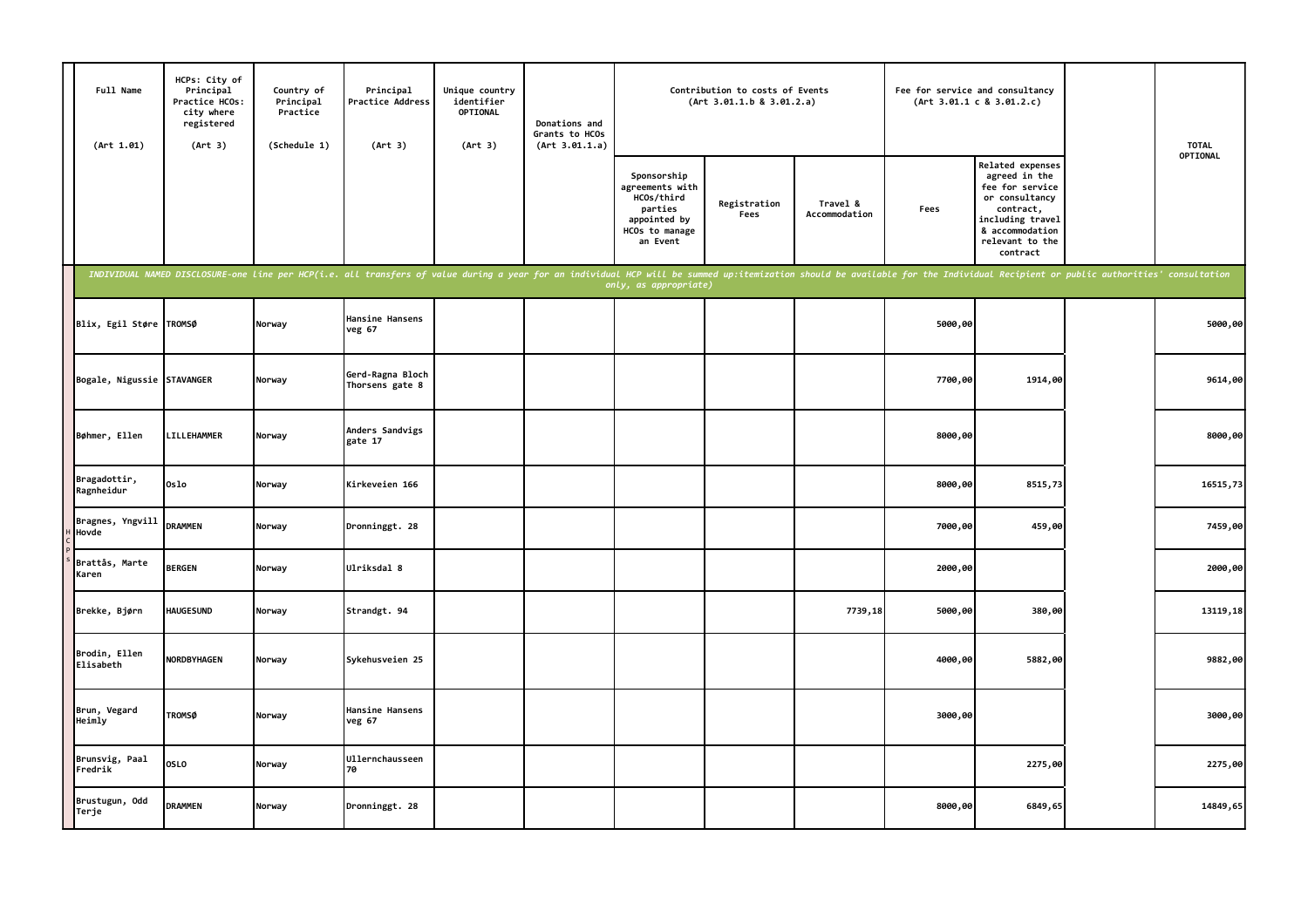| Full Name<br>(Art 1.01)       | HCPs: City of<br>Principal<br>Practice HCOs:<br>city where<br>registered<br>(Art 3) | Country of<br>Principal<br>Practice<br>(Schedule 1) | Principal<br><b>Practice Address</b><br>(Art 3)                                                                                                                                                                                | Unique country<br>identifier<br><b>OPTIONAL</b><br>(Art 3) | Donations and<br>Grants to HCOs<br>(Art 3.01.1.a) |                                                                                                       | Contribution to costs of Events<br>(Art 3.01.1.b 8 3.01.2.a) |                           |          | Fee for service and consultancy<br>(Art 3.01.1 c 8 3.01.2.c)                                                                                              | <b>TOTAL</b> |
|-------------------------------|-------------------------------------------------------------------------------------|-----------------------------------------------------|--------------------------------------------------------------------------------------------------------------------------------------------------------------------------------------------------------------------------------|------------------------------------------------------------|---------------------------------------------------|-------------------------------------------------------------------------------------------------------|--------------------------------------------------------------|---------------------------|----------|-----------------------------------------------------------------------------------------------------------------------------------------------------------|--------------|
|                               |                                                                                     |                                                     |                                                                                                                                                                                                                                |                                                            |                                                   | Sponsorship<br>agreements with<br>HCOs/third<br>parties<br>appointed by<br>HCOs to manage<br>an Event | Registration<br>Fees                                         | Travel &<br>Accommodation | Fees     | Related expenses<br>agreed in the<br>fee for service<br>or consultancy<br>contract,<br>including travel<br>& accommodation<br>relevant to the<br>contract | OPTIONAL     |
|                               |                                                                                     |                                                     | INDIVIDUAL NAMED DISCLOSURE-one line per HCP(i.e. all transfers of value during a year for an individual HCP will be summed up:itemization should be available for the Individual Recipient or public authorities' consultatio |                                                            |                                                   | only, as appropriate)                                                                                 |                                                              |                           |          |                                                                                                                                                           |              |
| Celius,<br>Elisabeth G.       | <b>OSLO</b>                                                                         | Norway                                              | Kirkeveien 166                                                                                                                                                                                                                 |                                                            |                                                   |                                                                                                       |                                                              |                           | 8000,00  |                                                                                                                                                           | 8000,00      |
| Christensen,<br>Line          | GRÅLUM                                                                              | Norway                                              | Kalnesveien 300                                                                                                                                                                                                                |                                                            |                                                   |                                                                                                       |                                                              |                           | 5000,00  |                                                                                                                                                           | 5000,00      |
| Dahl, Christen                | Oslo                                                                                | Norway                                              | Sognsvannsveien                                                                                                                                                                                                                |                                                            |                                                   |                                                                                                       |                                                              |                           | 2400,00  |                                                                                                                                                           | 2400,00      |
| Danielsen, Helge<br>Erik      | <b>VOSS</b>                                                                         | Norway                                              | Skulegata 11 A                                                                                                                                                                                                                 |                                                            |                                                   |                                                                                                       |                                                              | 5113,00                   |          |                                                                                                                                                           | 5113,00      |
| Diamantopoulos,<br>Andreas    | <b>GJETTUM</b>                                                                      | Norway                                              | Dønskiveien 8                                                                                                                                                                                                                  |                                                            |                                                   |                                                                                                       |                                                              | 2763,00                   | 42000,00 | 3328,00                                                                                                                                                   | 48091,00     |
| Dueland, Aud<br>Nome          | SANDVIKA                                                                            | Norway                                              | Sandviksveien<br>178                                                                                                                                                                                                           |                                                            |                                                   |                                                                                                       |                                                              |                           | 62553,00 |                                                                                                                                                           | 62553,00     |
| Duong, Khoa                   | KJERRGARDEN                                                                         | Norway                                              | Skutlevika 3                                                                                                                                                                                                                   |                                                            |                                                   |                                                                                                       |                                                              | 2250,00                   |          | 527,00                                                                                                                                                    | 2777,00      |
| Dybedal, Ingunn               | Oslo                                                                                | Norway                                              | Sognsvannsveien<br>20                                                                                                                                                                                                          |                                                            |                                                   |                                                                                                       |                                                              | 1426,00                   | 18000,00 | 549,00                                                                                                                                                    | 19975,00     |
| Edland, Astrid                | <b>DRAMMEN</b>                                                                      | Norway                                              | Dronninggt. 28                                                                                                                                                                                                                 |                                                            |                                                   |                                                                                                       |                                                              |                           | 8000,00  |                                                                                                                                                           | 8000,00      |
| Eek, Christian                | Oslo                                                                                | Norway                                              | Sognsvannsveien<br>20                                                                                                                                                                                                          |                                                            |                                                   |                                                                                                       |                                                              |                           | 8000,00  |                                                                                                                                                           | 8000,00      |
| Eide, Inger<br>Johanne Zwicky | <b>DRAMMEN</b>                                                                      | Norway                                              | Dronninggt. 28                                                                                                                                                                                                                 |                                                            |                                                   |                                                                                                       |                                                              | 1725,00                   | 10000,00 | 459,00                                                                                                                                                    | 12184,00     |
| Eidnes, Gerd<br>Synne Tveito  | NØTTERØY                                                                            | Norway                                              | Tinghaugveien 14                                                                                                                                                                                                               |                                                            |                                                   |                                                                                                       |                                                              |                           | 2000,00  |                                                                                                                                                           | 2000,00      |
| Eikesdal, Hans<br>Petter      | <b>NESTTUN</b>                                                                      | Norway                                              | Solåsen 9                                                                                                                                                                                                                      |                                                            |                                                   |                                                                                                       |                                                              |                           | 35724,00 | 6023,00                                                                                                                                                   | 41747,00     |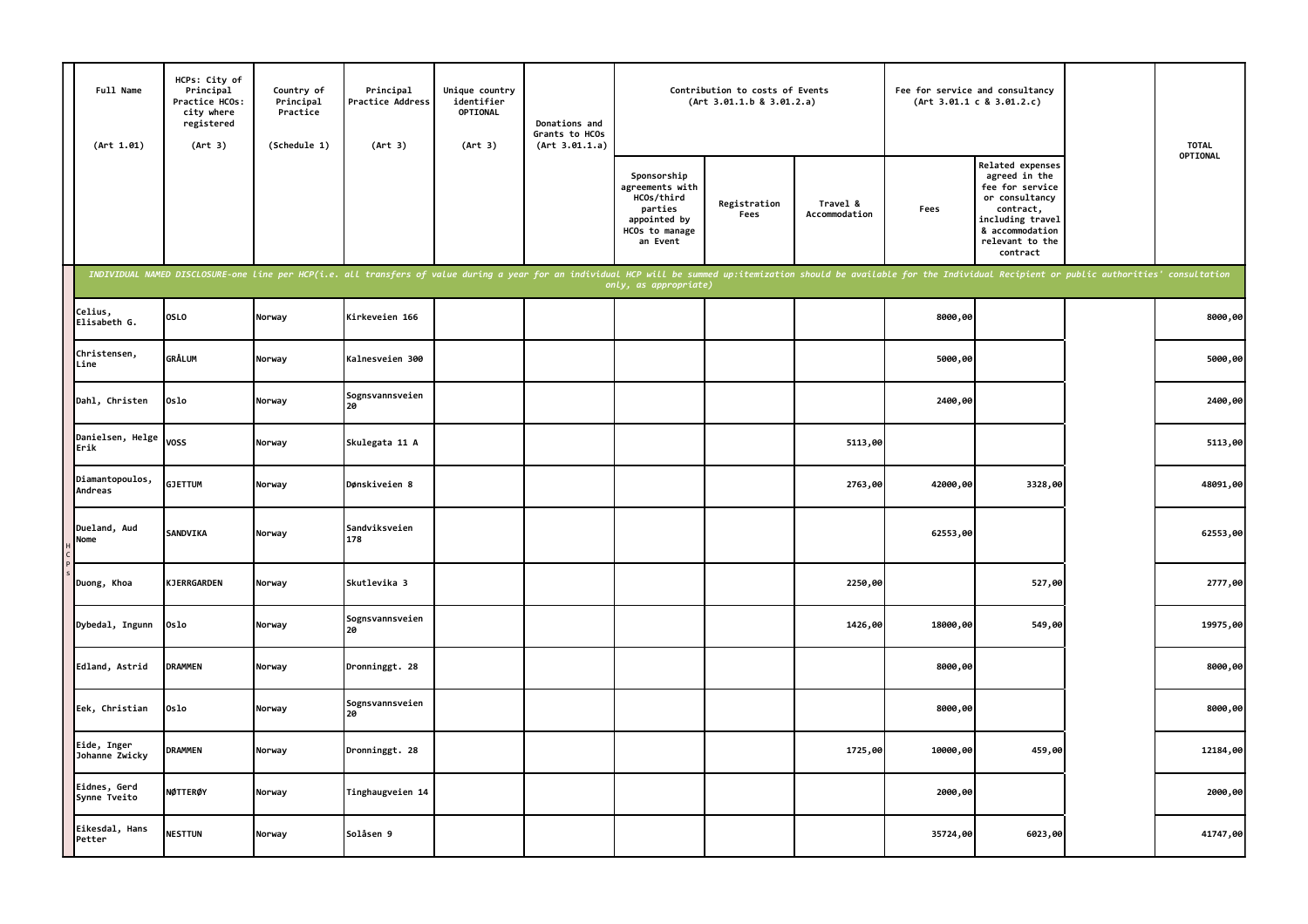| Full Name<br>(Art 1.01)            | HCPs: City of<br>Principal<br>Practice HCOs:<br>city where<br>registered<br>(Art 3) | Country of<br>Principal<br>Practice<br>(Schedule 1) | Principal<br><b>Practice Address</b><br>(Art 3)                                                                                                                                                                                | Unique country<br>identifier<br><b>OPTIONAL</b><br>(Art 3) | Donations and<br>Grants to HCOs<br>(Art 3.01.1.a) |                                                                                                       | Contribution to costs of Events<br>(Art 3.01.1.b 8 3.01.2.a) |                           | Fee for service and consultancy | (Art 3.01.1 c 8 3.01.2.c)                                                                                                                                 | <b>TOTAL</b> |
|------------------------------------|-------------------------------------------------------------------------------------|-----------------------------------------------------|--------------------------------------------------------------------------------------------------------------------------------------------------------------------------------------------------------------------------------|------------------------------------------------------------|---------------------------------------------------|-------------------------------------------------------------------------------------------------------|--------------------------------------------------------------|---------------------------|---------------------------------|-----------------------------------------------------------------------------------------------------------------------------------------------------------|--------------|
|                                    |                                                                                     |                                                     |                                                                                                                                                                                                                                |                                                            |                                                   | Sponsorship<br>agreements with<br>HCOs/third<br>parties<br>appointed by<br>HCOs to manage<br>an Event | Registration<br>Fees                                         | Travel &<br>Accommodation | Fees                            | Related expenses<br>agreed in the<br>fee for service<br>or consultancy<br>contract,<br>including travel<br>& accommodation<br>relevant to the<br>contract | OPTIONAL     |
|                                    |                                                                                     |                                                     | INDIVIDUAL NAMED DISCLOSURE-one line per HCP(i.e. all transfers of value during a year for an individual HCP will be summed up:itemization should be available for the Individual Recipient or public authorities' consultatio |                                                            |                                                   | only, as appropriate)                                                                                 |                                                              |                           |                                 |                                                                                                                                                           |              |
| Einarsson, Jonas Oslo              |                                                                                     | Norway                                              | <b>Ullernchausseen</b>                                                                                                                                                                                                         |                                                            |                                                   |                                                                                                       |                                                              |                           | 10000,00                        | 2405,00                                                                                                                                                   | 12405,00     |
| Eivindson,<br>Gunvald              | <b>KRISTIANSAND S</b>                                                               | Norway                                              | Vestre<br>Strandgate 23                                                                                                                                                                                                        |                                                            |                                                   |                                                                                                       |                                                              |                           | 7000,00                         |                                                                                                                                                           | 7000,00      |
| Engelsen, Bernt                    | <b>BERGEN</b>                                                                       | Norway                                              | Jonas Lies vei                                                                                                                                                                                                                 |                                                            |                                                   |                                                                                                       |                                                              |                           | 9625,00                         |                                                                                                                                                           | 9625,00      |
| Enger, Martin<br>Andre             | 0slo                                                                                | Norway                                              | Wergelandsveien                                                                                                                                                                                                                |                                                            |                                                   |                                                                                                       |                                                              | 1150,00                   | 20700,00                        | 8141,79                                                                                                                                                   | 29991,79     |
| Farbu, Elisabeth STAVANGER         |                                                                                     | Norway                                              | Gerd Ragna Bloch<br>Thorsens gate 8                                                                                                                                                                                            |                                                            |                                                   |                                                                                                       |                                                              | 3525,00                   | 8000,00                         | 516,00                                                                                                                                                    | 12041,00     |
| Feet, Helge<br>Anders              | GOL                                                                                 | Norway                                              | Sentrumsveien<br>101                                                                                                                                                                                                           |                                                            |                                                   |                                                                                                       |                                                              | 1255,00                   |                                 |                                                                                                                                                           | 1255,00      |
| Fernando, Joseph<br><b>Lakmaal</b> | <b>SKOTTERUD</b>                                                                    | Norway                                              | Boligveien 43                                                                                                                                                                                                                  |                                                            |                                                   |                                                                                                       |                                                              | 1255,00                   |                                 |                                                                                                                                                           | 1255,00      |
| Feyzi, Emadoldin                   | <b>TRONDHEIM</b>                                                                    | Norway                                              | Prinsesse<br>Kristinas gate 1                                                                                                                                                                                                  |                                                            |                                                   |                                                                                                       |                                                              |                           |                                 | 4082,00                                                                                                                                                   | 4082,00      |
| Finsnes, Finn                      | <b>STAVANGER</b>                                                                    | Norway                                              | Kirkegata 48                                                                                                                                                                                                                   |                                                            |                                                   |                                                                                                       |                                                              |                           |                                 | 4007,00                                                                                                                                                   | 4007,00      |
| Fismen, Andreas                    | Oslo                                                                                | Norway                                              | Frederik Stangs<br>gate 11/13                                                                                                                                                                                                  |                                                            |                                                   |                                                                                                       |                                                              |                           | 10500,00                        |                                                                                                                                                           | 10500,00     |
| Fløisand, Yngvar Oslo              |                                                                                     | Norway                                              | Sognsvannsveien<br>20                                                                                                                                                                                                          |                                                            |                                                   |                                                                                                       |                                                              |                           | 33400,00                        | 4384,00                                                                                                                                                   | 37784,00     |
| Fluge, Øystein                     | <b>BERGEN</b>                                                                       | Norway                                              | Jonas Lies vei<br>65                                                                                                                                                                                                           |                                                            |                                                   |                                                                                                       |                                                              |                           | 8000,00                         |                                                                                                                                                           | 8000,00      |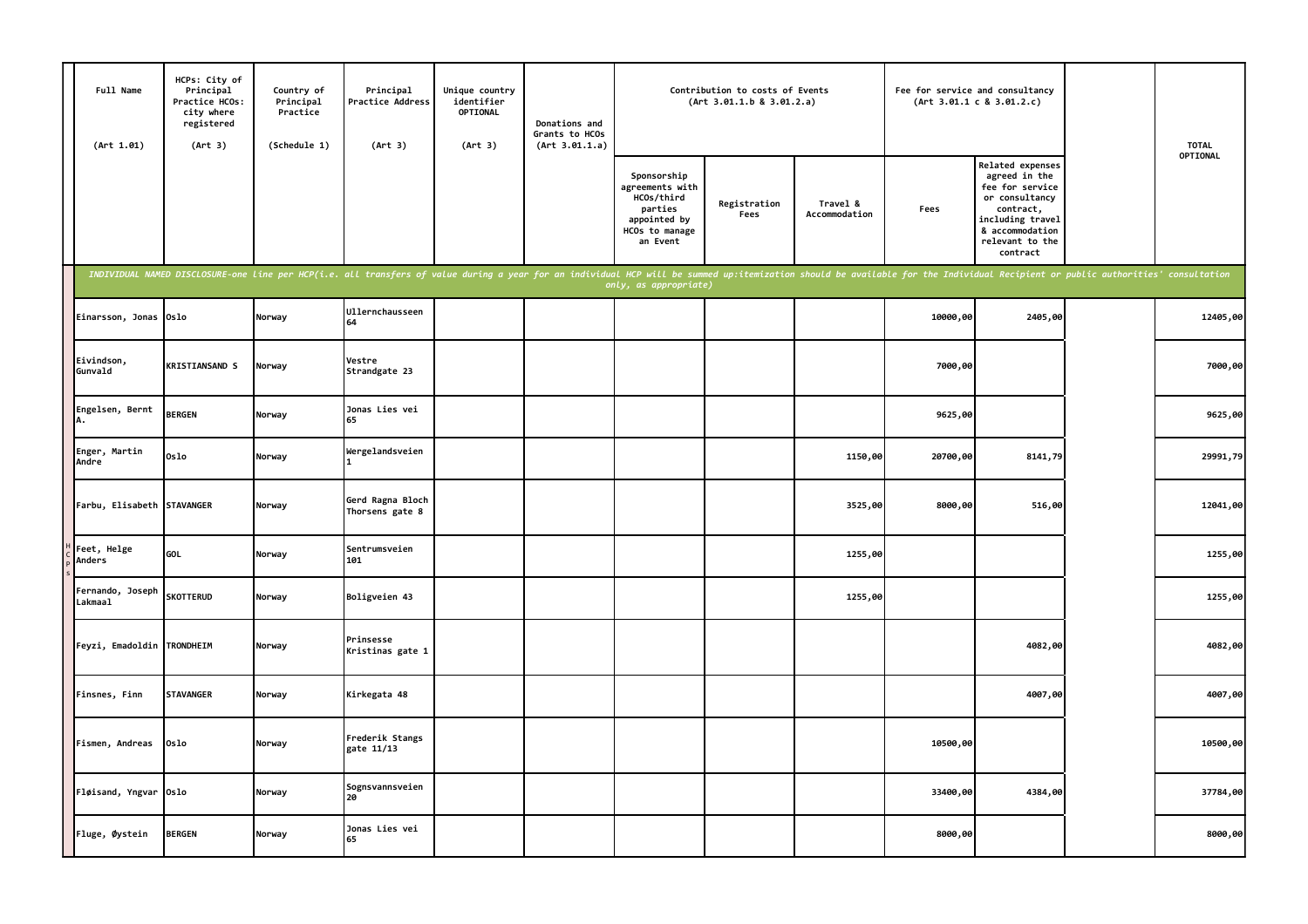| Full Name<br>(Art 1.01)          | HCPs: City of<br>Principal<br>Practice HCOs:<br>city where<br>registered<br>(Art 3) | Country of<br>Principal<br>Practice<br>(Schedule 1) | Principal<br>Practice Address<br>(Art 3)                                                                                                                                                                                       | Unique country<br>identifier<br><b>OPTIONAL</b><br>(Art 3) | Donations and<br>Grants to HCOs<br>(Art 3.01.1.a) |                                                                                                       | Contribution to costs of Events<br>(Art 3.01.1.b 8 3.01.2.a) |                           |          | Fee for service and consultancy<br>(Art 3.01.1 c 8 3.01.2.c)                                                                                                     | <b>TOTAL</b> |
|----------------------------------|-------------------------------------------------------------------------------------|-----------------------------------------------------|--------------------------------------------------------------------------------------------------------------------------------------------------------------------------------------------------------------------------------|------------------------------------------------------------|---------------------------------------------------|-------------------------------------------------------------------------------------------------------|--------------------------------------------------------------|---------------------------|----------|------------------------------------------------------------------------------------------------------------------------------------------------------------------|--------------|
|                                  |                                                                                     |                                                     |                                                                                                                                                                                                                                |                                                            |                                                   | Sponsorship<br>agreements with<br>HCOs/third<br>parties<br>appointed by<br>HCOs to manage<br>an Event | Registration<br>Fees                                         | Travel &<br>Accommodation | Fees     | <b>Related expenses</b><br>agreed in the<br>fee for service<br>or consultancy<br>contract,<br>including travel<br>& accommodation<br>relevant to the<br>contract | OPTIONAL     |
|                                  |                                                                                     |                                                     | INDIVIDUAL NAMED DISCLOSURE-one line per HCP(i.e. all transfers of value during a year for an individual HCP will be summed up:itemization should be available for the Individual Recipient or public authorities' consultatio |                                                            |                                                   | only, as appropriate)                                                                                 |                                                              |                           |          |                                                                                                                                                                  |              |
| Frølich, Karin<br>Wold           | RÅDAL                                                                               | Norway                                              | Laguneveien 9                                                                                                                                                                                                                  |                                                            |                                                   |                                                                                                       |                                                              | 2888,00                   |          |                                                                                                                                                                  | 2888,00      |
| Frostad, Anne                    | <b>OSLO</b>                                                                         | Norway                                              | Kongsveien 104                                                                                                                                                                                                                 |                                                            |                                                   |                                                                                                       |                                                              | 2273,29                   |          |                                                                                                                                                                  | 2273,29      |
| Funk, Jürgen                     | MOSS                                                                                | Norway                                              | Prinsens gate 9                                                                                                                                                                                                                |                                                            |                                                   |                                                                                                       |                                                              | 1150,00                   |          |                                                                                                                                                                  | 1150,00      |
| Gasior-Chrzan,<br><b>Barbara</b> | <b>TROMSØ</b>                                                                       | Norway                                              | Sykehusveien 38                                                                                                                                                                                                                |                                                            |                                                   |                                                                                                       |                                                              | 4206,00                   |          |                                                                                                                                                                  | 4206,00      |
| Gedde-Dahl,<br>Tobias            | Oslo                                                                                | Norway                                              | Sognsvannsveien<br>20                                                                                                                                                                                                          |                                                            |                                                   |                                                                                                       |                                                              | 2790,00                   | 8000,00  | 72,00                                                                                                                                                            | 10862,00     |
| Geisler, Jürgen                  | NORDBYHAGEN                                                                         | Norway                                              | Sykehusveien 25                                                                                                                                                                                                                |                                                            |                                                   |                                                                                                       |                                                              |                           | 54000,00 | 7656,00                                                                                                                                                          | 61656,00     |
| Ghanima, Waleed<br>Khalid        | GRÅLUM                                                                              | Norway                                              | Kalnesveien 300                                                                                                                                                                                                                |                                                            |                                                   |                                                                                                       |                                                              |                           | 69407,20 | 6783,23                                                                                                                                                          | 76190,43     |
| Ghezai, Beraki                   | <b>LØVENSTAD</b>                                                                    | Norway                                              | Løvenstadveien<br>16                                                                                                                                                                                                           |                                                            |                                                   |                                                                                                       |                                                              | 5066,00                   |          |                                                                                                                                                                  | 5066,00      |
| Gjeilo, Kari<br>Hanne            | <b>TRONDHEIM</b>                                                                    | Norway                                              | Prinsesse<br>Kristinas gate 3                                                                                                                                                                                                  |                                                            |                                                   |                                                                                                       |                                                              |                           | 4500,00  | 3353,00                                                                                                                                                          | 7853,00      |
| Gjersvik, Petter 0SL0            |                                                                                     | Norway                                              | Sognsvannsveien<br>20                                                                                                                                                                                                          |                                                            |                                                   |                                                                                                       |                                                              | 1150,00                   |          |                                                                                                                                                                  | 1150,00      |
| Gjesdal, Knut<br>Tjøl            | Oslo                                                                                | Norway                                              | Kirkeveien 166                                                                                                                                                                                                                 |                                                            |                                                   |                                                                                                       |                                                              |                           | 55000,00 | 818,00                                                                                                                                                           | 55818,00     |
| Gjessing, Randi                  | NORDBYHAGEN                                                                         | Norway                                              | Sykehusveien 25                                                                                                                                                                                                                |                                                            |                                                   |                                                                                                       |                                                              |                           | 7200,00  |                                                                                                                                                                  | 7200,00      |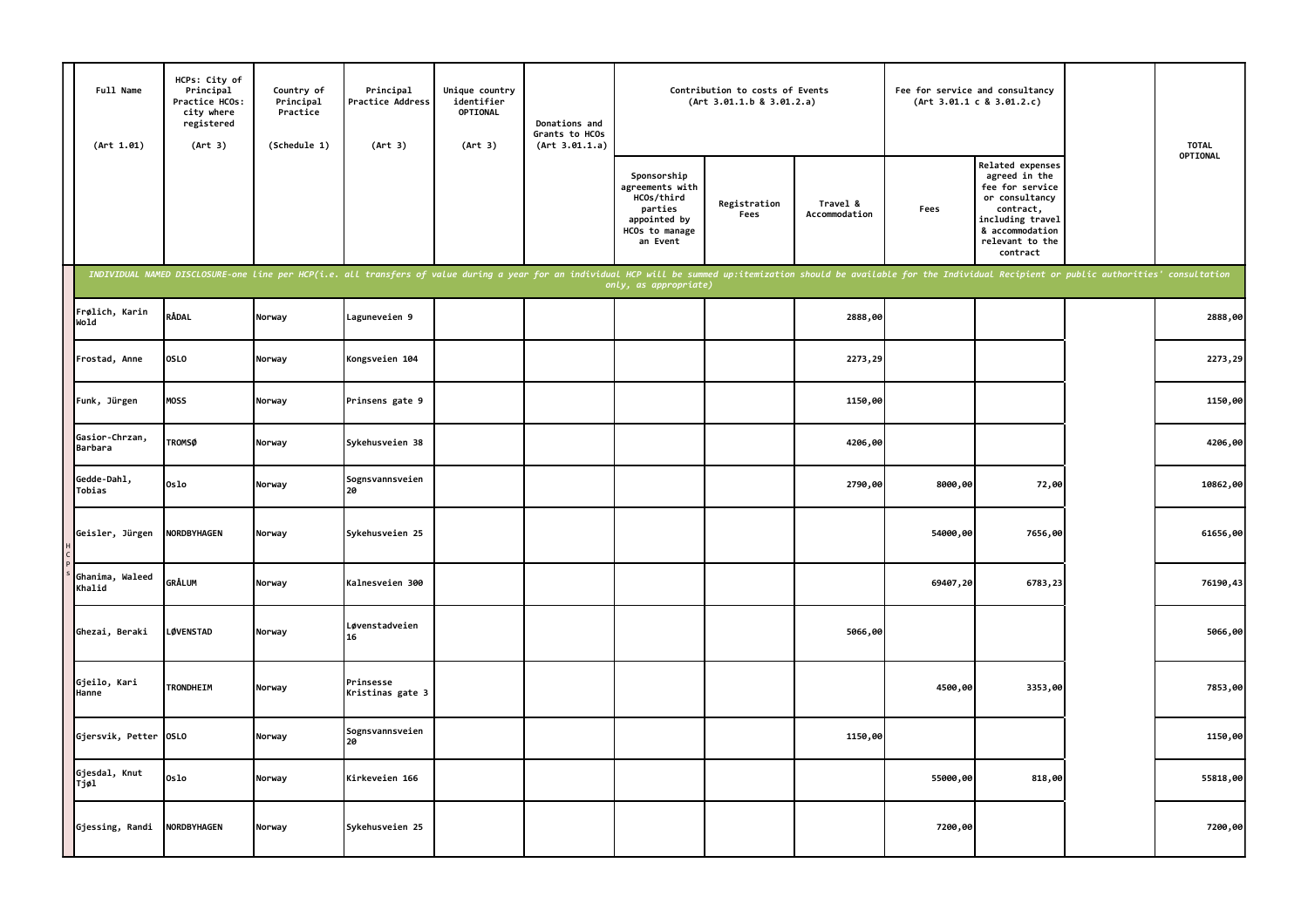| Full Name<br>(Art 1.01)                 | HCPs: City of<br>Principal<br>Practice HCOs:<br>city where<br>registered<br>(Art 3) | Country of<br>Principal<br>Practice<br>(Schedule 1) | Principal<br><b>Practice Address</b><br>(Art 3)                                                                                                                                                                                | Unique country<br>identifier<br>OPTIONAL<br>(Art 3) | Donations and<br>Grants to HCOs<br>(Art 3.01.1.a) |                                                                                                       | Contribution to costs of Events<br>(Art 3.01.1.b 8 3.01.2.a) |                           | Fee for service and consultancy | (Art 3.01.1 c 8 3.01.2.c)                                                                                                                                        | <b>TOTAL</b> |
|-----------------------------------------|-------------------------------------------------------------------------------------|-----------------------------------------------------|--------------------------------------------------------------------------------------------------------------------------------------------------------------------------------------------------------------------------------|-----------------------------------------------------|---------------------------------------------------|-------------------------------------------------------------------------------------------------------|--------------------------------------------------------------|---------------------------|---------------------------------|------------------------------------------------------------------------------------------------------------------------------------------------------------------|--------------|
|                                         |                                                                                     |                                                     |                                                                                                                                                                                                                                |                                                     |                                                   | Sponsorship<br>agreements with<br>HCOs/third<br>parties<br>appointed by<br>HCOs to manage<br>an Event | Registration<br>Fees                                         | Travel &<br>Accommodation | Fees                            | <b>Related expenses</b><br>agreed in the<br>fee for service<br>or consultancy<br>contract,<br>including travel<br>& accommodation<br>relevant to the<br>contract | OPTIONAL     |
|                                         |                                                                                     |                                                     | INDIVIDUAL NAMED DISCLOSURE-one line per HCP(i.e. all transfers of value during a year for an individual HCP will be summed up:itemization should be available for the Individual Recipient or public authorities' consultatio |                                                     |                                                   | only, as appropriate)                                                                                 |                                                              |                           |                                 |                                                                                                                                                                  |              |
| Goll, Guro Løvik Oslo                   |                                                                                     | Norway                                              | Diakonveien 12                                                                                                                                                                                                                 |                                                     |                                                   |                                                                                                       |                                                              |                           | 14500,00                        |                                                                                                                                                                  | 14500,00     |
| Grandaunet,<br>Berit J.                 | <b>TRONDHEIM</b>                                                                    | Norway                                              | Olav Kyrres gate<br>13                                                                                                                                                                                                         |                                                     |                                                   |                                                                                                       |                                                              |                           | 17000,00                        | 2421,80                                                                                                                                                          | 19421,80     |
| Grande, Ragnhild<br>Kristine<br>Berling | <b>OSLO</b>                                                                         | Norway                                              | Kirkeveien 166                                                                                                                                                                                                                 |                                                     |                                                   |                                                                                                       |                                                              |                           | 8000,00                         |                                                                                                                                                                  | 8000,00      |
| Grønberg, Bjørn<br>Henning              | <b>TRONDHEIM</b>                                                                    | Norway                                              | Prinsesse<br>Kristinas gate 3                                                                                                                                                                                                  |                                                     |                                                   |                                                                                                       |                                                              | 4409,00                   | 12000,00                        | 656,00                                                                                                                                                           | 17065,00     |
| Gujdi, Judit                            | <b>KRISTIANSAND S</b>                                                               | Norway                                              | Kongens gate 25                                                                                                                                                                                                                |                                                     |                                                   |                                                                                                       |                                                              | 4347,00                   |                                 |                                                                                                                                                                  | 4347,00      |
| Gullestad, Lars                         | Oslo                                                                                | Norway                                              | Sognsvannsveien<br>20                                                                                                                                                                                                          |                                                     |                                                   |                                                                                                       |                                                              |                           | 19200,00                        |                                                                                                                                                                  | 19200,00     |
| Guttormsen,<br>Gaute Johnsrud           | <b>HØNEFOSS</b>                                                                     | Norway                                              | Vesterngt. 5                                                                                                                                                                                                                   |                                                     |                                                   |                                                                                                       |                                                              |                           | 5000,00                         |                                                                                                                                                                  | 5000,00      |
| Hage, Ronny<br>Andreas                  | <b>GJERDRUM</b>                                                                     | Norway                                              | Nystuen 1                                                                                                                                                                                                                      |                                                     |                                                   |                                                                                                       |                                                              | 1255,00                   |                                 | 400,00                                                                                                                                                           | 1655,00      |
| Håland, Trine<br>Fink                   | Oslo                                                                                | Norway                                              | Sognsvannsveien<br>20                                                                                                                                                                                                          |                                                     |                                                   |                                                                                                       |                                                              |                           | 8000,00                         |                                                                                                                                                                  | 8000,00      |
| Hall, Christian                         | <b>HØNEFOSS</b>                                                                     | Norway                                              | Arnold Dybjords<br>vei 1                                                                                                                                                                                                       |                                                     |                                                   |                                                                                                       |                                                              |                           | 6000,00                         |                                                                                                                                                                  | 6000,00      |
| Halvorsen, Trine<br>Lilly               | <b>TROLLÅSEN</b>                                                                    | Norway                                              | Trollåsveien 25                                                                                                                                                                                                                |                                                     |                                                   |                                                                                                       |                                                              | 2597,49                   | 1700,00                         |                                                                                                                                                                  | 4297,49      |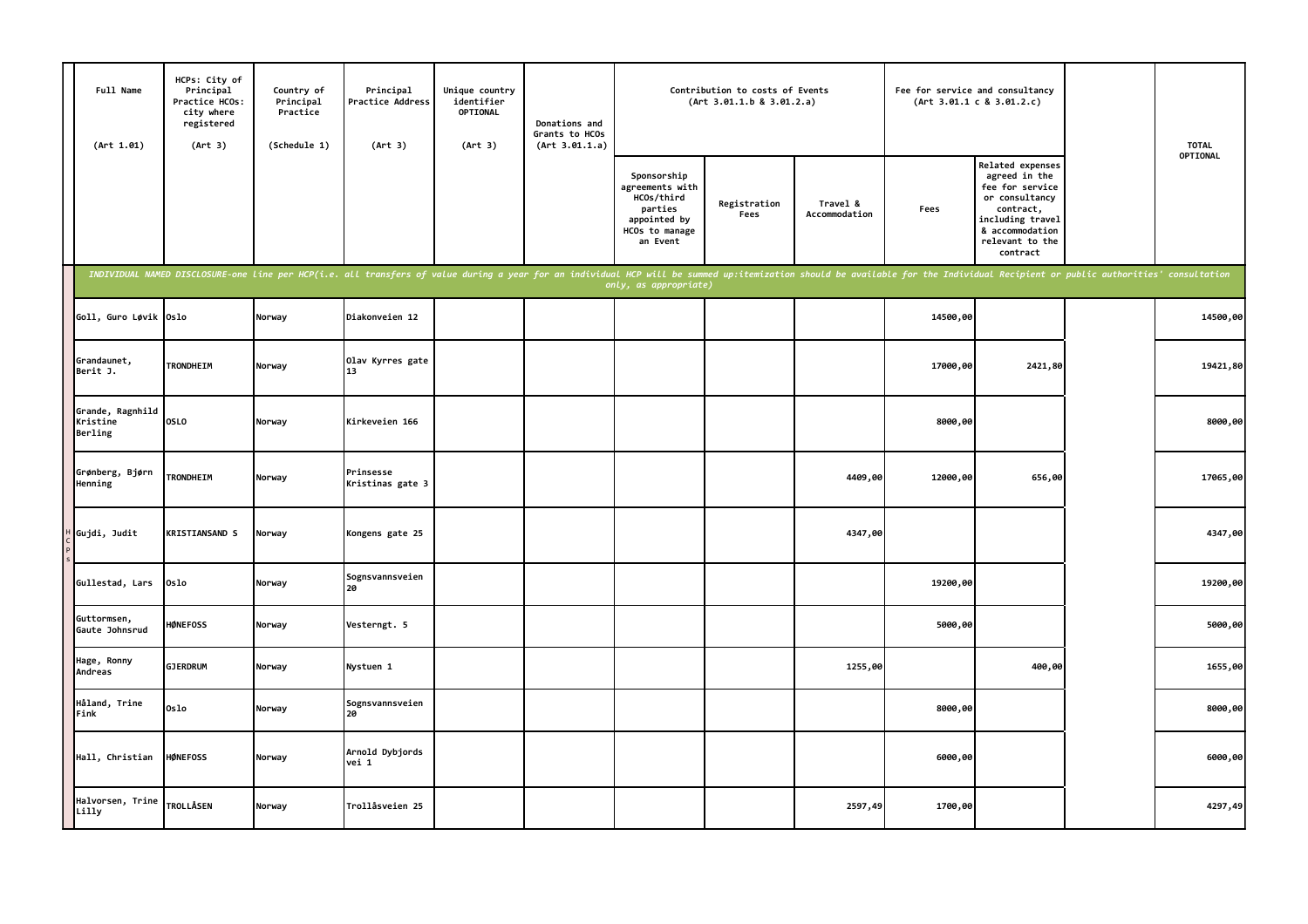| Full Name<br>(Art 1.01)  | HCPs: City of<br>Principal<br>Practice HCOs:<br>city where<br>registered<br>(Art 3) | Country of<br>Principal<br>Practice<br>(Schedule 1) | Principal<br>Practice Address<br>(Art 3)                                                                                                                                                                                       | Unique country<br>identifier<br>OPTIONAL<br>(Art 3) | Donations and<br>Grants to HCOs<br>(Art 3.01.1.a) |                                                                                                       | Contribution to costs of Events<br>(Art 3.01.1.b 8 3.01.2.a) |                           | Fee for service and consultancy | (Art 3.01.1 c 8 3.01.2.c)                                                                                                                                 | <b>TOTAL</b> |
|--------------------------|-------------------------------------------------------------------------------------|-----------------------------------------------------|--------------------------------------------------------------------------------------------------------------------------------------------------------------------------------------------------------------------------------|-----------------------------------------------------|---------------------------------------------------|-------------------------------------------------------------------------------------------------------|--------------------------------------------------------------|---------------------------|---------------------------------|-----------------------------------------------------------------------------------------------------------------------------------------------------------|--------------|
|                          |                                                                                     |                                                     |                                                                                                                                                                                                                                |                                                     |                                                   | Sponsorship<br>agreements with<br>HCOs/third<br>parties<br>appointed by<br>HCOs to manage<br>an Event | Registration<br>Fees                                         | Travel &<br>Accommodation | Fees                            | Related expenses<br>agreed in the<br>fee for service<br>or consultancy<br>contract,<br>including travel<br>& accommodation<br>relevant to the<br>contract | OPTIONAL     |
|                          |                                                                                     |                                                     | INDIVIDUAL NAMED DISCLOSURE-one line per HCP(i.e. all transfers of value during a year for an individual HCP will be summed up:itemization should be available for the Individual Recipient or public authorities' consultatio |                                                     |                                                   | only, as appropriate)                                                                                 |                                                              |                           |                                 |                                                                                                                                                           |              |
| Hammer, Hilde<br>Berner  | 0s1o                                                                                | Norway                                              | Diakonveien 12                                                                                                                                                                                                                 |                                                     |                                                   |                                                                                                       |                                                              | 3520,67                   | 7000,00                         | 631,00                                                                                                                                                    | 11151,67     |
| Hansen, Atle<br>Eidet    | <b>KRISTIANSAND S</b>                                                               | Norway                                              | Vestre<br>Strandgate 23                                                                                                                                                                                                        |                                                     |                                                   |                                                                                                       |                                                              |                           |                                 | 2385,17                                                                                                                                                   | 2385,17      |
| Haugeberg, Glenn         | <b>KRISTIANSAND S</b>                                                               | Norway                                              | Egsveien 100                                                                                                                                                                                                                   |                                                     |                                                   |                                                                                                       |                                                              | 4950,00                   | 15539,00                        |                                                                                                                                                           | 20489,00     |
| Haugen, Elena            | VÅLER I SOLØR                                                                       | Norway                                              | Vålgutua 200                                                                                                                                                                                                                   |                                                     |                                                   |                                                                                                       |                                                              | 1255,00                   |                                 |                                                                                                                                                           | 1255,00      |
| Haugland, Lars<br>Einar  | <b>STAVANGER</b>                                                                    | Norway                                              | Jåttåvågveien 10                                                                                                                                                                                                               |                                                     |                                                   |                                                                                                       |                                                              | 3081,00                   |                                 |                                                                                                                                                           | 3081,00      |
| Haugstad, Randi          | <b>BERGEN</b>                                                                       | Norway                                              | Jonas Lies vei<br>65                                                                                                                                                                                                           |                                                     |                                                   |                                                                                                       |                                                              |                           | 2000,00                         |                                                                                                                                                           | 2000,00      |
| Haugstvedt, Åse          | <b>OSLO</b>                                                                         | Norway                                              | Trondheimsveien<br>2 Bygg N                                                                                                                                                                                                    |                                                     |                                                   |                                                                                                       |                                                              | 1150,00                   |                                 |                                                                                                                                                           | 1150,00      |
| Haugvik, Sven<br>Richard | LARVIK                                                                              | Norway                                              | Fagerliveien 2                                                                                                                                                                                                                 |                                                     |                                                   |                                                                                                       |                                                              | 728,00                    |                                 |                                                                                                                                                           | 728,00       |
| Heggli, Alf<br>Magne     | TRONDHEIM                                                                           | Norway                                              | Kjøpmannsgt. 31                                                                                                                                                                                                                |                                                     |                                                   |                                                                                                       |                                                              | 7694,00                   |                                 |                                                                                                                                                           | 7694,00      |
| Helbekkmo, Nina          | <b>TROMSØ</b>                                                                       | Norway                                              | Hansine Hansens<br>veg 67                                                                                                                                                                                                      |                                                     |                                                   |                                                                                                       |                                                              |                           |                                 | 6305,90                                                                                                                                                   | 6305,90      |
| Helland, Åslaug          | Oslo                                                                                | Norway                                              | Ullernchausseen<br>70                                                                                                                                                                                                          |                                                     |                                                   |                                                                                                       |                                                              |                           |                                 | 6152,52                                                                                                                                                   | 6152,52      |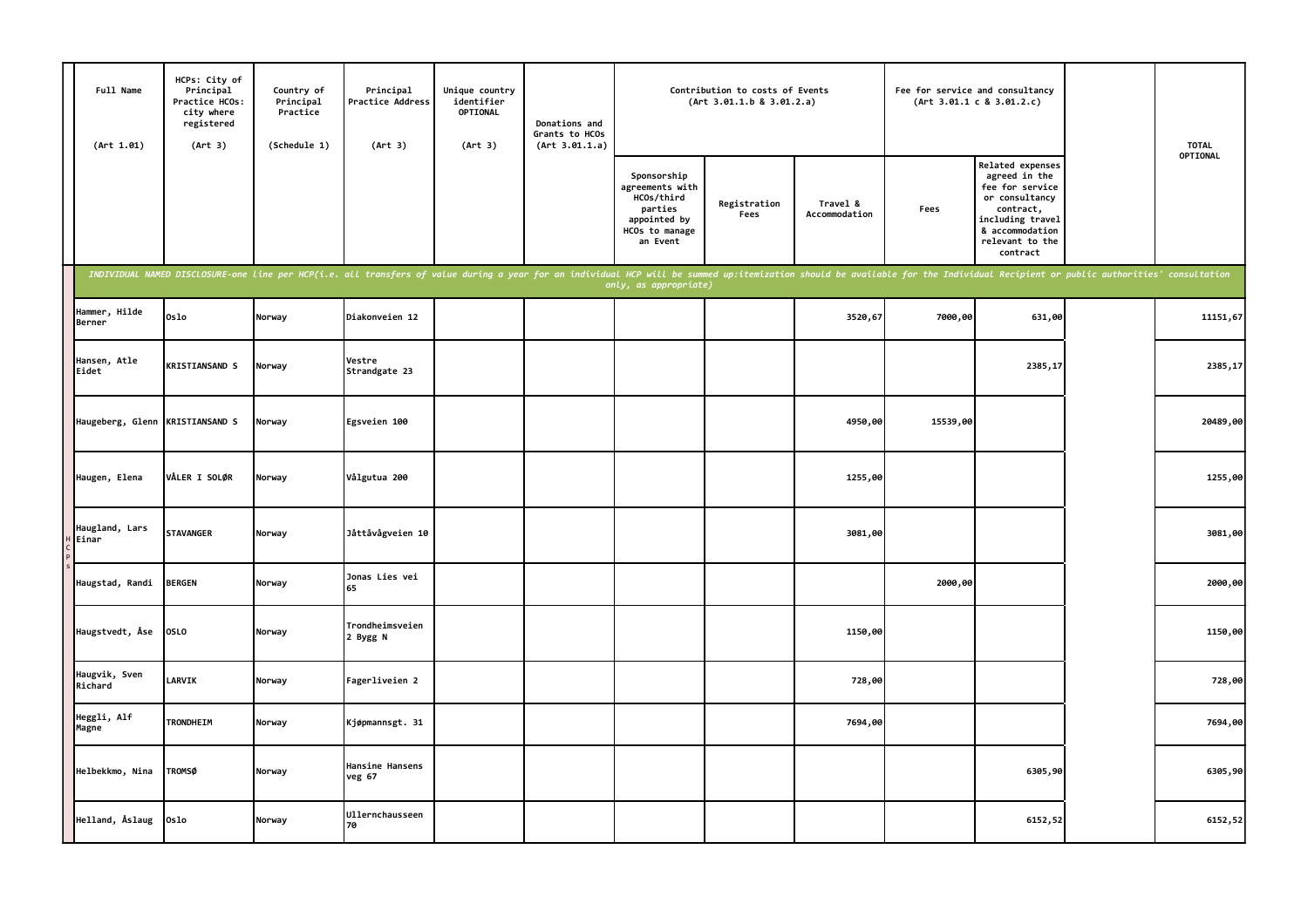| Full Name<br>(Art 1.01)   | HCPs: City of<br>Principal<br>Practice HCOs:<br>city where<br>registered<br>(Art 3) | Country of<br>Principal<br>Practice<br>(Schedule 1) | Principal<br>Practice Address<br>(Art 3)                                                                                                                                                                                       | Unique country<br>identifier<br>OPTIONAL<br>(Art 3) | Donations and<br>Grants to HCOs<br>(Art 3.01.1.a) |                                                                                                       | Contribution to costs of Events<br>(Art 3.01.1.b 8 3.01.2.a) |                           |          | Fee for service and consultancy<br>(Art 3.01.1 c 8 3.01.2.c)                                                                                              | <b>TOTAL</b> |
|---------------------------|-------------------------------------------------------------------------------------|-----------------------------------------------------|--------------------------------------------------------------------------------------------------------------------------------------------------------------------------------------------------------------------------------|-----------------------------------------------------|---------------------------------------------------|-------------------------------------------------------------------------------------------------------|--------------------------------------------------------------|---------------------------|----------|-----------------------------------------------------------------------------------------------------------------------------------------------------------|--------------|
|                           |                                                                                     |                                                     |                                                                                                                                                                                                                                |                                                     |                                                   | Sponsorship<br>agreements with<br>HCOs/third<br>parties<br>appointed by<br>HCOs to manage<br>an Event | Registration<br>Fees                                         | Travel &<br>Accommodation | Fees     | Related expenses<br>agreed in the<br>fee for service<br>or consultancy<br>contract,<br>including travel<br>& accommodation<br>relevant to the<br>contract | OPTIONAL     |
|                           |                                                                                     |                                                     | INDIVIDUAL NAMED DISCLOSURE-one line per HCP(i.e. all transfers of value during a year for an individual HCP will be summed up:itemization should be available for the Individual Recipient or public authorities' consultatio |                                                     |                                                   | only, as appropriate)                                                                                 |                                                              |                           |          |                                                                                                                                                           |              |
| Helsing, Per              | <b>ASKER</b>                                                                        | Norway                                              | Erteløkka 1                                                                                                                                                                                                                    |                                                     |                                                   |                                                                                                       |                                                              | 1150,00                   | 4000,00  |                                                                                                                                                           | 5150,00      |
| Herlofsen, Oluf           | <b>ÅLESUND</b>                                                                      | Norway                                              | Åsehaugen 1                                                                                                                                                                                                                    |                                                     |                                                   |                                                                                                       |                                                              |                           | 7000,00  | 2261,00                                                                                                                                                   | 9261,00      |
| Hilde, Janne<br>Mykland   | <b>NORDBYHAGEN</b>                                                                  | Norway                                              | Sykehusveien 25                                                                                                                                                                                                                |                                                     |                                                   |                                                                                                       |                                                              |                           | 6000,00  |                                                                                                                                                           | 6000,00      |
| Hindal, Anne<br>Hapnes    | <b>STAVANGER</b>                                                                    | Norway                                              | Gerd-Ragna Bloch<br>Thorsens gate 8                                                                                                                                                                                            |                                                     |                                                   |                                                                                                       |                                                              | 6404,00                   |          |                                                                                                                                                           | 6404,00      |
| Høie, Gudrun<br>Anette    | <b>GRÅLUM</b>                                                                       | Norway                                              | Kalnesveien 300                                                                                                                                                                                                                |                                                     |                                                   |                                                                                                       |                                                              |                           | 16000,00 | 685,00                                                                                                                                                    | 16685,00     |
| Høivik, Hans<br>01av      | <b>HAMAR</b>                                                                        | Norway                                              | Storhamargata 34                                                                                                                                                                                                               |                                                     |                                                   |                                                                                                       |                                                              |                           |          | 2418,48                                                                                                                                                   | 2418,48      |
| Hole, Torstein<br>Lauritz | <b>ÅLESUND</b>                                                                      | Norway                                              | Åsehaugen 1                                                                                                                                                                                                                    |                                                     |                                                   |                                                                                                       |                                                              |                           | 8000,00  | 2509,00                                                                                                                                                   | 10509,00     |
| Holte, Harald             | OSLO                                                                                | Norway                                              | Ullernchausseen<br>70                                                                                                                                                                                                          |                                                     |                                                   |                                                                                                       |                                                              |                           | 27401,71 |                                                                                                                                                           | 27401,71     |
| Hov, Johannes<br>Espolin  | 0slo                                                                                | Norway                                              | Sognsvannsveien<br>20                                                                                                                                                                                                          |                                                     |                                                   |                                                                                                       |                                                              |                           | 12000,00 |                                                                                                                                                           | 12000,00     |
| Hovlid, Una<br>Bjåstad    | ULSTEINVIK                                                                          | Norway                                              | Bjørndalvegen 14                                                                                                                                                                                                               |                                                     |                                                   |                                                                                                       |                                                              | 4752,49                   |          |                                                                                                                                                           | 4752,49      |
| Hugdahl, Emilia<br>Signe  | <b>BERGEN</b>                                                                       | Norway                                              | Jonas Lies vei<br>65                                                                                                                                                                                                           |                                                     |                                                   |                                                                                                       |                                                              | 1150,00                   | 7000,00  | 3289,00                                                                                                                                                   | 11439,00     |
| Huldt-Nystrøm,<br>Theis   | <b>LEVANGER</b>                                                                     | Norway                                              | Moafjæra 8 C                                                                                                                                                                                                                   |                                                     |                                                   |                                                                                                       |                                                              | 4661,07                   |          |                                                                                                                                                           | 4661,07      |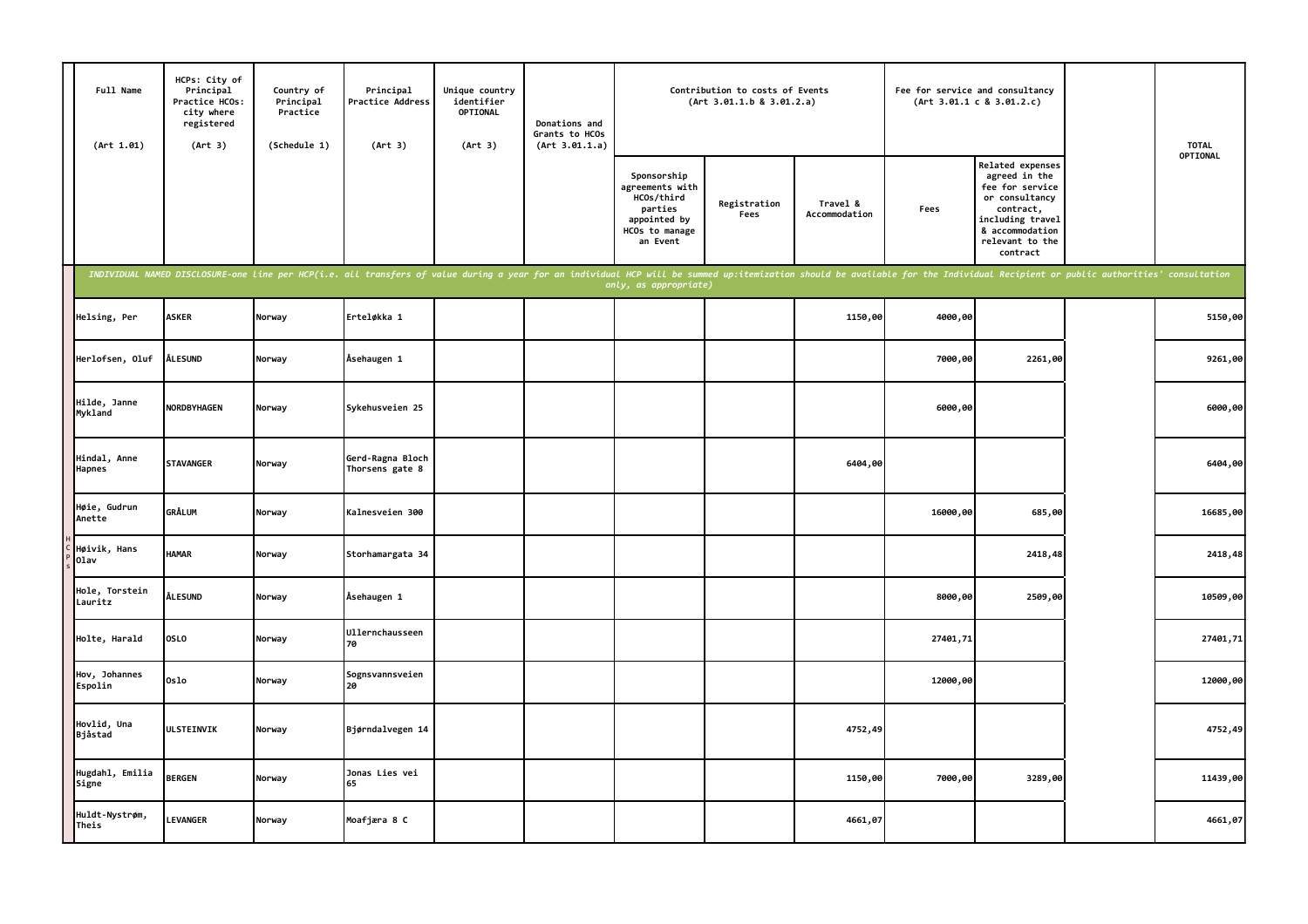| Full Name<br>(Art 1.01)               | HCPs: City of<br>Principal<br>Practice HCOs:<br>city where<br>registered<br>(Art 3) | Country of<br>Principal<br>Practice<br>(Schedule 1) | Principal<br>Practice Address<br>(Art 3)                                                                                                                                                                                       | Unique country<br>identifier<br>OPTIONAL<br>(Art 3) | Donations and<br>Grants to HCOs<br>(Art 3.01.1.a) |                                                                                                       | Contribution to costs of Events<br>(Art 3.01.1.b 8 3.01.2.a) |                           |          | Fee for service and consultancy<br>(Art 3.01.1 c 8 3.01.2.c)                                                                                              | <b>TOTAL</b> |
|---------------------------------------|-------------------------------------------------------------------------------------|-----------------------------------------------------|--------------------------------------------------------------------------------------------------------------------------------------------------------------------------------------------------------------------------------|-----------------------------------------------------|---------------------------------------------------|-------------------------------------------------------------------------------------------------------|--------------------------------------------------------------|---------------------------|----------|-----------------------------------------------------------------------------------------------------------------------------------------------------------|--------------|
|                                       |                                                                                     |                                                     |                                                                                                                                                                                                                                |                                                     |                                                   | Sponsorship<br>agreements with<br>HCOs/third<br>parties<br>appointed by<br>HCOs to manage<br>an Event | Registration<br>Fees                                         | Travel &<br>Accommodation | Fees     | Related expenses<br>agreed in the<br>fee for service<br>or consultancy<br>contract,<br>including travel<br>& accommodation<br>relevant to the<br>contract | OPTIONAL     |
|                                       |                                                                                     |                                                     | INDIVIDUAL NAMED DISCLOSURE-one line per HCP(i.e. all transfers of value during a year for an individual HCP will be summed up:itemization should be available for the Individual Recipient or public authorities' consultatio |                                                     |                                                   | only, as appropriate)                                                                                 |                                                              |                           |          |                                                                                                                                                           |              |
| Humerfelt, Sjur                       | Oslo                                                                                | Norway                                              | Sognsveien 75 F                                                                                                                                                                                                                |                                                     |                                                   |                                                                                                       |                                                              |                           | 6000,00  | 699,00                                                                                                                                                    | 6699,00      |
| Husebye, Trygve                       | Oslo                                                                                | Norway                                              | Kirkeveien 166                                                                                                                                                                                                                 |                                                     |                                                   |                                                                                                       |                                                              |                           | 10000,00 |                                                                                                                                                           | 10000,00     |
| Imset, Lisbeth                        | <b>ENEBAKK</b>                                                                      | Norway                                              | Ignaveien 129                                                                                                                                                                                                                  |                                                     |                                                   |                                                                                                       |                                                              |                           | 17108,33 |                                                                                                                                                           | 17108,33     |
| Ingvoldstad, Jan HAMAR                |                                                                                     | Norway                                              | Skolegt. 32                                                                                                                                                                                                                    |                                                     |                                                   |                                                                                                       |                                                              |                           | 4000,00  |                                                                                                                                                           | 4000,00      |
| Jacobsen, Anne<br>Linn Vatne          | <b>ARENDAL</b>                                                                      | Norway                                              | Sykehusveien 1                                                                                                                                                                                                                 |                                                     |                                                   |                                                                                                       |                                                              |                           | 8000,00  | 597,00                                                                                                                                                    | 8597,00      |
| Jacobsen,<br>Kristin Løland           | <b>ÅLESUND</b>                                                                      | Norway                                              | Lorkenesgt. 3                                                                                                                                                                                                                  |                                                     |                                                   |                                                                                                       |                                                              | 495,00                    |          |                                                                                                                                                           | 495,00       |
| Jacobsen,<br>Martine Johanne<br>Bogen | <b>TØNSBERG</b>                                                                     | Norway                                              | Halfdan<br>Wilhelmsens alle<br>17                                                                                                                                                                                              |                                                     |                                                   |                                                                                                       |                                                              |                           | 2000,00  | 484,00                                                                                                                                                    | 2484,00      |
| Jakobsen, Marit                       | <b>TRONDHEIM</b>                                                                    | Norway                                              | Harald Hardrådes<br>gate 5                                                                                                                                                                                                     |                                                     |                                                   |                                                                                                       |                                                              | 1765,00                   |          |                                                                                                                                                           | 1765,00      |
| Jenssen,<br>Torstein                  | <b>JESSHEIM</b>                                                                     | Norway                                              | Ragnar Strøms<br>veg 10                                                                                                                                                                                                        |                                                     |                                                   |                                                                                                       |                                                              |                           | 58124,28 |                                                                                                                                                           | 58124,28     |
| Jimenez,<br>Giovanna                  | <b>OPPEGÅRD</b>                                                                     | Norway                                              | Harriet Backers<br>vei 30                                                                                                                                                                                                      |                                                     |                                                   |                                                                                                       |                                                              | 1255,00                   |          |                                                                                                                                                           | 1255,00      |
| Johansen,<br>Elisabeth                | <b>HALDEN</b>                                                                       | Norway                                              | Kjærlighetsstien<br>28                                                                                                                                                                                                         |                                                     |                                                   |                                                                                                       |                                                              | 1255,00                   |          |                                                                                                                                                           | 1255,00      |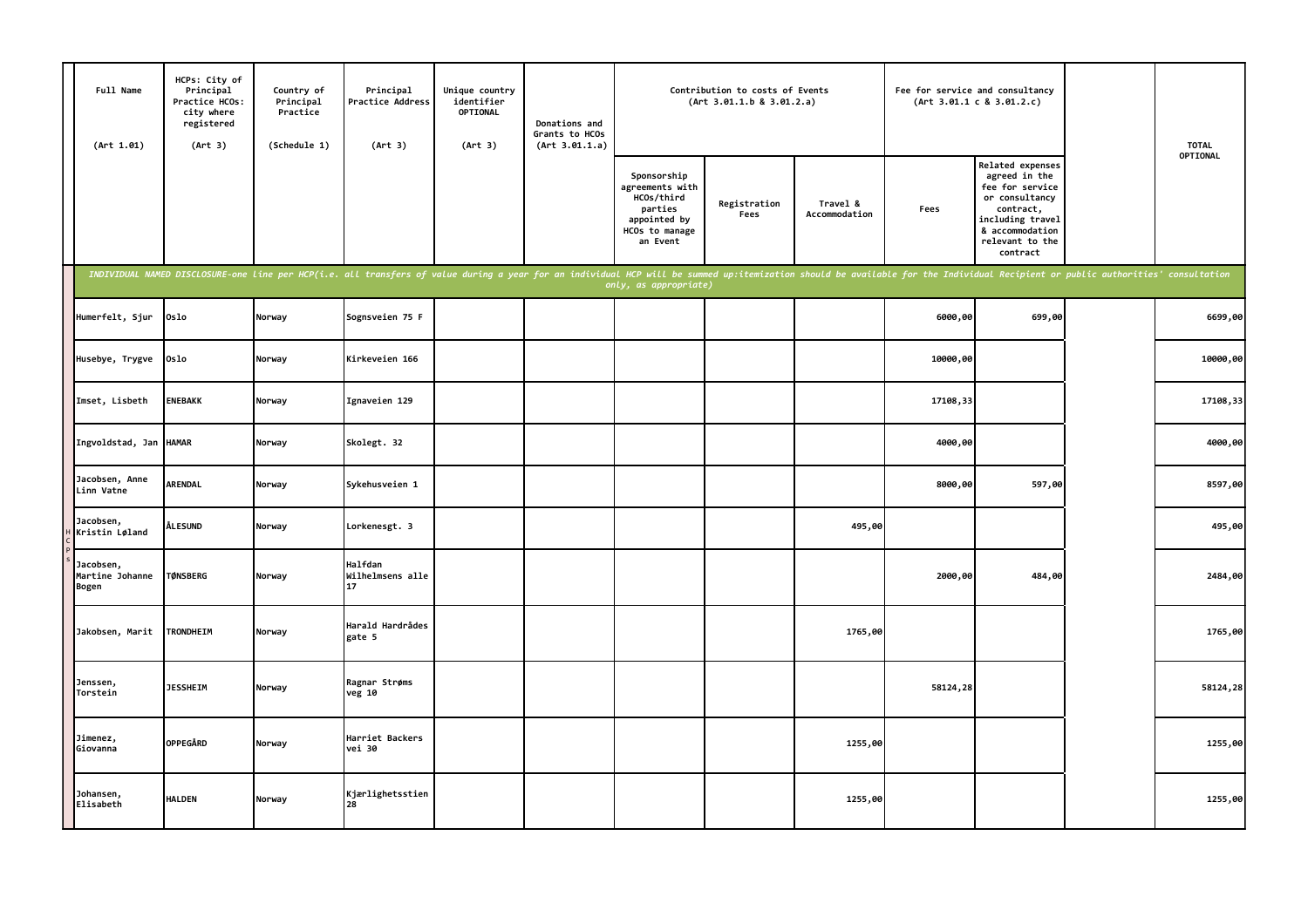| Full Name<br>(Art 1.01)      | HCPs: City of<br>Principal<br>Practice HCOs:<br>city where<br>registered<br>(Art 3) | Country of<br>Principal<br>Practice<br>(Schedule 1) | Principal<br>Practice Address<br>(Art 3)                                                                                                                                                                                       | Unique country<br>identifier<br><b>OPTIONAL</b><br>(Art 3) | Donations and<br>Grants to HCOs<br>(Art 3.01.1.a) |                                                                                                       | Contribution to costs of Events<br>(Art 3.01.1.b 8 3.01.2.a) |                           | Fee for service and consultancy | (Art 3.01.1 c 8 3.01.2.c)                                                                                                                                 | <b>TOTAL</b> |
|------------------------------|-------------------------------------------------------------------------------------|-----------------------------------------------------|--------------------------------------------------------------------------------------------------------------------------------------------------------------------------------------------------------------------------------|------------------------------------------------------------|---------------------------------------------------|-------------------------------------------------------------------------------------------------------|--------------------------------------------------------------|---------------------------|---------------------------------|-----------------------------------------------------------------------------------------------------------------------------------------------------------|--------------|
|                              |                                                                                     |                                                     |                                                                                                                                                                                                                                |                                                            |                                                   | Sponsorship<br>agreements with<br>HCOs/third<br>parties<br>appointed by<br>HCOs to manage<br>an Event | Registration<br>Fees                                         | Travel &<br>Accommodation | Fees                            | Related expenses<br>agreed in the<br>fee for service<br>or consultancy<br>contract,<br>including travel<br>& accommodation<br>relevant to the<br>contract | OPTIONAL     |
|                              |                                                                                     |                                                     | INDIVIDUAL NAMED DISCLOSURE-one line per HCP(i.e. all transfers of value during a year for an individual HCP will be summed up:itemization should be available for the Individual Recipient or public authorities' consultatio |                                                            |                                                   | only, as appropriate)                                                                                 |                                                              |                           |                                 |                                                                                                                                                           |              |
| Johnsen, Elin<br>Holthe      | <b>OSLO</b>                                                                         | Norway                                              | Frederik Stangs<br>gate 11-13                                                                                                                                                                                                  |                                                            |                                                   |                                                                                                       |                                                              | 1150,00                   |                                 |                                                                                                                                                           | 1150,00      |
| Johnsen, Paul<br>Otto        | <b>KRISTIANSAND S</b>                                                               | Norway                                              | Gyldenløves gate                                                                                                                                                                                                               |                                                            |                                                   |                                                                                                       |                                                              | 3103,00                   |                                 |                                                                                                                                                           | 3103,00      |
| Jørgensen, Frank BERGEN      |                                                                                     | Norway                                              | Jonas Lies vei<br>89                                                                                                                                                                                                           |                                                            |                                                   |                                                                                                       |                                                              |                           | 4000,00                         |                                                                                                                                                           | 4000,00      |
| Jørgensen,<br>Marianne       | <b>STAVANGER</b>                                                                    | Norway                                              | Gerd-Ragna Bloch<br>Thorsens gate 8                                                                                                                                                                                            |                                                            |                                                   |                                                                                                       |                                                              |                           | 9000,00                         |                                                                                                                                                           | 9000,00      |
| Josefsen, Tony<br>Andre      | GRÅLUM                                                                              | Norway                                              | Kalnesveien 300                                                                                                                                                                                                                |                                                            |                                                   |                                                                                                       |                                                              |                           | 18000,00                        | 531,96                                                                                                                                                    | 18531,96     |
| Kalvik, Hanne<br>Lund        | <b>LARVIK</b>                                                                       | Norway                                              | Fagerliveien 2                                                                                                                                                                                                                 |                                                            |                                                   |                                                                                                       |                                                              | 727,00                    |                                 |                                                                                                                                                           | 727,00       |
| Kamp, Rita                   | <b>JESSHEIM</b>                                                                     | Norway                                              | Ragnar Strømsveg                                                                                                                                                                                                               |                                                            |                                                   |                                                                                                       |                                                              | 1455,00                   |                                 |                                                                                                                                                           | 1455,00      |
| Karlsen,<br>Marianne Blomdal | <b>BERGEN</b>                                                                       | Norway                                              | Jonas Lies vei<br>65                                                                                                                                                                                                           |                                                            |                                                   |                                                                                                       |                                                              |                           | 4500,00                         | 2693,46                                                                                                                                                   | 7193,46      |
| Kinge, Einar                 | SANDVIKA                                                                            | Norway                                              | Sandviksveien<br>178                                                                                                                                                                                                           |                                                            |                                                   |                                                                                                       |                                                              | 3356,00                   |                                 |                                                                                                                                                           | 3356,00      |
| Kittang, Astrid<br>Olsnes    | <b>BERGEN</b>                                                                       | Norway                                              | Jonas Lies vei<br>65                                                                                                                                                                                                           |                                                            |                                                   |                                                                                                       |                                                              | 1909,00                   | 12000,00                        |                                                                                                                                                           | 13909,00     |
| Kjellevold, Stig<br>Arne     | <b>TØNSBERG</b>                                                                     | Norway                                              | Halfdan<br>Wilhelmsens alle<br>17                                                                                                                                                                                              |                                                            |                                                   |                                                                                                       |                                                              |                           | 7000,00                         | 213,00                                                                                                                                                    | 7213,00      |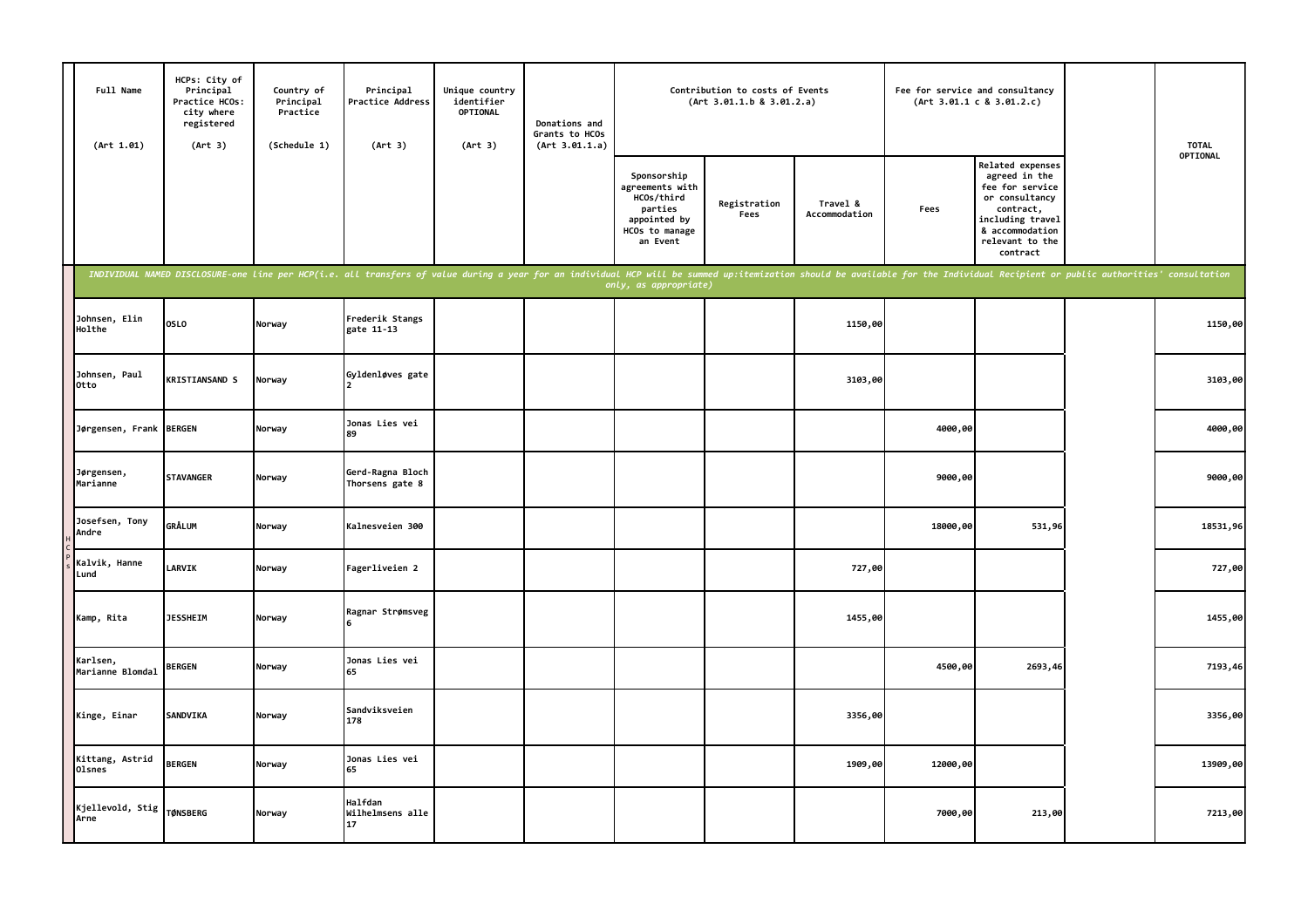| Full Name<br>(Art 1.01)  | HCPs: City of<br>Principal<br>Practice HCOs:<br>city where<br>registered<br>(Art 3) | Country of<br>Principal<br>Practice<br>(Schedule 1) | Principal<br>Practice Address<br>(Art 3)                                                                                                                                                                                       | Unique country<br>identifier<br>OPTIONAL<br>(Art 3) | Donations and<br>Grants to HCOs<br>(Art 3.01.1.a) |                                                                                                       | Contribution to costs of Events<br>(Art 3.01.1.b 8 3.01.2.a) |                           | Fee for service and consultancy | (Art 3.01.1 c 8 3.01.2.c)                                                                                                                                 | <b>TOTAL</b> |
|--------------------------|-------------------------------------------------------------------------------------|-----------------------------------------------------|--------------------------------------------------------------------------------------------------------------------------------------------------------------------------------------------------------------------------------|-----------------------------------------------------|---------------------------------------------------|-------------------------------------------------------------------------------------------------------|--------------------------------------------------------------|---------------------------|---------------------------------|-----------------------------------------------------------------------------------------------------------------------------------------------------------|--------------|
|                          |                                                                                     |                                                     |                                                                                                                                                                                                                                |                                                     |                                                   | Sponsorship<br>agreements with<br>HCOs/third<br>parties<br>appointed by<br>HCOs to manage<br>an Event | Registration<br>Fees                                         | Travel &<br>Accommodation | Fees                            | Related expenses<br>agreed in the<br>fee for service<br>or consultancy<br>contract,<br>including travel<br>& accommodation<br>relevant to the<br>contract | OPTIONAL     |
|                          |                                                                                     |                                                     | INDIVIDUAL NAMED DISCLOSURE-one line per HCP(i.e. all transfers of value during a year for an individual HCP will be summed up:itemization should be available for the Individual Recipient or public authorities' consultatio |                                                     |                                                   | only, as appropriate)                                                                                 |                                                              |                           |                                 |                                                                                                                                                           |              |
| Kongsrud, Anne           | <b>DRAMMEN</b>                                                                      | Norway                                              | Dronninggt. 28                                                                                                                                                                                                                 |                                                     |                                                   |                                                                                                       |                                                              |                           | 8000,00                         | 570,00                                                                                                                                                    | 8570,00      |
| Korneliussen,<br>Kari    | <b>TØNSBERG</b>                                                                     | Norway                                              | <b>Halfdan</b><br>Wilhelmsens alle<br>17                                                                                                                                                                                       |                                                     |                                                   |                                                                                                       |                                                              |                           | 32000,00                        |                                                                                                                                                           | 32000,00     |
| Kringeland,<br>Torhild   | <b>HAUGESUND</b>                                                                    | Norway                                              | Skåregata 92                                                                                                                                                                                                                   |                                                     |                                                   |                                                                                                       |                                                              | 3018,00                   |                                 |                                                                                                                                                           | 3018,00      |
| Kristiansen,<br>Terje    | <b>DRAMMEN</b>                                                                      | Norway                                              | Amtmand Bloms<br>gate 1A                                                                                                                                                                                                       |                                                     |                                                   |                                                                                                       |                                                              | 3722,00                   |                                 |                                                                                                                                                           | 3722,00      |
| Kubon, Peter             | <b>AUSTRHEIM</b>                                                                    | Norway                                              | Sætremarka 2                                                                                                                                                                                                                   |                                                     |                                                   |                                                                                                       |                                                              | 3166,00                   |                                 | 549,00                                                                                                                                                    | 3715,00      |
| Kummen, Arne<br>Clausen  | <b>HOKKSUND</b>                                                                     | Norway                                              | Stasjonsgata 25                                                                                                                                                                                                                |                                                     |                                                   |                                                                                                       |                                                              | 1255,00                   |                                 |                                                                                                                                                           | 1255,00      |
| Kummen, Line             | <b>OPPEGÅRD</b>                                                                     | Norway                                              | Harriet Backers<br>vei 30                                                                                                                                                                                                      |                                                     |                                                   |                                                                                                       |                                                              | 1255,00                   |                                 |                                                                                                                                                           | 1255,00      |
| Kvammen, Bjørn<br>Øivind | <b>TROMSØ</b>                                                                       | Norway                                              | Hansine Hansens<br>veg 67                                                                                                                                                                                                      |                                                     |                                                   |                                                                                                       |                                                              | 4329,78                   |                                 |                                                                                                                                                           | 4329,78      |
| Langård, Gunnar          | Oslo                                                                                | Norway                                              | Skippergata 33                                                                                                                                                                                                                 |                                                     |                                                   |                                                                                                       |                                                              |                           |                                 | 548,76                                                                                                                                                    | 548,76       |
| Lappegård, Knut          | <b>BODØ</b>                                                                         | Norway                                              | Parkveien 95                                                                                                                                                                                                                   |                                                     |                                                   |                                                                                                       |                                                              |                           | 8000,00                         |                                                                                                                                                           | 8000,00      |
| Larsby, Kristina TROMSØ  |                                                                                     | Norway                                              | Hansine Hansens<br>veg 67                                                                                                                                                                                                      |                                                     |                                                   |                                                                                                       |                                                              |                           | 20000,00                        | 11144,00                                                                                                                                                  | 31144,00     |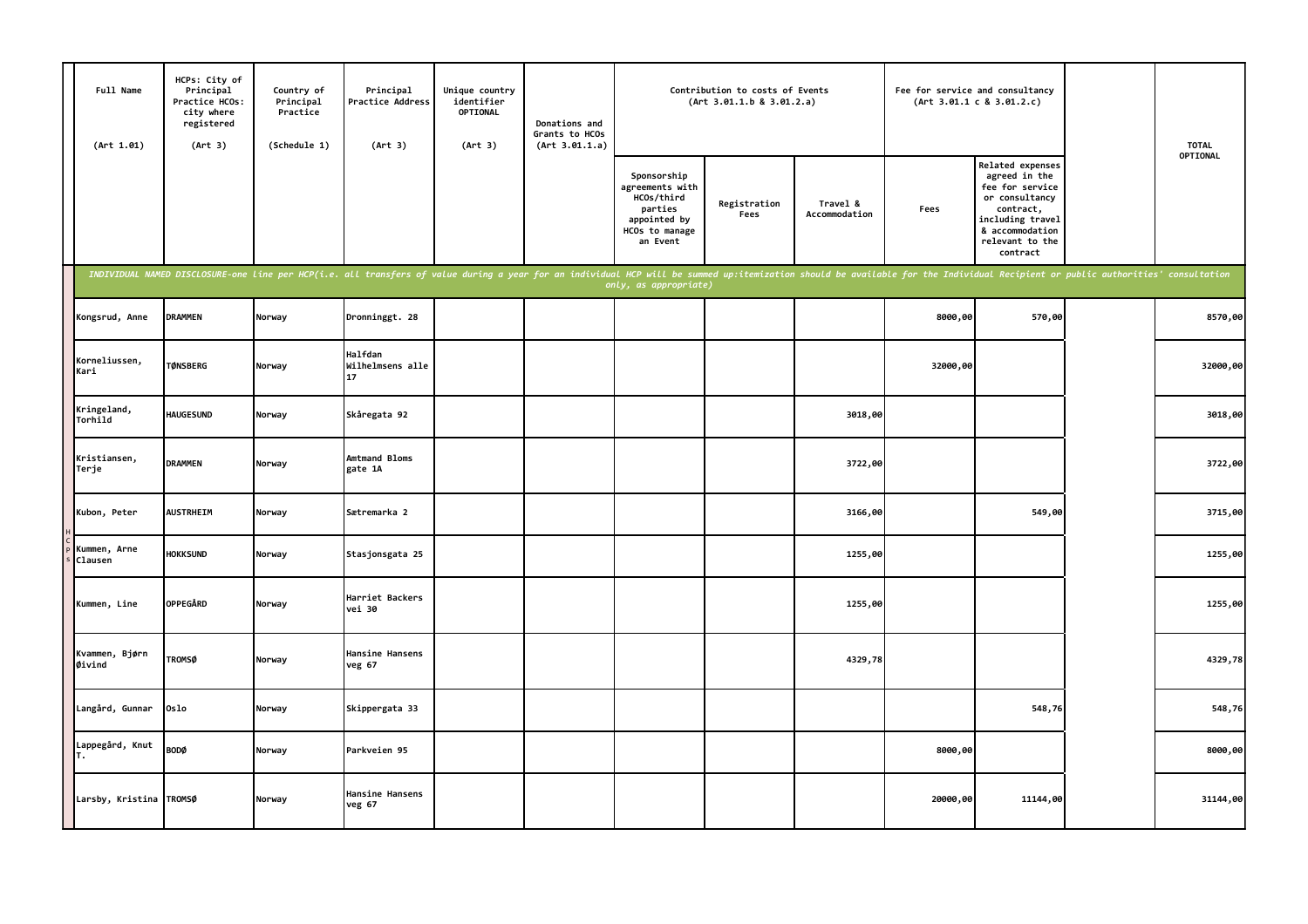| Full Name<br>(Art 1.01)   | HCPs: City of<br>Principal<br>Practice HCOs:<br>city where<br>registered<br>(Art 3) | Country of<br>Principal<br>Practice<br>(Schedule 1) | Principal<br>Practice Address<br>(Art 3)                                                                                                                                                                                       | Unique country<br>identifier<br>OPTIONAL<br>(Art 3) | Donations and<br>Grants to HCOs<br>(Art 3.01.1.a) |                                                                                                       | Contribution to costs of Events<br>(Art 3.01.1.b 8 3.01.2.a) |                           | Fee for service and consultancy | (Art 3.01.1 c 8 3.01.2.c)                                                                                                                                 | <b>TOTAL</b> |
|---------------------------|-------------------------------------------------------------------------------------|-----------------------------------------------------|--------------------------------------------------------------------------------------------------------------------------------------------------------------------------------------------------------------------------------|-----------------------------------------------------|---------------------------------------------------|-------------------------------------------------------------------------------------------------------|--------------------------------------------------------------|---------------------------|---------------------------------|-----------------------------------------------------------------------------------------------------------------------------------------------------------|--------------|
|                           |                                                                                     |                                                     |                                                                                                                                                                                                                                |                                                     |                                                   | Sponsorship<br>agreements with<br>HCOs/third<br>parties<br>appointed by<br>HCOs to manage<br>an Event | Registration<br>Fees                                         | Travel &<br>Accommodation | Fees                            | Related expenses<br>agreed in the<br>fee for service<br>or consultancy<br>contract,<br>including travel<br>& accommodation<br>relevant to the<br>contract | OPTIONAL     |
|                           |                                                                                     |                                                     | INDIVIDUAL NAMED DISCLOSURE-one line per HCP(i.e. all transfers of value during a year for an individual HCP will be summed up:itemization should be available for the Individual Recipient or public authorities' consultatio |                                                     |                                                   | only, as appropriate)                                                                                 |                                                              |                           |                                 |                                                                                                                                                           |              |
| Leirgul,<br>Elisabeth     | <b>BERGEN</b>                                                                       | Norway                                              | Jonas Lies vei<br>65                                                                                                                                                                                                           |                                                     |                                                   |                                                                                                       |                                                              |                           | 8000,00                         | 3319,00                                                                                                                                                   | 11319,00     |
| Li, Xiaotong              | <b>OSLO</b>                                                                         | Norway                                              | Borgenveien 2 A                                                                                                                                                                                                                |                                                     |                                                   |                                                                                                       |                                                              | 1150,00                   | 4000,00                         |                                                                                                                                                           | 5150,00      |
| Liaaen, Erik Dyb ALESUND  |                                                                                     | Norway                                              | Kongens gate 13                                                                                                                                                                                                                |                                                     |                                                   |                                                                                                       |                                                              | 4060,00                   |                                 |                                                                                                                                                           | 4060,00      |
| Lier, Per Arve            | SANDVIKA                                                                            | Norway                                              | Elias Smiths vei<br>10                                                                                                                                                                                                         |                                                     |                                                   |                                                                                                       |                                                              | 1403,29                   |                                 |                                                                                                                                                           | 1403,29      |
| Lobben, Hilde<br>Tangen   | <b>HOKKSUND</b>                                                                     | Norway                                              | Christian IV vei<br>25                                                                                                                                                                                                         |                                                     |                                                   |                                                                                                       |                                                              | 1255,00                   |                                 |                                                                                                                                                           | 1255,00      |
| Lorentzen,<br>Merete      | 0slo                                                                                | Norway                                              | Wergelandsveien                                                                                                                                                                                                                |                                                     |                                                   |                                                                                                       |                                                              | 1150,00                   |                                 |                                                                                                                                                           | 1150,00      |
| Lossius, Morten<br>Ingvar | <b>SANDVIKA</b>                                                                     | Norway                                              | G. F. Henriksens<br>vei 78                                                                                                                                                                                                     |                                                     |                                                   |                                                                                                       |                                                              |                           | 8000,00                         |                                                                                                                                                           | 8000,00      |
| Loven, Anne<br>Marie      | <b>OSLO</b>                                                                         | Norway                                              | Borgenveien 2 A                                                                                                                                                                                                                |                                                     |                                                   |                                                                                                       |                                                              | 1150,00                   |                                 |                                                                                                                                                           | 1150,00      |
| Lueder, Thomas<br>von     | Oslo                                                                                | Norway                                              | Kirkeveien 166                                                                                                                                                                                                                 |                                                     |                                                   |                                                                                                       |                                                              |                           | 8000,00                         |                                                                                                                                                           | 8000,00      |
| Lunde, Adina              | <b>TØNSBERG</b>                                                                     | Norway                                              | Øvre Langgate 57                                                                                                                                                                                                               |                                                     |                                                   |                                                                                                       |                                                              | 3606,00                   |                                 |                                                                                                                                                           | 3606,00      |
| Lunde, Hanne<br>Marie Bøe | <b>NESTTUN</b>                                                                      | Norway                                              | Nesttunveien 92                                                                                                                                                                                                                |                                                     |                                                   |                                                                                                       |                                                              | 4541,00                   |                                 |                                                                                                                                                           | 4541,00      |
| Lund-Hanssen,<br>Kristin  | <b>ÅLESUND</b>                                                                      | Norway                                              | Åregjerdet 9 A                                                                                                                                                                                                                 |                                                     |                                                   |                                                                                                       |                                                              | 1150,00                   |                                 |                                                                                                                                                           | 1150,00      |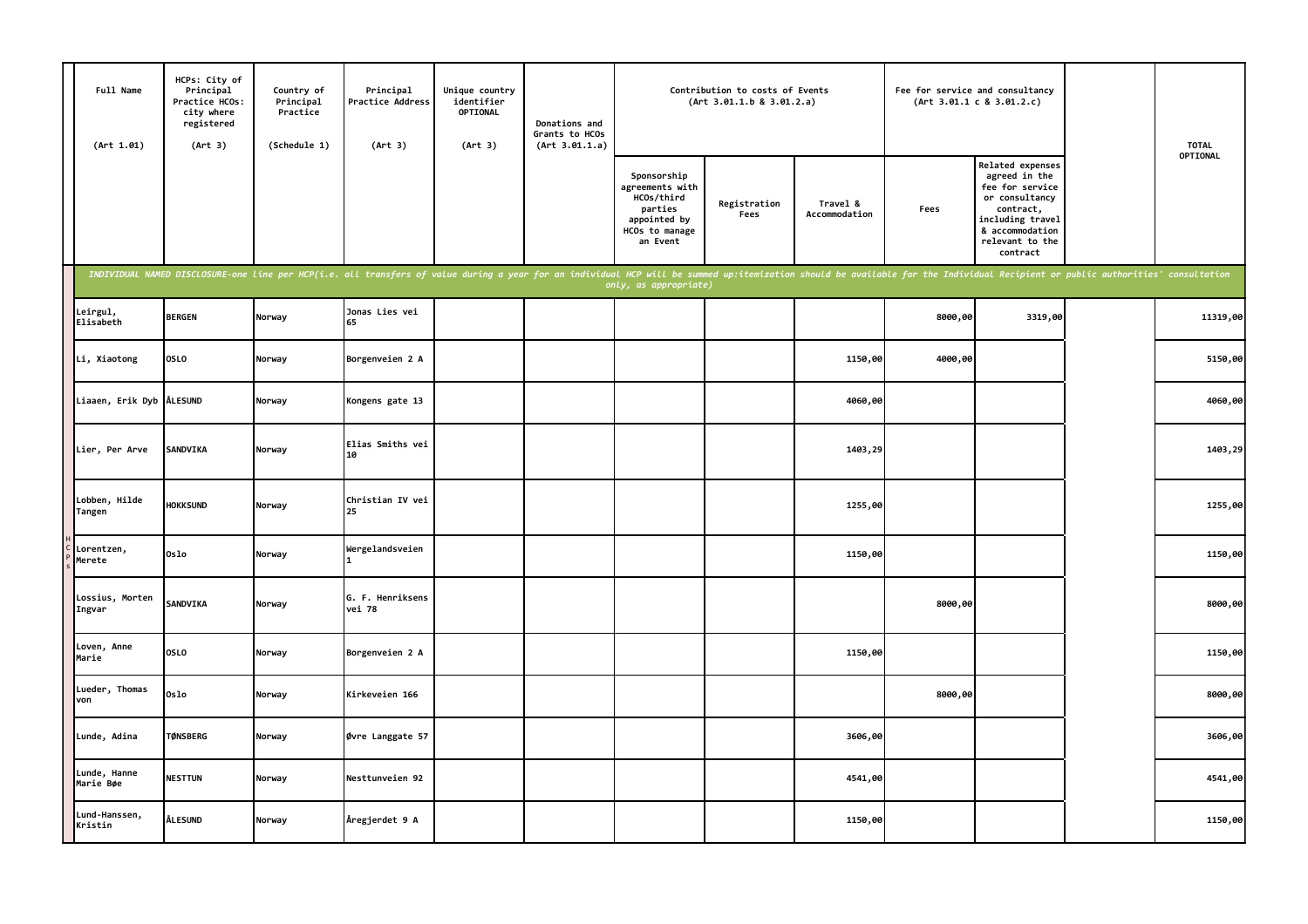| Full Name<br>(Art 1.01)     | HCPs: City of<br>Principal<br>Practice HCOs:<br>city where<br>registered<br>(Art 3) | Country of<br>Principal<br>Practice<br>(Schedule 1) | Principal<br>Practice Address<br>(Art 3)                                                                                                                                                                                       | Unique country<br>identifier<br><b>OPTIONAL</b><br>(Art 3) | Donations and<br>Grants to HCOs<br>(Art 3.01.1.a) |                                                                                                       | Contribution to costs of Events<br>(Art 3.01.1.b 8 3.01.2.a) |                           | Fee for service and consultancy | (Art 3.01.1 c 8 3.01.2.c)                                                                                                                                 | <b>TOTAL</b> |
|-----------------------------|-------------------------------------------------------------------------------------|-----------------------------------------------------|--------------------------------------------------------------------------------------------------------------------------------------------------------------------------------------------------------------------------------|------------------------------------------------------------|---------------------------------------------------|-------------------------------------------------------------------------------------------------------|--------------------------------------------------------------|---------------------------|---------------------------------|-----------------------------------------------------------------------------------------------------------------------------------------------------------|--------------|
|                             |                                                                                     |                                                     |                                                                                                                                                                                                                                |                                                            |                                                   | Sponsorship<br>agreements with<br>HCOs/third<br>parties<br>appointed by<br>HCOs to manage<br>an Event | Registration<br>Fees                                         | Travel &<br>Accommodation | Fees                            | Related expenses<br>agreed in the<br>fee for service<br>or consultancy<br>contract,<br>including travel<br>& accommodation<br>relevant to the<br>contract | OPTIONAL     |
|                             |                                                                                     |                                                     | INDIVIDUAL NAMED DISCLOSURE-one line per HCP(i.e. all transfers of value during a year for an individual HCP will be summed up:itemization should be available for the Individual Recipient or public authorities' consultatio |                                                            |                                                   | only, as appropriate)                                                                                 |                                                              |                           |                                 |                                                                                                                                                           |              |
| Lysebo, Asta<br>Meland      | <b>BERGEN</b>                                                                       | Norway                                              | Kong Oscars gate<br>18                                                                                                                                                                                                         |                                                            |                                                   |                                                                                                       |                                                              | 1868,00                   |                                 | 2404,00                                                                                                                                                   | 4272,00      |
| Malik, Muhammad<br>Anas     | <b>ELVERUM</b>                                                                      | Norway                                              | Elvarheimgt. 10                                                                                                                                                                                                                |                                                            |                                                   |                                                                                                       |                                                              | 728,00                    |                                 | 538,00                                                                                                                                                    | 1266,00      |
| Mannsåker, Bård             | <b>BODØ</b>                                                                         | Norway                                              | Parkveien 95                                                                                                                                                                                                                   |                                                            |                                                   |                                                                                                       |                                                              |                           | 8050,00                         | 3505,00                                                                                                                                                   | 11555,00     |
| Meen, Øystein               | <b>KONGSBERG</b>                                                                    | Norway                                              | Drammensveien 4                                                                                                                                                                                                                |                                                            |                                                   |                                                                                                       |                                                              |                           | 16189,00                        | 177,00                                                                                                                                                    | 16366,00     |
| Meland, Morten              | <b>SARPSBORG</b>                                                                    | Norway                                              | Roald Amundsen<br>gate 17                                                                                                                                                                                                      |                                                            |                                                   |                                                                                                       |                                                              |                           | 3000,00                         | 266,00                                                                                                                                                    | 3266,00      |
| Melum, Espen                | Oslo                                                                                | Norway                                              | Sognsvannsveien<br>20                                                                                                                                                                                                          |                                                            |                                                   |                                                                                                       |                                                              |                           | 2800,00                         |                                                                                                                                                           | 2800,00      |
| Midtgard, Irina<br>P.       | BODØ                                                                                | Norway                                              | Parkveien 95                                                                                                                                                                                                                   |                                                            |                                                   |                                                                                                       |                                                              |                           | 7000,00                         | 3246,65                                                                                                                                                   | 10246,65     |
| Mo, Rune                    | <b>TRONDHEIM</b>                                                                    | Norway                                              | Prinsesse<br>Kristinas gate 3                                                                                                                                                                                                  |                                                            |                                                   |                                                                                                       |                                                              |                           | 18000,00                        | 5713,00                                                                                                                                                   | 23713,00     |
| Moe, Morten C.              | Oslo                                                                                | Norway                                              | Kirkeveien 166                                                                                                                                                                                                                 |                                                            |                                                   |                                                                                                       |                                                              |                           | 16000,00                        | 1671,00                                                                                                                                                   | 17671,00     |
| Møller, Kirsti<br>Otterdahl | <b>SKIEN</b>                                                                        | Norway                                              | <b>Ulefossveien 55</b>                                                                                                                                                                                                         |                                                            |                                                   |                                                                                                       |                                                              |                           | 2000,00                         | 635,00                                                                                                                                                    | 2635,00      |
| Mørk,<br>Nils-Jørgen        | Oslo                                                                                | Norway                                              | Jomfrubråtveien<br>27D                                                                                                                                                                                                         |                                                            |                                                   |                                                                                                       |                                                              |                           | 29030,00                        | 250,00                                                                                                                                                    | 29280,00     |
| Mortensen, Elin<br>Synnøve  | <b>TROMSØ</b>                                                                       | Norway                                              | Hansine Hansens<br>veg 67                                                                                                                                                                                                      |                                                            |                                                   |                                                                                                       |                                                              |                           | 3200,00                         |                                                                                                                                                           | 3200,00      |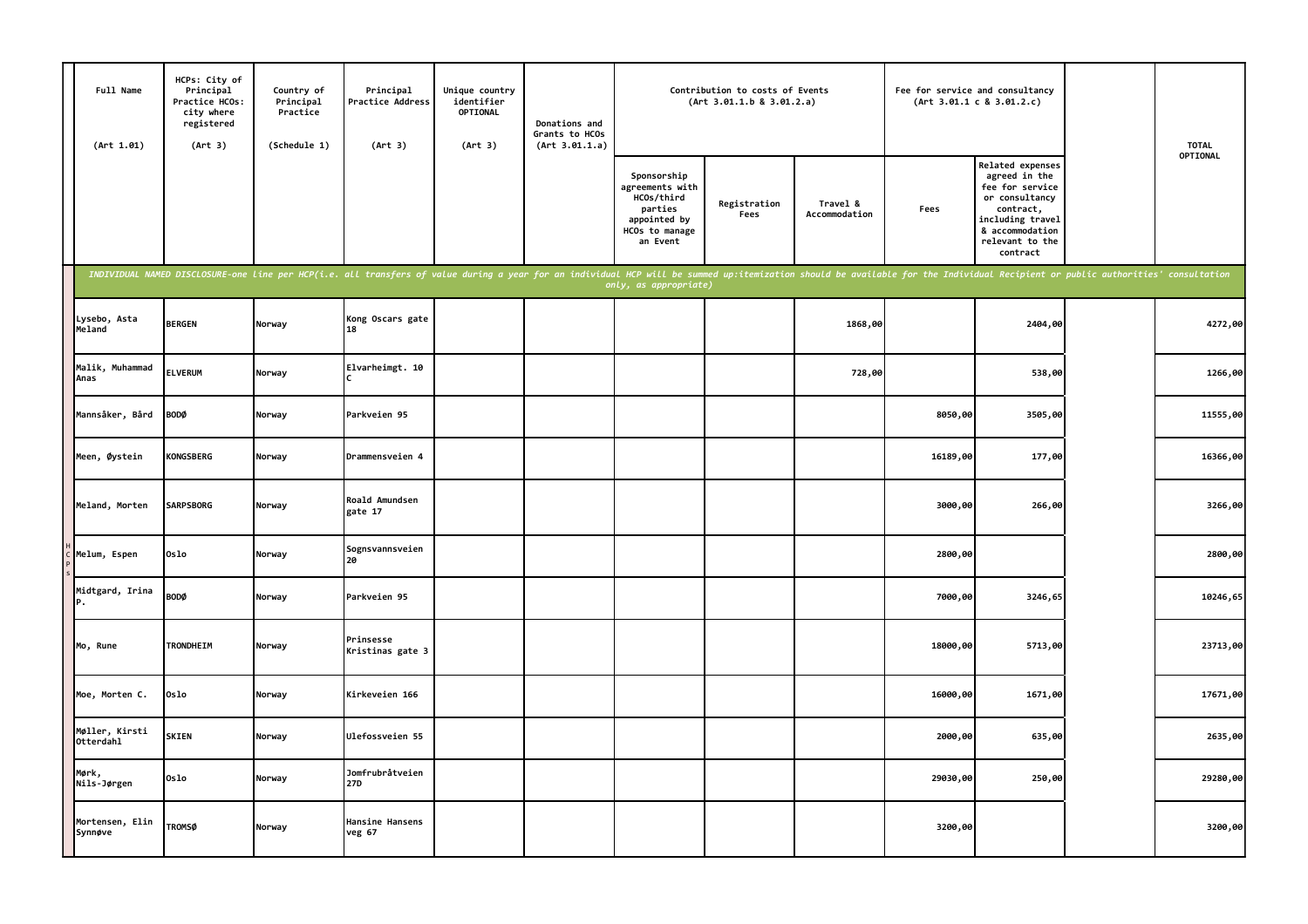| Full Name<br>(Art 1.01)      | HCPs: City of<br>Principal<br>Practice HCOs:<br>city where<br>registered<br>(Art 3) | Country of<br>Principal<br>Practice<br>(Schedule 1) | Principal<br>Practice Address<br>(Art 3)                                                                                                                                                                                       | Unique country<br>identifier<br>OPTIONAL<br>(Art 3) | Donations and<br>Grants to HCOs<br>(Art 3.01.1.a) |                                                                                                       | Contribution to costs of Events<br>(Art 3.01.1.b 8 3.01.2.a) |                           |          | Fee for service and consultancy<br>(Art 3.01.1 c 8 3.01.2.c)                                                                                              | <b>TOTAL</b> |
|------------------------------|-------------------------------------------------------------------------------------|-----------------------------------------------------|--------------------------------------------------------------------------------------------------------------------------------------------------------------------------------------------------------------------------------|-----------------------------------------------------|---------------------------------------------------|-------------------------------------------------------------------------------------------------------|--------------------------------------------------------------|---------------------------|----------|-----------------------------------------------------------------------------------------------------------------------------------------------------------|--------------|
|                              |                                                                                     |                                                     |                                                                                                                                                                                                                                |                                                     |                                                   | Sponsorship<br>agreements with<br>HCOs/third<br>parties<br>appointed by<br>HCOs to manage<br>an Event | Registration<br>Fees                                         | Travel &<br>Accommodation | Fees     | Related expenses<br>agreed in the<br>fee for service<br>or consultancy<br>contract,<br>including travel<br>& accommodation<br>relevant to the<br>contract | OPTIONAL     |
|                              |                                                                                     |                                                     | INDIVIDUAL NAMED DISCLOSURE-one line per HCP(i.e. all transfers of value during a year for an individual HCP will be summed up:itemization should be available for the Individual Recipient or public authorities' consultatio |                                                     |                                                   | only, as appropriate)                                                                                 |                                                              |                           |          |                                                                                                                                                           |              |
| Müller-Hubrich,<br>Madeleine | <b>SANDNES</b>                                                                      | Norway                                              | Solaveien 88<br>2.etg                                                                                                                                                                                                          |                                                     |                                                   |                                                                                                       |                                                              | 3081,00                   |          |                                                                                                                                                           | 3081,00      |
| Munkvik, Morten              | <b>STAVANGER</b>                                                                    | Norway                                              | Sverdrups gate<br>23                                                                                                                                                                                                           |                                                     |                                                   |                                                                                                       |                                                              |                           | 18000,00 | 7539,00                                                                                                                                                   | 25539,00     |
| Myhr,<br>Kjell-Morten        | <b>BERGEN</b>                                                                       | Norway                                              | Jonas Lies vei<br>65                                                                                                                                                                                                           |                                                     |                                                   |                                                                                                       |                                                              |                           | 31845,34 |                                                                                                                                                           | 31845, 34    |
| Myhre, Lena                  | <b>TROLLÅSEN</b>                                                                    | Norway                                              | Trollåsveien 4                                                                                                                                                                                                                 |                                                     |                                                   |                                                                                                       |                                                              | 3506,78                   |          |                                                                                                                                                           | 3506,78      |
| Myhre, Peder<br>Langeland    | <b>NORDBYHAGEN</b>                                                                  | Norway                                              | Sykehusveien 25                                                                                                                                                                                                                |                                                     |                                                   |                                                                                                       |                                                              |                           | 56300,00 |                                                                                                                                                           | 56300,00     |
| Myhrvold, Trude              | <b>HAMAR</b>                                                                        | Norway                                              | Storhamargata 34                                                                                                                                                                                                               |                                                     |                                                   |                                                                                                       |                                                              |                           |          | 612,00                                                                                                                                                    | 612,00       |
| Nessiøy, Inge                | <b>JESSHEIM</b>                                                                     | Norway                                              | Trondheimsvegen<br>60                                                                                                                                                                                                          |                                                     |                                                   |                                                                                                       |                                                              | 1255,00                   |          |                                                                                                                                                           | 1255,00      |
| Ngoga, Jim<br>Innocent       | <b>SARPSBORG</b>                                                                    | Norway                                              | Oscar Pedersens<br>vei 2A                                                                                                                                                                                                      |                                                     |                                                   |                                                                                                       |                                                              | 1255,00                   |          |                                                                                                                                                           | 1255,00      |
| Nguyen, Duc Hoa              | <b>DRAMMEN</b>                                                                      | Norway                                              | Amtmand Bloms<br>gate 1A                                                                                                                                                                                                       |                                                     |                                                   |                                                                                                       |                                                              | 4181,00                   |          |                                                                                                                                                           | 4181,00      |
| Nodenes,<br>Karianne         | <b>OSLO</b>                                                                         | Norway                                              | Trondheimsveien<br>2 Bygg N                                                                                                                                                                                                    |                                                     |                                                   |                                                                                                       |                                                              | 1150,00                   |          |                                                                                                                                                           | 1150,00      |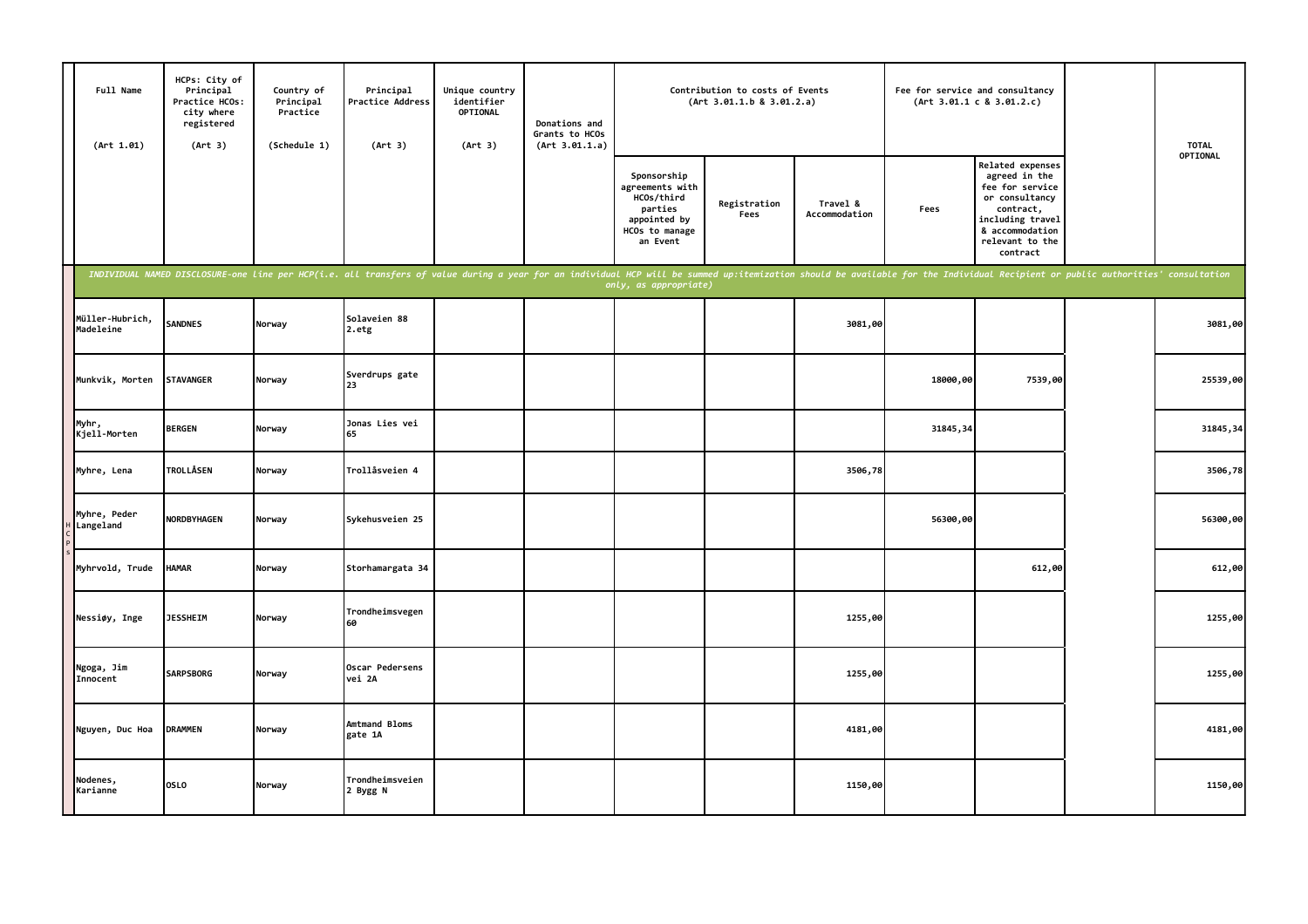| Full Name<br>(Art 1.01)           | HCPs: City of<br>Principal<br>Practice HCOs:<br>city where<br>registered<br>(Art 3) | Country of<br>Principal<br>Practice<br>(Schedule 1) | Principal<br>Practice Address<br>(Art 3)                                                                                                                                                                                       | Unique country<br>identifier<br>OPTIONAL<br>(Art 3) | Donations and<br>Grants to HCOs<br>(Art 3.01.1.a) |                                                                                                       | Contribution to costs of Events<br>(Art 3.01.1.b 8 3.01.2.a) |                           | Fee for service and consultancy | (Art 3.01.1 c 8 3.01.2.c)                                                                                                                                 | <b>TOTAL</b> |
|-----------------------------------|-------------------------------------------------------------------------------------|-----------------------------------------------------|--------------------------------------------------------------------------------------------------------------------------------------------------------------------------------------------------------------------------------|-----------------------------------------------------|---------------------------------------------------|-------------------------------------------------------------------------------------------------------|--------------------------------------------------------------|---------------------------|---------------------------------|-----------------------------------------------------------------------------------------------------------------------------------------------------------|--------------|
|                                   |                                                                                     |                                                     |                                                                                                                                                                                                                                |                                                     |                                                   | Sponsorship<br>agreements with<br>HCOs/third<br>parties<br>appointed by<br>HCOs to manage<br>an Event | Registration<br>Fees                                         | Travel &<br>Accommodation | Fees                            | Related expenses<br>agreed in the<br>fee for service<br>or consultancy<br>contract,<br>including travel<br>& accommodation<br>relevant to the<br>contract | OPTIONAL     |
|                                   |                                                                                     |                                                     | INDIVIDUAL NAMED DISCLOSURE-one line per HCP(i.e. all transfers of value during a year for an individual HCP will be summed up:itemization should be available for the Individual Recipient or public authorities' consultatio |                                                     |                                                   | only, as appropriate)                                                                                 |                                                              |                           |                                 |                                                                                                                                                           |              |
| Nordhaug, Lena<br>Hoem            | TRONDHEIM                                                                           | Norway                                              | Prinsesse<br>Kristinas gate 3                                                                                                                                                                                                  |                                                     |                                                   |                                                                                                       |                                                              |                           | 6000,00                         | 180,00                                                                                                                                                    | 6180,00      |
| Nordstad, Merete<br>Gulbrandsen   | <b>OSLO</b>                                                                         | Norway                                              | Lovisenberggt.<br>17                                                                                                                                                                                                           |                                                     |                                                   |                                                                                                       |                                                              |                           | 4000,00                         |                                                                                                                                                           | 4000,00      |
| Norheim, Katrine<br><b>Brække</b> | <b>STAVANGER</b>                                                                    | Norway                                              | Gerd-Ragna Bloch<br>Thorsens gate 8                                                                                                                                                                                            |                                                     |                                                   |                                                                                                       |                                                              |                           | 4000,00                         |                                                                                                                                                           | 4000,00      |
| Normand, Camilla STAVANGER        |                                                                                     | Norway                                              | Gerd-Ragna Bloch<br>Thorsens gate 8                                                                                                                                                                                            |                                                     |                                                   |                                                                                                       |                                                              |                           | 4500,00                         |                                                                                                                                                           | 4500,00      |
| Nyakas, Marta<br>Sølvi            | OSLO                                                                                | Norway                                              | <b>Ullernchausseen</b><br>70                                                                                                                                                                                                   |                                                     |                                                   |                                                                                                       |                                                              |                           | 14380,00                        |                                                                                                                                                           | 14380,00     |
| Nygård, Else<br>Worren            | <b>SKIEN</b>                                                                        | Norway                                              | Bruene 1                                                                                                                                                                                                                       |                                                     |                                                   |                                                                                                       |                                                              | 1255,00                   |                                 |                                                                                                                                                           | 1255,00      |
| Nyrud, Morten                     | <b>TROLLÅSEN</b>                                                                    | Norway                                              | Trollåsveien 25                                                                                                                                                                                                                |                                                     |                                                   |                                                                                                       |                                                              | 1150,00                   |                                 |                                                                                                                                                           | 1150,00      |
| Nyrud, Morten<br>Kristoffer       | <b>SKIEN</b>                                                                        | Norway                                              | Ulefossveien 55                                                                                                                                                                                                                |                                                     |                                                   |                                                                                                       |                                                              |                           | 6000,00                         |                                                                                                                                                           | 6000,00      |
| Nysveen, Bodil                    | <b>OPPEGÅRD</b>                                                                     | Norway                                              | Harriet Backers<br>vei 30                                                                                                                                                                                                      |                                                     |                                                   |                                                                                                       |                                                              | 1255,00                   |                                 |                                                                                                                                                           | 1255,00      |
| Ohnstad, Hege<br>Oma              | 0slo                                                                                | Norway                                              | Kirkeveien 166                                                                                                                                                                                                                 |                                                     |                                                   |                                                                                                       |                                                              |                           | 2800,00                         |                                                                                                                                                           | 2800,00      |
| Øie, Erik Harald Oslo             |                                                                                     | Norway                                              | Diakonveien 12                                                                                                                                                                                                                 |                                                     |                                                   |                                                                                                       |                                                              |                           | 21000,00                        | 460,00                                                                                                                                                    | 21460,00     |
| Olafsson,<br>Kjartan Aarstad      | <b>FLORØ</b>                                                                        | Norway                                              | Hans Blomgt. 39                                                                                                                                                                                                                |                                                     |                                                   |                                                                                                       |                                                              | 451,00                    |                                 |                                                                                                                                                           | 451,00       |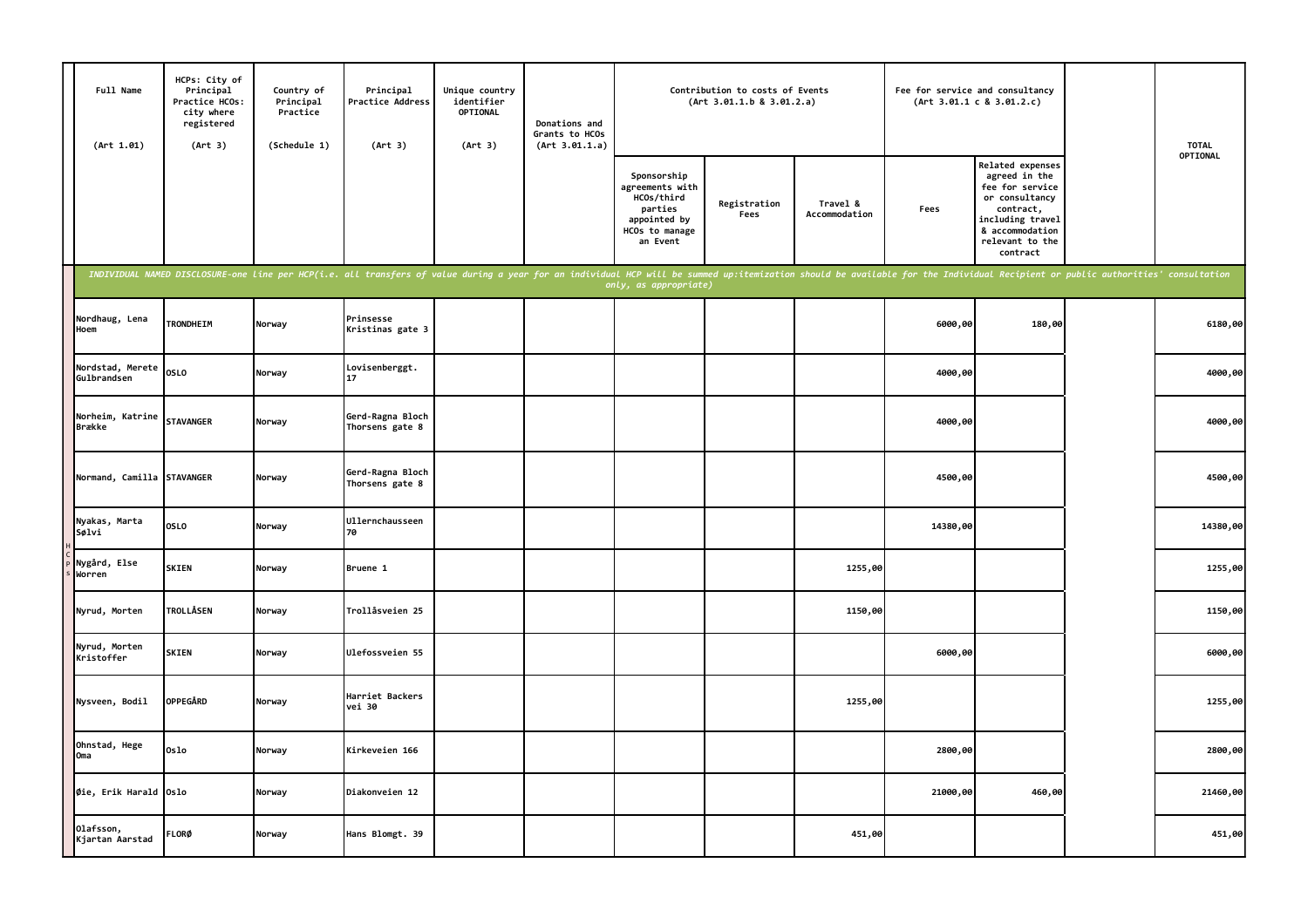| Full Name<br>(Art 1.01)       | HCPs: City of<br>Principal<br>Practice HCOs:<br>city where<br>registered<br>(Art 3) | Country of<br>Principal<br>Practice<br>(Schedule 1) | Principal<br>Practice Address<br>(Art 3)                                                                                                                                                                                       | Unique country<br>identifier<br>OPTIONAL<br>(Art 3) | Donations and<br>Grants to HCOs<br>(Art 3.01.1.a) |                                                                                                       | Contribution to costs of Events<br>(Art 3.01.1.b 8 3.01.2.a) |                           | Fee for service and consultancy | (Art 3.01.1 c 8 3.01.2.c)                                                                                                                                 | <b>TOTAL</b> |
|-------------------------------|-------------------------------------------------------------------------------------|-----------------------------------------------------|--------------------------------------------------------------------------------------------------------------------------------------------------------------------------------------------------------------------------------|-----------------------------------------------------|---------------------------------------------------|-------------------------------------------------------------------------------------------------------|--------------------------------------------------------------|---------------------------|---------------------------------|-----------------------------------------------------------------------------------------------------------------------------------------------------------|--------------|
|                               |                                                                                     |                                                     |                                                                                                                                                                                                                                |                                                     |                                                   | Sponsorship<br>agreements with<br>HCOs/third<br>parties<br>appointed by<br>HCOs to manage<br>an Event | Registration<br>Fees                                         | Travel &<br>Accommodation | Fees                            | Related expenses<br>agreed in the<br>fee for service<br>or consultancy<br>contract,<br>including travel<br>& accommodation<br>relevant to the<br>contract | OPTIONAL     |
|                               |                                                                                     |                                                     | INDIVIDUAL NAMED DISCLOSURE-one line per HCP(i.e. all transfers of value during a year for an individual HCP will be summed up:itemization should be available for the Individual Recipient or public authorities' consultatio |                                                     |                                                   | only, as appropriate)                                                                                 |                                                              |                           |                                 |                                                                                                                                                           |              |
| Østrem, Anders                | 0slo                                                                                | Norway                                              | Gransdalen 29                                                                                                                                                                                                                  |                                                     |                                                   |                                                                                                       |                                                              | 2054,29                   |                                 |                                                                                                                                                           | 2054,29      |
| Park, Dae Hoon                | <b>DRAMMEN</b>                                                                      | Norway                                              | Dronninggt. 28                                                                                                                                                                                                                 |                                                     |                                                   |                                                                                                       |                                                              |                           | 3500,00                         |                                                                                                                                                           | 3500,00      |
| Paulsen, Erna<br>Elise        | <b>TROMSØ</b>                                                                       | Norway                                              | Hansine Hansens<br>veg 67                                                                                                                                                                                                      |                                                     |                                                   |                                                                                                       |                                                              |                           |                                 | 3620,37                                                                                                                                                   | 3620,37      |
| Pedersen,<br>Annbjørg Remseth | <b>TØNSBERG</b>                                                                     | Norway                                              | Halfdan<br>Wilhelmsens alle<br>17                                                                                                                                                                                              |                                                     |                                                   |                                                                                                       |                                                              |                           | 4000,00                         |                                                                                                                                                           | 4000,00      |
| Pedersen,<br>Kristian Øie     | <b>BJORBEKK</b>                                                                     | Norway                                              | Rykeneveien 113                                                                                                                                                                                                                |                                                     |                                                   |                                                                                                       |                                                              | 1255,00                   |                                 | 2257,00                                                                                                                                                   | 3512,00      |
| Pihlstrøm, Hege               | 0slo                                                                                | Norway                                              | Sognsvannsveien<br>20                                                                                                                                                                                                          |                                                     |                                                   |                                                                                                       |                                                              |                           |                                 | 10500,00                                                                                                                                                  | 10500,00     |
| Popovic-Gajic,<br>Ljiljana    | GJØVIK                                                                              | Norway                                              | Storgt.23                                                                                                                                                                                                                      |                                                     |                                                   |                                                                                                       |                                                              | 1255,00                   |                                 |                                                                                                                                                           | 1255,00      |
| Provan, Sella<br>Aarrestad    | 0slo                                                                                | Norway                                              | Diakonveien 12                                                                                                                                                                                                                 |                                                     |                                                   |                                                                                                       |                                                              |                           | 7000,00                         | 436,00                                                                                                                                                    | 7436,00      |
| Rattan, Navnit<br>Singh       | <b>BRUMUNDDAL</b>                                                                   | Norway                                              | Nygata 22 A                                                                                                                                                                                                                    |                                                     |                                                   |                                                                                                       |                                                              | 1255,00                   | 13500,00                        | 1062,71                                                                                                                                                   | 15817,71     |
| Ravn, Jesper                  | <b>NORDBYHAGEN</b>                                                                  | Norway                                              | Sykehusveien 25                                                                                                                                                                                                                |                                                     |                                                   |                                                                                                       |                                                              |                           | 5000,00                         | 3832,00                                                                                                                                                   | 8832,00      |
| Ringdal, Nils                 | <b>MOLDE</b>                                                                        | Norway                                              | Strandgt. 3                                                                                                                                                                                                                    |                                                     |                                                   |                                                                                                       |                                                              | 8350,00                   |                                 |                                                                                                                                                           | 8350,00      |
| Risberg, Terje                | <b>GRÅLUM</b>                                                                       | Norway                                              | Kalnesveien 300                                                                                                                                                                                                                |                                                     |                                                   |                                                                                                       |                                                              | 4542,00                   | 26800,00                        | 4482,00                                                                                                                                                   | 35824,00     |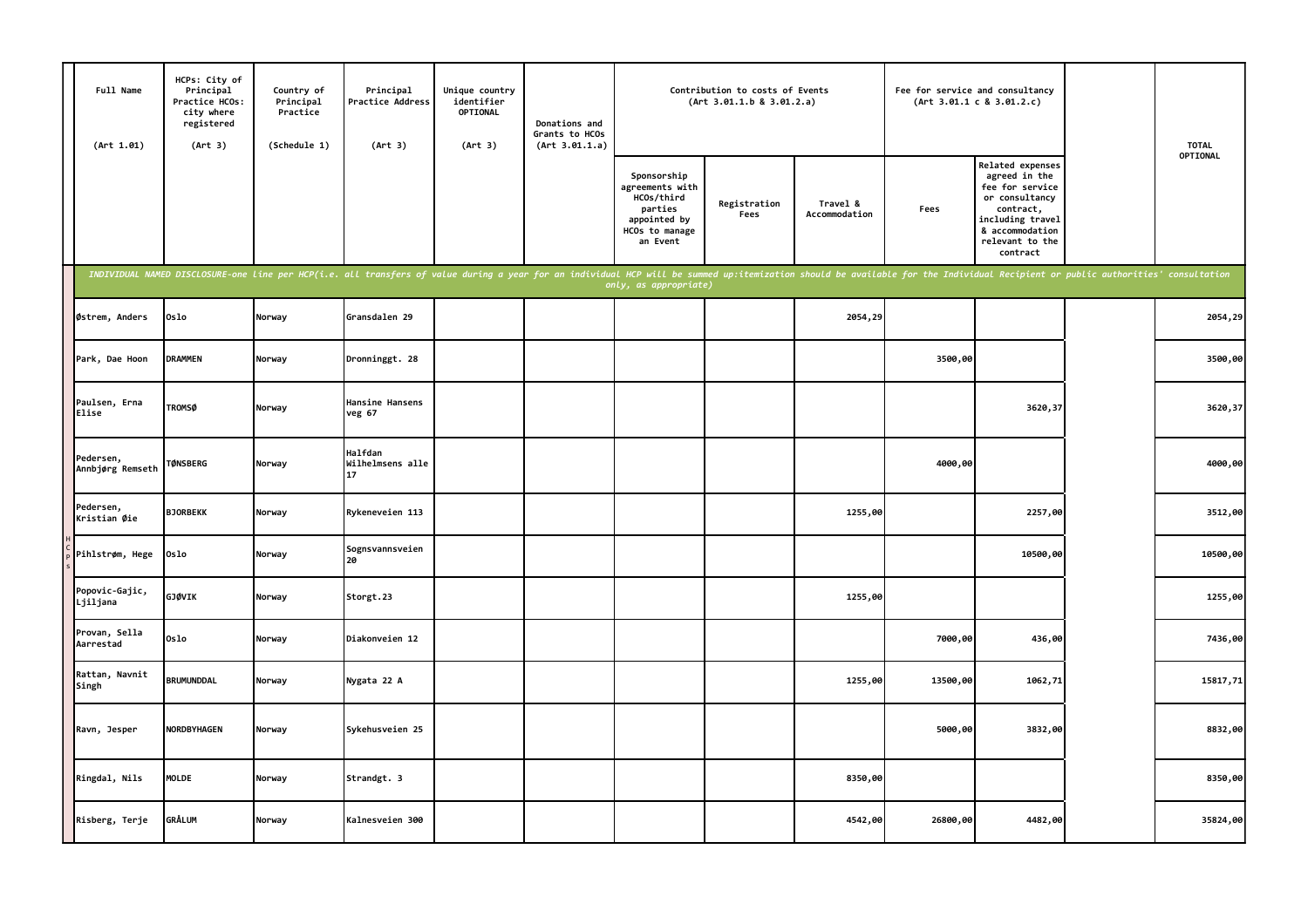| Full Name<br>(Art 1.01)          | HCPs: City of<br>Principal<br>Practice HCOs:<br>city where<br>registered<br>(Art 3) | Country of<br>Principal<br>Practice<br>(Schedule 1) | Principal<br>Practice Address<br>(Art 3)                                                                                                                                                                                       | Unique country<br>identifier<br>OPTIONAL<br>(Art 3) | Donations and<br>Grants to HCOs<br>(Art 3.01.1.a) |                                                                                                       | Contribution to costs of Events<br>(Art 3.01.1.b 8 3.01.2.a) |                           | Fee for service and consultancy | (Art 3.01.1 c 8 3.01.2.c)                                                                                                                                 | <b>TOTAL</b> |
|----------------------------------|-------------------------------------------------------------------------------------|-----------------------------------------------------|--------------------------------------------------------------------------------------------------------------------------------------------------------------------------------------------------------------------------------|-----------------------------------------------------|---------------------------------------------------|-------------------------------------------------------------------------------------------------------|--------------------------------------------------------------|---------------------------|---------------------------------|-----------------------------------------------------------------------------------------------------------------------------------------------------------|--------------|
|                                  |                                                                                     |                                                     |                                                                                                                                                                                                                                |                                                     |                                                   | Sponsorship<br>agreements with<br>HCOs/third<br>parties<br>appointed by<br>HCOs to manage<br>an Event | Registration<br>Fees                                         | Travel &<br>Accommodation | Fees                            | Related expenses<br>agreed in the<br>fee for service<br>or consultancy<br>contract,<br>including travel<br>& accommodation<br>relevant to the<br>contract | OPTIONAL     |
|                                  |                                                                                     |                                                     | INDIVIDUAL NAMED DISCLOSURE-one line per HCP(i.e. all transfers of value during a year for an individual HCP will be summed up:itemization should be available for the Individual Recipient or public authorities' consultatio |                                                     |                                                   | only, as appropriate)                                                                                 |                                                              |                           |                                 |                                                                                                                                                           |              |
| Røe, Oluf<br>Dimitri             | TRONDHEIM                                                                           | Norway                                              | Olav Kyrres gate<br>17                                                                                                                                                                                                         |                                                     |                                                   |                                                                                                       |                                                              |                           | 7000,00                         |                                                                                                                                                           | 7000,00      |
| Rosland, Hege                    | <b>SKIEN</b>                                                                        | Norway                                              | Ulefossveien 55                                                                                                                                                                                                                |                                                     |                                                   |                                                                                                       |                                                              |                           |                                 | 635,00                                                                                                                                                    | 635,00       |
| Rutherford, Ole<br>Christian     | <b>GRÅLUM</b>                                                                       | Norway                                              | Kalnesveien 300                                                                                                                                                                                                                |                                                     |                                                   |                                                                                                       |                                                              |                           | 12000,00                        |                                                                                                                                                           | 12000,00     |
| Saleem, Waleed<br>Ben            | 0slo                                                                                | Norway                                              | Trondheimsveien                                                                                                                                                                                                                |                                                     |                                                   |                                                                                                       |                                                              | 1255,00                   |                                 |                                                                                                                                                           | 1255,00      |
| Sande, Lars<br>Øivind            | <b>FORNEBU</b>                                                                      | Norway                                              | Oksenøyveien<br>$8 - 10$                                                                                                                                                                                                       |                                                     |                                                   |                                                                                                       |                                                              |                           | 21000,00                        |                                                                                                                                                           | 21000,00     |
| Sandviknes,<br>Kenneth           | <b>BERGEN</b>                                                                       | Norway                                              | Ulriksdal 8                                                                                                                                                                                                                    |                                                     |                                                   |                                                                                                       |                                                              |                           | 4500,00                         |                                                                                                                                                           | 4500,00      |
| Sattar, Ahmed<br>Mustafa Abdul   | <b>TANGEN</b>                                                                       | Norway                                              | Tangstubakken 2                                                                                                                                                                                                                |                                                     |                                                   |                                                                                                       |                                                              | 1255,00                   |                                 | 500,00                                                                                                                                                    | 1755,00      |
| Sauer, Torill                    | <b>NORDBYHAGEN</b>                                                                  | Norway                                              | Sykehusveien 27                                                                                                                                                                                                                |                                                     |                                                   |                                                                                                       |                                                              |                           | 3600,00                         |                                                                                                                                                           | 3600,00      |
| Schjesvold,<br>Fredrik Hellem    | 0slo                                                                                | Norway                                              | Sognsvannsveien<br>20                                                                                                                                                                                                          |                                                     |                                                   |                                                                                                       |                                                              |                           | 7000,00                         | 6395,66                                                                                                                                                   | 13395,66     |
| Semb, Anne Grete Oslo            |                                                                                     | Norway                                              | Diakonveien 12                                                                                                                                                                                                                 |                                                     |                                                   |                                                                                                       |                                                              | 1864,00                   | 18000,00                        | 2453,00                                                                                                                                                   | 22317,00     |
| Singsaas, Erlend<br>Gyllensten   | <b>STAVANGER</b>                                                                    | Norway                                              | Gerd-Ragna Bloch<br>Thorsens gate 8                                                                                                                                                                                            |                                                     |                                                   |                                                                                                       |                                                              |                           | 16000,00                        | 2929,00                                                                                                                                                   | 18929,00     |
| Sivapathasundara<br>m, Thusaanth | <b>RENA</b>                                                                         | Norway                                              | Torget 1                                                                                                                                                                                                                       |                                                     |                                                   |                                                                                                       |                                                              | 1255,00                   |                                 |                                                                                                                                                           | 1255,00      |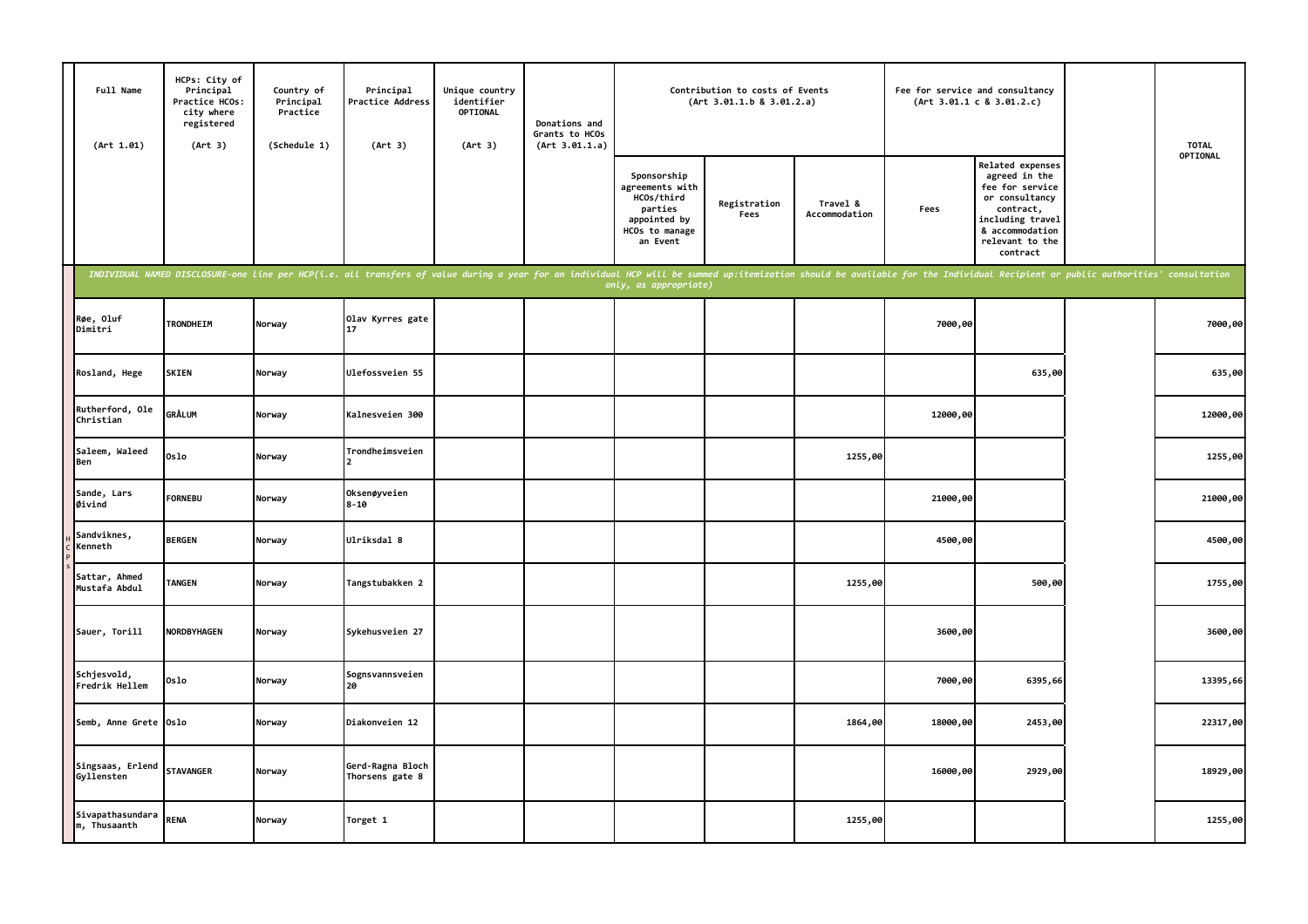| Full Name<br>(Art 1.01)     | HCPs: City of<br>Principal<br>Practice HCOs:<br>city where<br>registered<br>(Art 3) | Country of<br>Principal<br>Practice<br>(Schedule 1) | Principal<br>Practice Address<br>(Art 3)                                                                                                                                                                                       | Unique country<br>identifier<br><b>OPTIONAL</b><br>(Art 3) | Donations and<br>Grants to HCOs<br>(Art 3.01.1.a) |                                                                                                       | Contribution to costs of Events<br>(Art 3.01.1.b 8 3.01.2.a) |                           | Fee for service and consultancy | (Art 3.01.1 c 8 3.01.2.c)                                                                                                                                        | <b>TOTAL</b> |
|-----------------------------|-------------------------------------------------------------------------------------|-----------------------------------------------------|--------------------------------------------------------------------------------------------------------------------------------------------------------------------------------------------------------------------------------|------------------------------------------------------------|---------------------------------------------------|-------------------------------------------------------------------------------------------------------|--------------------------------------------------------------|---------------------------|---------------------------------|------------------------------------------------------------------------------------------------------------------------------------------------------------------|--------------|
|                             |                                                                                     |                                                     |                                                                                                                                                                                                                                |                                                            |                                                   | Sponsorship<br>agreements with<br>HCOs/third<br>parties<br>appointed by<br>HCOs to manage<br>an Event | Registration<br>Fees                                         | Travel &<br>Accommodation | Fees                            | <b>Related expenses</b><br>agreed in the<br>fee for service<br>or consultancy<br>contract,<br>including travel<br>& accommodation<br>relevant to the<br>contract | OPTIONAL     |
|                             |                                                                                     |                                                     | INDIVIDUAL NAMED DISCLOSURE-one line per HCP(i.e. all transfers of value during a year for an individual HCP will be summed up:itemization should be available for the Individual Recipient or public authorities' consultatio |                                                            |                                                   | only, as appropriate)                                                                                 |                                                              |                           |                                 |                                                                                                                                                                  |              |
| Skaar, Øystein              | <b>SYLLING</b>                                                                      | Norway                                              | Meieribakken 1                                                                                                                                                                                                                 |                                                            |                                                   |                                                                                                       |                                                              | 1255,00                   |                                 |                                                                                                                                                                  | 1255,00      |
| Skår, Anne-Britt BERGEN     |                                                                                     | Norway                                              | Jonas Lies vei<br>65                                                                                                                                                                                                           |                                                            |                                                   |                                                                                                       |                                                              | 3832,00                   |                                 |                                                                                                                                                                  | 3832,00      |
| Skjetne,<br>Kristine        | <b>LEVANGER</b>                                                                     | Norway                                              | Moafjæra 8 C                                                                                                                                                                                                                   |                                                            |                                                   |                                                                                                       |                                                              | 7358,00                   |                                 |                                                                                                                                                                  | 7358,00      |
| Skulstad, Helge             | Oslo                                                                                | Norway                                              | Sognsvannsveien<br>2Q                                                                                                                                                                                                          |                                                            |                                                   |                                                                                                       |                                                              |                           | 8000,00                         |                                                                                                                                                                  | 8000,00      |
| Slevolden, Ellen<br>М.      | Oslo                                                                                | Norway                                              | Wergelandsveien                                                                                                                                                                                                                |                                                            |                                                   |                                                                                                       |                                                              | 1150,00                   | 5700,00                         |                                                                                                                                                                  | 6850,00      |
| Søland, Torunn              | <b>GRÅLUM</b>                                                                       | Norway                                              | Kalnesveien 300                                                                                                                                                                                                                |                                                            |                                                   |                                                                                                       |                                                              | 830,00                    |                                 |                                                                                                                                                                  | 830,00       |
| Soler, Ana Maria OSLO       |                                                                                     | Norway                                              | Kongsveien 104                                                                                                                                                                                                                 |                                                            |                                                   |                                                                                                       |                                                              | 1150,00                   |                                 |                                                                                                                                                                  | 1150,00      |
| Solvi, Endre                | FREDRIKSTAD                                                                         | Norway                                              | Rosenlund 51                                                                                                                                                                                                                   |                                                            |                                                   |                                                                                                       |                                                              | 728,00                    |                                 | 1181,00                                                                                                                                                          | 1909,00      |
| Solvi,<br><b>Venke-Brit</b> | FREDRIKSTAD                                                                         | Norway                                              | Rosenlund 51                                                                                                                                                                                                                   |                                                            |                                                   |                                                                                                       |                                                              | 727,00                    |                                 |                                                                                                                                                                  | 727,00       |
| Sommernes, Per<br>Martin    | <b>MOSS</b>                                                                         | Norway                                              | Gudes gate 1                                                                                                                                                                                                                   |                                                            |                                                   |                                                                                                       |                                                              |                           | 7000,00                         |                                                                                                                                                                  | 7000,00      |
| Songe-Møller,<br>Silje      | <b>GRÅLUM</b>                                                                       | Norway                                              | Kalnesveien 300                                                                                                                                                                                                                |                                                            |                                                   |                                                                                                       |                                                              |                           | 29800,00                        | 288,00                                                                                                                                                           | 30088,00     |
| Sørbye, Halfdan             | <b>BERGEN</b>                                                                       | Norway                                              | Jonas Lies vei<br>65                                                                                                                                                                                                           |                                                            |                                                   |                                                                                                       |                                                              |                           | 52133,00                        | 13070,29                                                                                                                                                         | 65203,29     |
| Søyland, Anne<br>Wasenius   | <b>BEKKESTUA</b>                                                                    | Norway                                              | Gamle<br>Ringeriksvei 34                                                                                                                                                                                                       |                                                            |                                                   |                                                                                                       |                                                              | 2037,00                   | 4000,00                         |                                                                                                                                                                  | 6037,00      |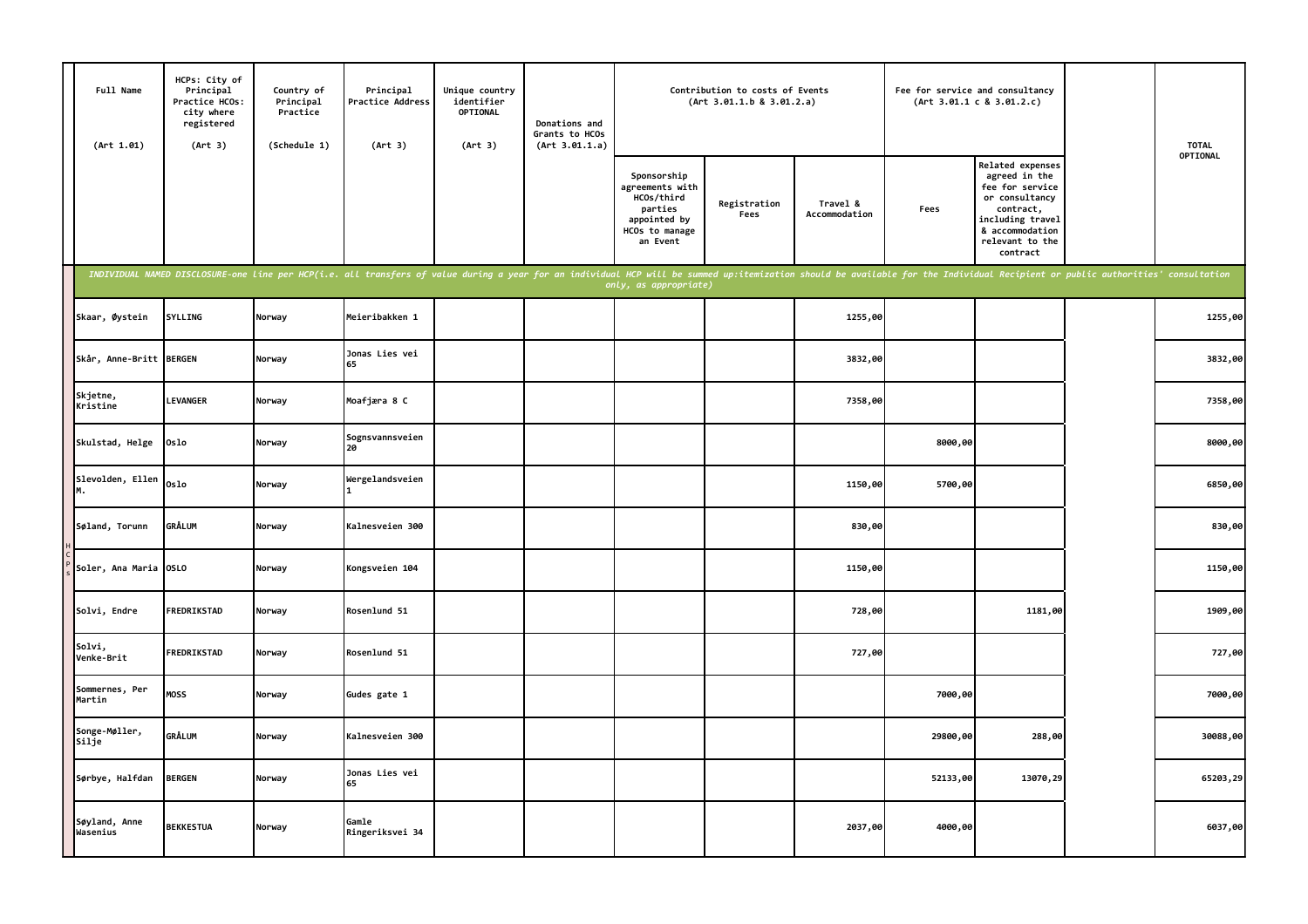| Full Name<br>(Art 1.01)                  | HCPs: City of<br>Principal<br>Practice HCOs:<br>city where<br>registered<br>(Art 3) | Country of<br>Principal<br>Practice<br>(Schedule 1) | Principal<br>Practice Address<br>(Art 3)                                                                                                                                                                                       | Unique country<br>identifier<br>OPTIONAL<br>(Art 3) | Donations and<br>Grants to HCOs<br>(Art 3.01.1.a) |                                                                                                       | Contribution to costs of Events<br>(Art 3.01.1.b 8 3.01.2.a) |                           | Fee for service and consultancy | (Art 3.01.1 c 8 3.01.2.c)                                                                                                                                 | <b>TOTAL</b> |
|------------------------------------------|-------------------------------------------------------------------------------------|-----------------------------------------------------|--------------------------------------------------------------------------------------------------------------------------------------------------------------------------------------------------------------------------------|-----------------------------------------------------|---------------------------------------------------|-------------------------------------------------------------------------------------------------------|--------------------------------------------------------------|---------------------------|---------------------------------|-----------------------------------------------------------------------------------------------------------------------------------------------------------|--------------|
|                                          |                                                                                     |                                                     |                                                                                                                                                                                                                                |                                                     |                                                   | Sponsorship<br>agreements with<br>HCOs/third<br>parties<br>appointed by<br>HCOs to manage<br>an Event | Registration<br>Fees                                         | Travel &<br>Accommodation | Fees                            | Related expenses<br>agreed in the<br>fee for service<br>or consultancy<br>contract,<br>including travel<br>& accommodation<br>relevant to the<br>contract | OPTIONAL     |
|                                          |                                                                                     |                                                     | INDIVIDUAL NAMED DISCLOSURE-one line per HCP(i.e. all transfers of value during a year for an individual HCP will be summed up:itemization should be available for the Individual Recipient or public authorities' consultatio |                                                     |                                                   | only, as appropriate)                                                                                 |                                                              |                           |                                 |                                                                                                                                                           |              |
| Stangeland,<br>Katarina Zak              | <b>STAVANGER</b>                                                                    | Norway                                              | Jåttåveien 7                                                                                                                                                                                                                   |                                                     |                                                   |                                                                                                       |                                                              | 3983,00                   |                                 |                                                                                                                                                           | 3983,00      |
| Stanivucovic,<br>Natasa                  | <b>GRÅLUM</b>                                                                       | Norway                                              | Kalnesveien 300                                                                                                                                                                                                                |                                                     |                                                   |                                                                                                       |                                                              |                           | 4000,00                         |                                                                                                                                                           | 4000,00      |
| Steen, Torkel                            | 0slo                                                                                | Norway                                              | Kirkeveien 166                                                                                                                                                                                                                 |                                                     |                                                   |                                                                                                       |                                                              |                           | 10000,00                        | 3931,00                                                                                                                                                   | 13931,00     |
| Stjärne, Johan                           | <b>SKIEN</b>                                                                        | Norway                                              | Bjørnstjerne<br>Bjørnsons gate 6                                                                                                                                                                                               |                                                     |                                                   |                                                                                                       |                                                              |                           | 6000,00                         | 1114,00                                                                                                                                                   | 7114,00      |
| Stovner, Lars<br>Jacob                   | TRONDHEIM                                                                           | Norway                                              | Harald Hardrådes<br>gate 5                                                                                                                                                                                                     |                                                     |                                                   |                                                                                                       |                                                              |                           | 8000,00                         | 4516,00                                                                                                                                                   | 12516,00     |
| Strandhagen,<br>Marie Caroline           | 0slo                                                                                | Norway                                              | Youngstorget 2 B                                                                                                                                                                                                               |                                                     |                                                   |                                                                                                       |                                                              | 1150,00                   |                                 |                                                                                                                                                           | 1150,00      |
| Sundnes, Olav                            | OSLO                                                                                | Norway                                              | Sognsvannsveien<br>20                                                                                                                                                                                                          |                                                     |                                                   |                                                                                                       |                                                              | 1150,00                   |                                 |                                                                                                                                                           | 1150,00      |
| Svingen, Gard<br>Frodahl                 | <b>BERGEN</b>                                                                       | Norway                                              | Jonas Lies vei<br>65                                                                                                                                                                                                           |                                                     |                                                   |                                                                                                       |                                                              |                           | 5000,00                         |                                                                                                                                                           | 5000,00      |
| Terland, Ole                             | <b>ULSET</b>                                                                        | Norway                                              | Kollåsskiftet 5                                                                                                                                                                                                                |                                                     |                                                   |                                                                                                       |                                                              | 3166,00                   |                                 | 196,00                                                                                                                                                    | 3362,00      |
| Thrane,<br>Alexander S.                  | <b>BERGEN</b>                                                                       | Norway                                              | Jonas Lies vei<br>65                                                                                                                                                                                                           |                                                     |                                                   |                                                                                                       |                                                              |                           | 18240,00                        | 1819,00                                                                                                                                                   | 20059,00     |
| Torkildsen,<br>Øivind Fredrik<br>Grytten | <b>BERGEN</b>                                                                       | Norway                                              | Jonas Lies vei<br>65                                                                                                                                                                                                           |                                                     |                                                   |                                                                                                       |                                                              |                           | 8000,00                         | 9993,70                                                                                                                                                   | 17993,70     |
| Tracyanne,<br>Natalia                    | <b>ELVERUM</b>                                                                      | Norway                                              | Elvarheimgt. 10                                                                                                                                                                                                                |                                                     |                                                   |                                                                                                       |                                                              | 727,00                    |                                 | 962,00                                                                                                                                                    | 1689,00      |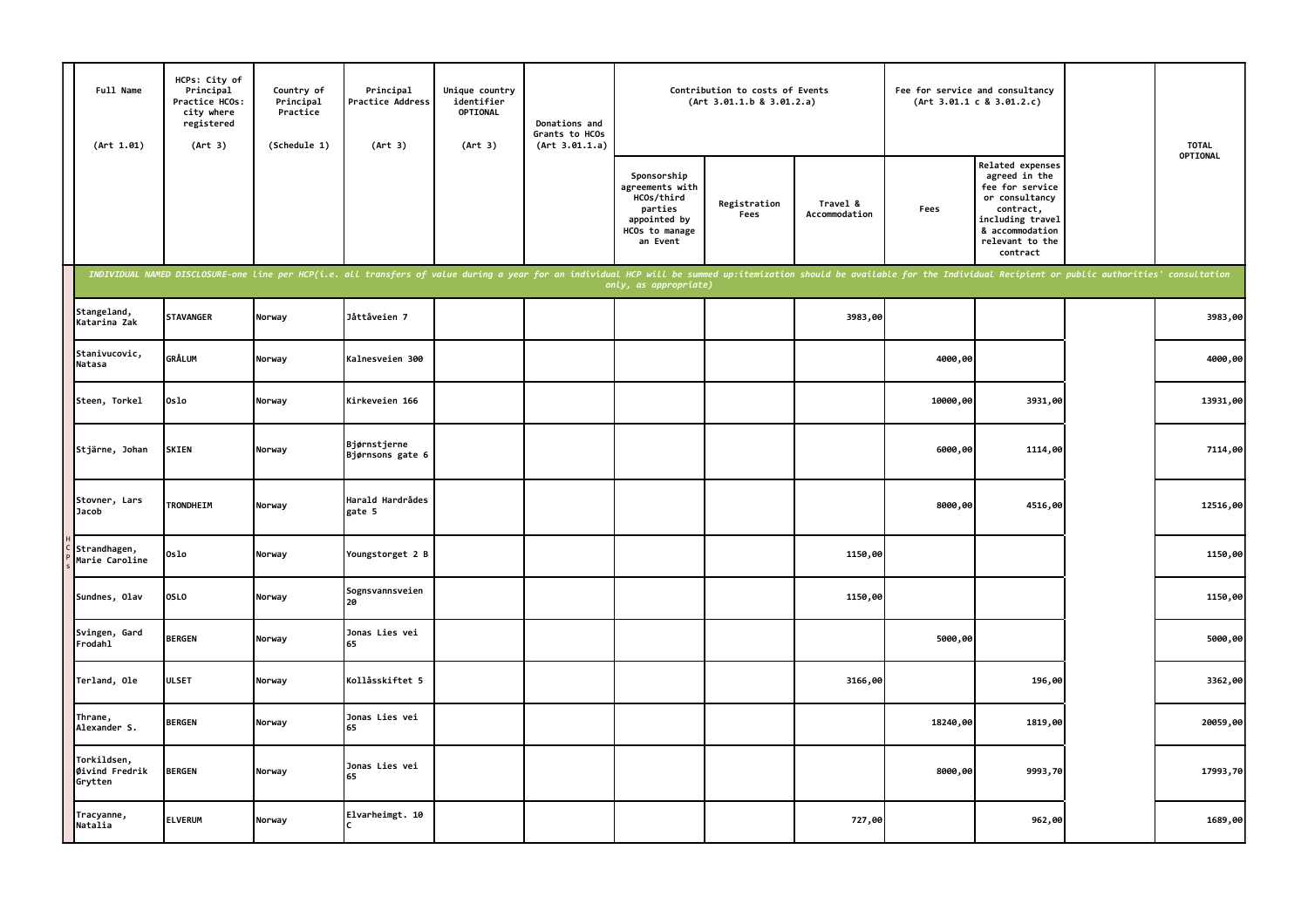| Full Name<br>(Art 1.01)        | HCPs: City of<br>Principal<br>Practice HCOs:<br>city where<br>registered<br>(Art 3) | Country of<br>Principal<br>Practice<br>(Schedule 1) | Principal<br>Practice Address<br>(Art 3)                                                                                                                                                                                       | Unique country<br>identifier<br>OPTIONAL<br>(Art 3) | Donations and<br>Grants to HCOs<br>(Art 3.01.1.a) |                                                                                                       | Contribution to costs of Events<br>(Art 3.01.1.b 8 3.01.2.a) |                           |          | Fee for service and consultancy<br>(Art 3.01.1 c 8 3.01.2.c)                                                                                              | <b>TOTAL</b> |
|--------------------------------|-------------------------------------------------------------------------------------|-----------------------------------------------------|--------------------------------------------------------------------------------------------------------------------------------------------------------------------------------------------------------------------------------|-----------------------------------------------------|---------------------------------------------------|-------------------------------------------------------------------------------------------------------|--------------------------------------------------------------|---------------------------|----------|-----------------------------------------------------------------------------------------------------------------------------------------------------------|--------------|
|                                |                                                                                     |                                                     |                                                                                                                                                                                                                                |                                                     |                                                   | Sponsorship<br>agreements with<br>HCOs/third<br>parties<br>appointed by<br>HCOs to manage<br>an Event | Registration<br>Fees                                         | Travel &<br>Accommodation | Fees     | Related expenses<br>agreed in the<br>fee for service<br>or consultancy<br>contract,<br>including travel<br>& accommodation<br>relevant to the<br>contract | OPTIONAL     |
|                                |                                                                                     |                                                     | INDIVIDUAL NAMED DISCLOSURE-one line per HCP(i.e. all transfers of value during a year for an individual HCP will be summed up:itemization should be available for the Individual Recipient or public authorities' consultatio |                                                     |                                                   | only, as appropriate)                                                                                 |                                                              |                           |          |                                                                                                                                                           |              |
| Træland Hanssen,<br>Kjersti    | <b>NORDBYHAGEN</b>                                                                  | Norway                                              | Sykehusveien 27                                                                                                                                                                                                                |                                                     |                                                   |                                                                                                       |                                                              |                           | 10000,00 | 710,16                                                                                                                                                    | 10710, 16    |
| Tronvik, Erling<br>Andreas     | <b>TRONDHEIM</b>                                                                    | Norway                                              | Harald Hardrådes<br>gate 5                                                                                                                                                                                                     |                                                     |                                                   |                                                                                                       |                                                              |                           | 15000,00 | 427,00                                                                                                                                                    | 15427,00     |
| Tungeland,<br>Ingrid Neverdahl | <b>JØRPELAND</b>                                                                    | Norway                                              | Jonsokbeget 10                                                                                                                                                                                                                 |                                                     |                                                   |                                                                                                       |                                                              | 1716,00                   |          |                                                                                                                                                           | 1716,00      |
| Tvedt, Tor<br>Henrik           | <b>BERGEN</b>                                                                       | Norway                                              | Jonas Lies vei<br>65                                                                                                                                                                                                           |                                                     |                                                   |                                                                                                       |                                                              | 2808,00                   | 10000,00 | 357,00                                                                                                                                                    | 13165,00     |
| Uhlig, Till                    | 0slo                                                                                | Norway                                              | Diakonveien 12                                                                                                                                                                                                                 |                                                     |                                                   |                                                                                                       |                                                              |                           | 11722,18 | 341,90                                                                                                                                                    | 12064,08     |
| Ulfset, Nina                   | 0slo                                                                                | Norway                                              | Ullernchausseen<br>70                                                                                                                                                                                                          |                                                     |                                                   |                                                                                                       |                                                              | 390,00                    |          |                                                                                                                                                           | 390,00       |
| Undheim,<br>Marianne Berger    | <b>MOLDE</b>                                                                        | Norway                                              | Parkveien 84                                                                                                                                                                                                                   |                                                     |                                                   |                                                                                                       |                                                              | 5615,00                   | 4375,00  |                                                                                                                                                           | 9990,00      |
| Valberg, Andrea<br>Haraldsen   | <b>KRÅKERØY</b>                                                                     | Norway                                              | Jens Wilhelmsens<br>gate 1                                                                                                                                                                                                     |                                                     |                                                   |                                                                                                       |                                                              | 1255,00                   |          |                                                                                                                                                           | 1255,00      |
| Valkov, Andrej                 | <b>TROMSØ</b>                                                                       | Norway                                              | Hansine Hansens<br>veg 67                                                                                                                                                                                                      |                                                     |                                                   |                                                                                                       |                                                              |                           | 5200,00  |                                                                                                                                                           | 5200,00      |
| Vegard, Knut                   | <b>DRAMMEN</b>                                                                      | Norway                                              | Sommerfrydveien<br>24                                                                                                                                                                                                          |                                                     |                                                   |                                                                                                       |                                                              | 1436,00                   |          |                                                                                                                                                           | 1436,00      |
| Vollan, Gaute                  | <b>BERGEN</b>                                                                       | Norway                                              | Jonas Lies vei<br>65                                                                                                                                                                                                           |                                                     |                                                   |                                                                                                       |                                                              |                           | 4500,00  |                                                                                                                                                           | 4500,00      |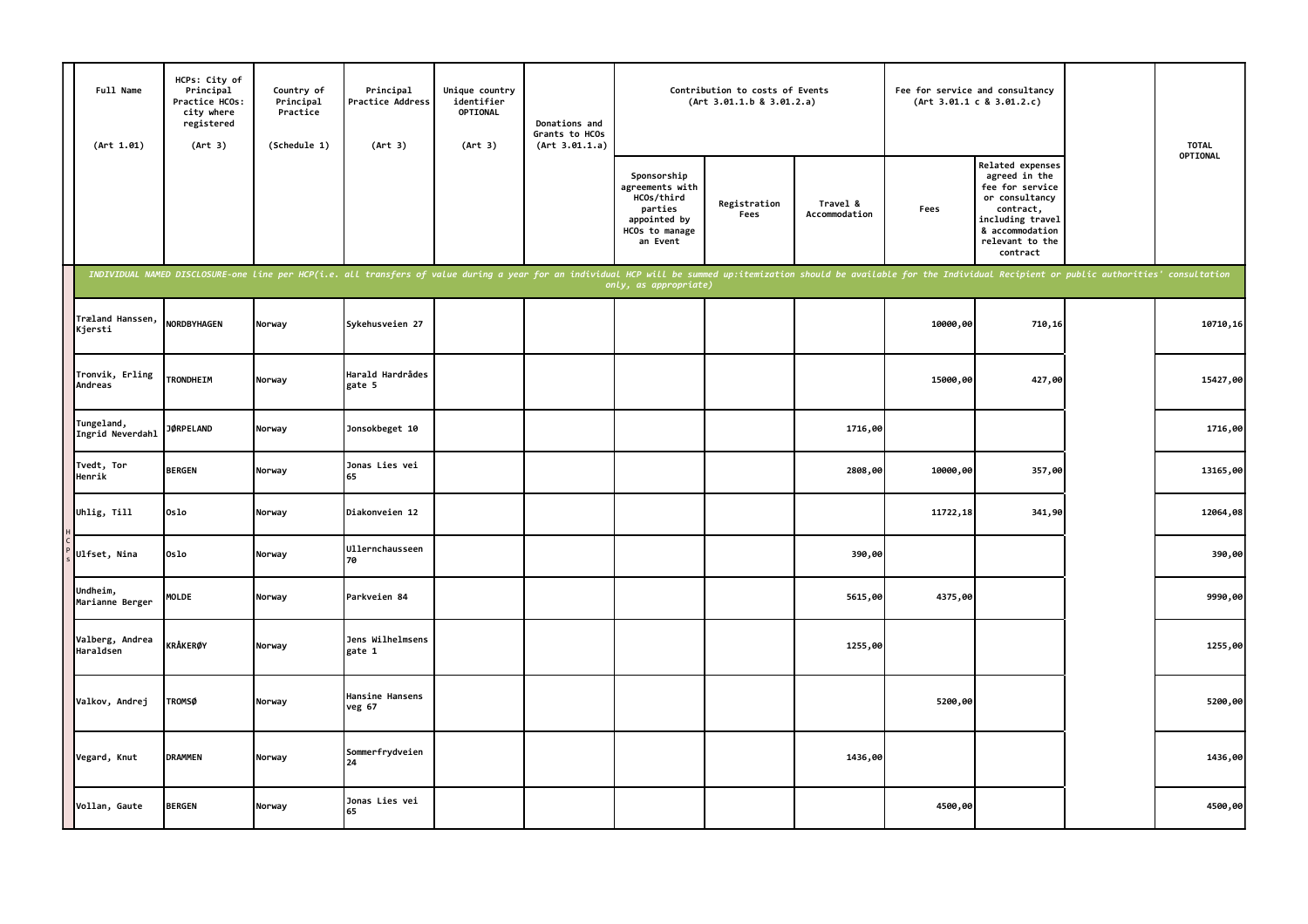| Full Name<br>(Art 1.01)      | HCPs: City of<br>Principal<br>Practice HCOs:<br>city where<br>registered<br>(Art 3) | Country of<br>Principal<br>Practice<br>(Schedule 1) | Principal<br>Practice Address<br>(Art 3)                                                                                                                                                                                       | Unique country<br>identifier<br><b>OPTIONAL</b><br>(Art 3) | Donations and<br>Grants to HCOs<br>(Art 3.01.1.a) |                                                                                                       | Contribution to costs of Events<br>(Art 3.01.1.b 8 3.01.2.a) |                           | Fee for service and consultancy | (Art 3.01.1 c 8 3.01.2.c)                                                                                                                                 | <b>TOTAL</b> |
|------------------------------|-------------------------------------------------------------------------------------|-----------------------------------------------------|--------------------------------------------------------------------------------------------------------------------------------------------------------------------------------------------------------------------------------|------------------------------------------------------------|---------------------------------------------------|-------------------------------------------------------------------------------------------------------|--------------------------------------------------------------|---------------------------|---------------------------------|-----------------------------------------------------------------------------------------------------------------------------------------------------------|--------------|
|                              |                                                                                     |                                                     |                                                                                                                                                                                                                                |                                                            |                                                   | Sponsorship<br>agreements with<br>HCOs/third<br>parties<br>appointed by<br>HCOs to manage<br>an Event | Registration<br>Fees                                         | Travel &<br>Accommodation | Fees                            | Related expenses<br>agreed in the<br>fee for service<br>or consultancy<br>contract,<br>including travel<br>& accommodation<br>relevant to the<br>contract | OPTIONAL     |
|                              |                                                                                     |                                                     | INDIVIDUAL NAMED DISCLOSURE-one line per HCP(i.e. all transfers of value during a year for an individual HCP will be summed up:itemization should be available for the Individual Recipient or public authorities' consultatio |                                                            |                                                   | only, as appropriate)                                                                                 |                                                              |                           |                                 |                                                                                                                                                           |              |
| Waage, Anders                | <b>TRONDHEIM</b>                                                                    | Norway                                              | Prinsesse<br>Kristinas gate 1                                                                                                                                                                                                  |                                                            |                                                   |                                                                                                       |                                                              |                           |                                 | 1872,00                                                                                                                                                   | 1872,00      |
| Wadhwa, Parveen              | Oslo                                                                                | Norway                                              | Holmlia senter<br>vei 1 B                                                                                                                                                                                                      |                                                            |                                                   |                                                                                                       |                                                              | 1255,00                   |                                 |                                                                                                                                                           | 1255,00      |
| Waldum-Grevbo,<br>Bård Endre | 0slo                                                                                | Norway                                              | Kirkeveien 166                                                                                                                                                                                                                 |                                                            |                                                   |                                                                                                       |                                                              |                           | 33345,00                        | 345,00                                                                                                                                                    | 33690,00     |
| Warlo, Stine<br>Kirsch       | <b>HOKKSUND</b>                                                                     | Norway                                              | Stasjonsgata 25                                                                                                                                                                                                                |                                                            |                                                   |                                                                                                       |                                                              | 1255,00                   |                                 |                                                                                                                                                           | 1255,00      |
| Wergeland, Stig              | <b>BERGEN</b>                                                                       | Norway                                              | Jonas Lies vei<br>65                                                                                                                                                                                                           |                                                            |                                                   |                                                                                                       |                                                              |                           | 11981,00                        |                                                                                                                                                           | 11981,00     |
| Wiik, Anne<br>Varden         | <b>GRÅLUM</b>                                                                       | Norway                                              | Kalnesveien 300                                                                                                                                                                                                                |                                                            |                                                   |                                                                                                       |                                                              |                           | 4000,00                         | 500,00                                                                                                                                                    | 4500,00      |
| Winge-Main, Anna<br>К.       | 0slo                                                                                | Norway                                              | <b>Ullernchausseen</b><br>70                                                                                                                                                                                                   |                                                            |                                                   |                                                                                                       |                                                              |                           | 18000,00                        | 2685,00                                                                                                                                                   | 20685,00     |
| Wist, Erik<br>Andreas        | 0slo                                                                                | Norway                                              | Brochmanns gate                                                                                                                                                                                                                |                                                            |                                                   |                                                                                                       |                                                              |                           | 18180,16                        | 440,11                                                                                                                                                    | 18620,27     |
| Wisth, Annette               | <b>BODØ</b>                                                                         | Norway                                              | Parkveien 95                                                                                                                                                                                                                   |                                                            |                                                   |                                                                                                       |                                                              | 1627,75                   | 4375,00                         | 3191,70                                                                                                                                                   | 9194,45      |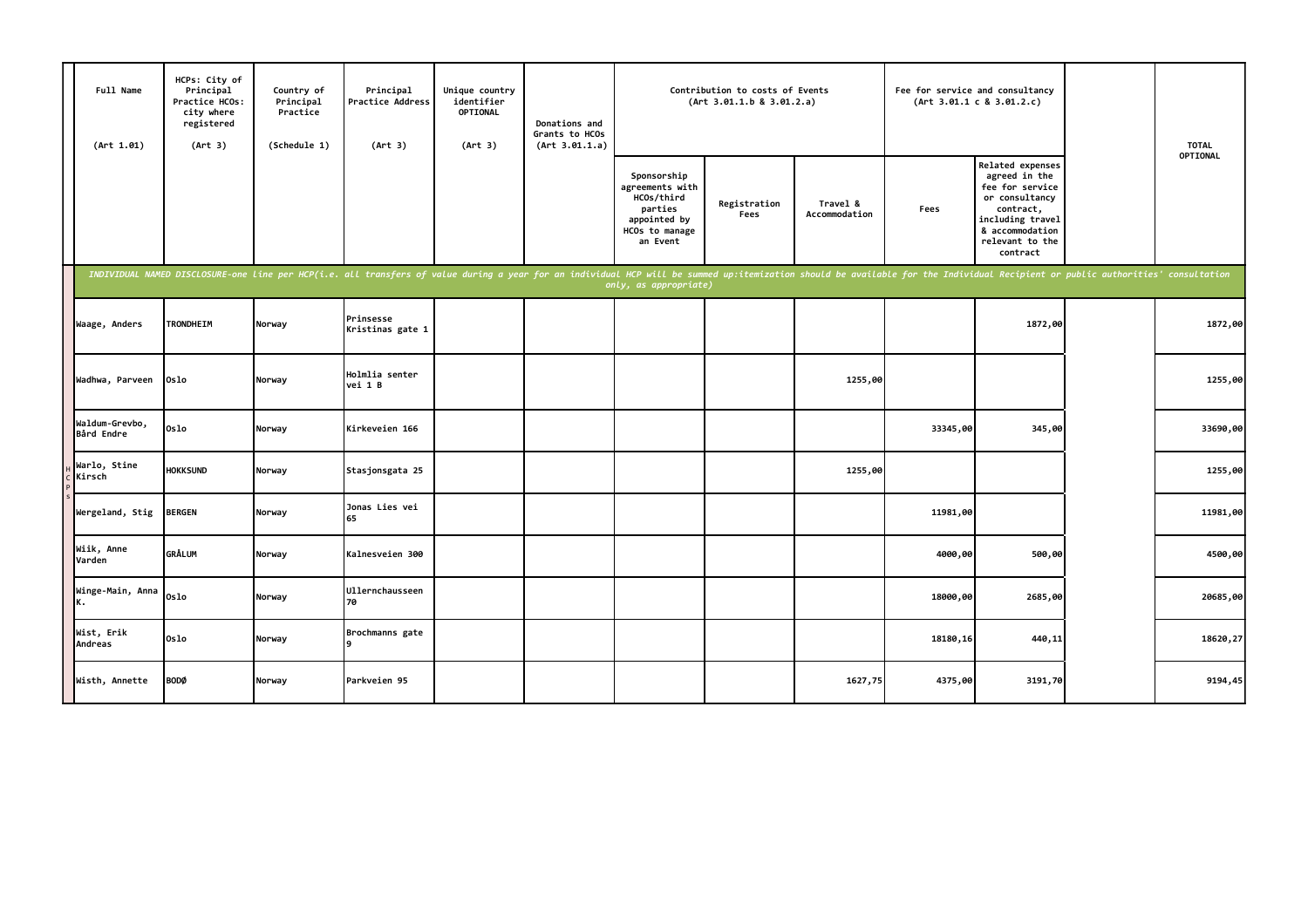| Full Name<br>(Art 1.01) | HCPs: City of<br>Principal<br>Practice HCOs:<br>city where<br>registered<br>(Art 3) | Country of<br>Principal<br>Practice<br>(Schedule 1) | Principal<br><b>Practice Address</b><br>(Art 3)                                                                                                                                                                                | Unique country<br>identifier<br>OPTIONAL<br>(Art 3)                                                      | Donations and<br>Grants to HCOs<br>(Art 3.01.1.a) |                                                                                                       | Contribution to costs of Events<br>(Art 3.01.1.b 8 3.01.2.a) |                           |           | Fee for service and consultancy<br>(Art 3.01.1 c 8 3.01.2.c)                                                                                              | <b>TOTAL</b> |
|-------------------------|-------------------------------------------------------------------------------------|-----------------------------------------------------|--------------------------------------------------------------------------------------------------------------------------------------------------------------------------------------------------------------------------------|----------------------------------------------------------------------------------------------------------|---------------------------------------------------|-------------------------------------------------------------------------------------------------------|--------------------------------------------------------------|---------------------------|-----------|-----------------------------------------------------------------------------------------------------------------------------------------------------------|--------------|
|                         |                                                                                     |                                                     |                                                                                                                                                                                                                                |                                                                                                          |                                                   | Sponsorship<br>agreements with<br>HCOs/third<br>parties<br>appointed by<br>HCOs to manage<br>an Event | Registration<br>Fees                                         | Travel &<br>Accommodation | Fees      | Related expenses<br>agreed in the<br>fee for service<br>or consultancy<br>contract,<br>including travel<br>& accommodation<br>relevant to the<br>contract | OPTIONAL     |
|                         |                                                                                     |                                                     | INDIVIDUAL NAMED DISCLOSURE-one line per HCP(i.e. all transfers of value during a year for an individual HCP will be summed up:itemization should be available for the Individual Recipient or public authorities' consultatio |                                                                                                          |                                                   | only, as appropriate)                                                                                 |                                                              |                           |           |                                                                                                                                                           |              |
|                         |                                                                                     |                                                     |                                                                                                                                                                                                                                | OTHER, NOT INCLUDED ABOVE-where information cannot be disclosed on an individual basis for legal reasons |                                                   |                                                                                                       |                                                              |                           |           |                                                                                                                                                           |              |
|                         |                                                                                     |                                                     | Aggregate amount attributable to transfers of value to such Recipients - Art 3.02                                                                                                                                              |                                                                                                          |                                                   |                                                                                                       |                                                              | 42115,00                  | 582104,00 | 73360,20                                                                                                                                                  | 697579,20    |
|                         | Number of Recipients in aggregate disclosure - Art 3.02                             |                                                     |                                                                                                                                                                                                                                |                                                                                                          |                                                   |                                                                                                       |                                                              | 25                        | 32        | 22                                                                                                                                                        | 62           |
|                         | of Recipients disclosed - Art 3.02                                                  |                                                     | of the number of Recipients included in the aggregate disclosure in the total number                                                                                                                                           |                                                                                                          |                                                   |                                                                                                       |                                                              | 17,48                     | 16,75     | 16,79                                                                                                                                                     |              |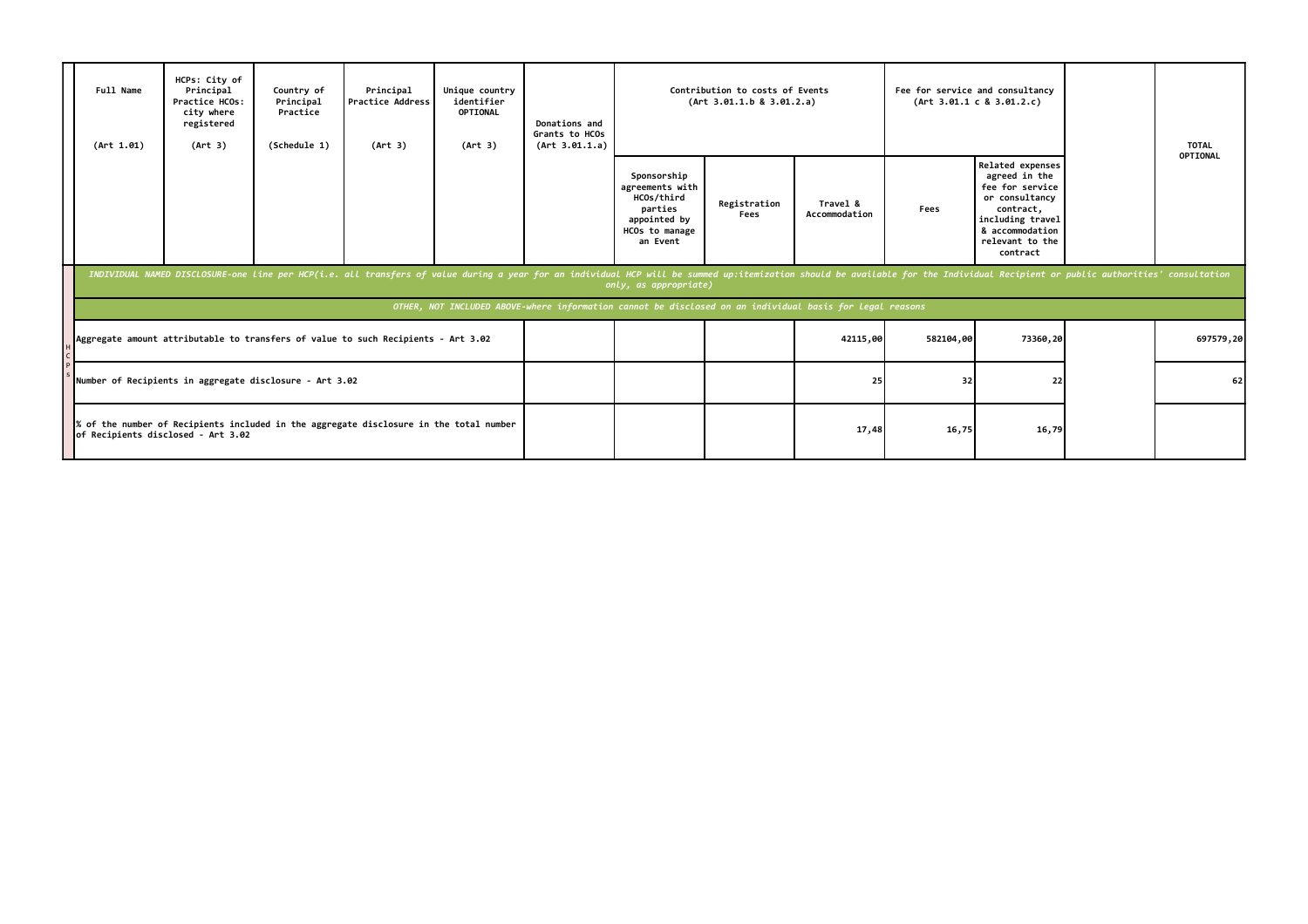| Full Name<br>(Art 1.01)                      | HCPs: City of<br>Principal<br>Practice HCOs:<br>city where<br>registered<br>(Art 3) | Country of<br>Principal<br>Practice<br>(Schedule 1) | Principal<br>Practice Address<br>(Art 3)                                                                                                                                                                                       | Unique country<br>identifier<br><b>OPTIONAL</b><br>(Art 3) | Donations and<br>Grants to HCOs<br>(Art 3.01.1.a) | Contribution to costs of Events<br>(Art 3.01.1.b 8 3.01.2.a)                                          |                      |                           | Fee for service and consultancy<br>(Art 3.01.1 c 8 3.01.2.c) |                                                                                                                                                                  | <b>TOTAL</b> |
|----------------------------------------------|-------------------------------------------------------------------------------------|-----------------------------------------------------|--------------------------------------------------------------------------------------------------------------------------------------------------------------------------------------------------------------------------------|------------------------------------------------------------|---------------------------------------------------|-------------------------------------------------------------------------------------------------------|----------------------|---------------------------|--------------------------------------------------------------|------------------------------------------------------------------------------------------------------------------------------------------------------------------|--------------|
|                                              |                                                                                     |                                                     |                                                                                                                                                                                                                                |                                                            |                                                   | Sponsorship<br>agreements with<br>HCOs/third<br>parties<br>appointed by<br>HCOs to manage<br>an Event | Registration<br>Fees | Travel &<br>Accommodation | Fees                                                         | <b>Related expenses</b><br>agreed in the<br>fee for service<br>or consultancy<br>contract,<br>including travel<br>& accommodation<br>relevant to the<br>contract | OPTIONAL     |
|                                              |                                                                                     |                                                     | INDIVIDUAL NAMED DISCLOSURE-one line per HCO(i.e. all transfers of value during a year for an individual HCO will be summed up:itemization should be available for the Individual Recipient or public authorities' consultatio |                                                            |                                                   | only, as appropriate)                                                                                 |                      |                           |                                                              |                                                                                                                                                                  |              |
| Anne Christine<br>Poole AS                   | Oslo                                                                                | Norway                                              | Harbitzalléen 14                                                                                                                                                                                                               |                                                            |                                                   |                                                                                                       |                      |                           | 54371,00                                                     | 12218,60                                                                                                                                                         | 66589,60     |
| Astma og<br>Allergiklinikken                 | <b>KRÅKERØY</b>                                                                     | Norway                                              | Kråkerøyveien 2                                                                                                                                                                                                                |                                                            |                                                   |                                                                                                       |                      |                           | 6428,00                                                      |                                                                                                                                                                  | 6428,00      |
| <b>CAGRO AS</b>                              | Oslo                                                                                | Norway                                              | Tennisveien 19                                                                                                                                                                                                                 |                                                            |                                                   |                                                                                                       |                      |                           | 11726,00                                                     |                                                                                                                                                                  | 11726,00     |
| Cojeno AS                                    | 0slo                                                                                | Norway                                              | Nils Lauritssøns<br>vei 20B                                                                                                                                                                                                    |                                                            |                                                   |                                                                                                       |                      |                           | 8000,00                                                      |                                                                                                                                                                  | 8000,00      |
| DAN ATAR KONSULT Oslo                        |                                                                                     | Norway                                              | Nils Lauritssøns<br>vei 25                                                                                                                                                                                                     |                                                            |                                                   |                                                                                                       |                      |                           | 18187,00                                                     |                                                                                                                                                                  | 18187,00     |
| Diakonhjemmet<br>sykehus                     | OSLO                                                                                | Norway                                              | Diakonveien 12                                                                                                                                                                                                                 |                                                            |                                                   |                                                                                                       |                      |                           | 125000,00                                                    |                                                                                                                                                                  | 125000,00    |
| Dr Funks<br>Hudklinikk                       | <b>MOSS</b>                                                                         | Norway                                              | Prinsens gate 9                                                                                                                                                                                                                |                                                            |                                                   |                                                                                                       |                      |                           | 7000,00                                                      |                                                                                                                                                                  | 7000,00      |
| Fagerdal Helse<br>og Velvære AS              | FANA                                                                                | Norway                                              | Fanahammeren 122                                                                                                                                                                                                               |                                                            |                                                   |                                                                                                       |                      | 2670,00                   |                                                              |                                                                                                                                                                  | 2670,00      |
| Helse Bergen HF<br>Haukeland Univ<br>sykehus | <b>BERGEN</b>                                                                       | Norway                                              | Jonas Lies vei<br>65                                                                                                                                                                                                           |                                                            | 575000,00                                         | 610,00                                                                                                |                      |                           | 9000,00                                                      |                                                                                                                                                                  | 584610,00    |
| Herosa A/S                                   | <b>ASKER</b>                                                                        | Norway                                              | Orestien 17B                                                                                                                                                                                                                   |                                                            |                                                   |                                                                                                       |                      |                           | 24592,00                                                     |                                                                                                                                                                  | 24592,00     |
| HjerteHjelp as                               | HAMAR                                                                               | Norway                                              | Torghjørnet<br>83/85 plan 3                                                                                                                                                                                                    |                                                            |                                                   |                                                                                                       |                      |                           | 8000,00                                                      |                                                                                                                                                                  | 8000,00      |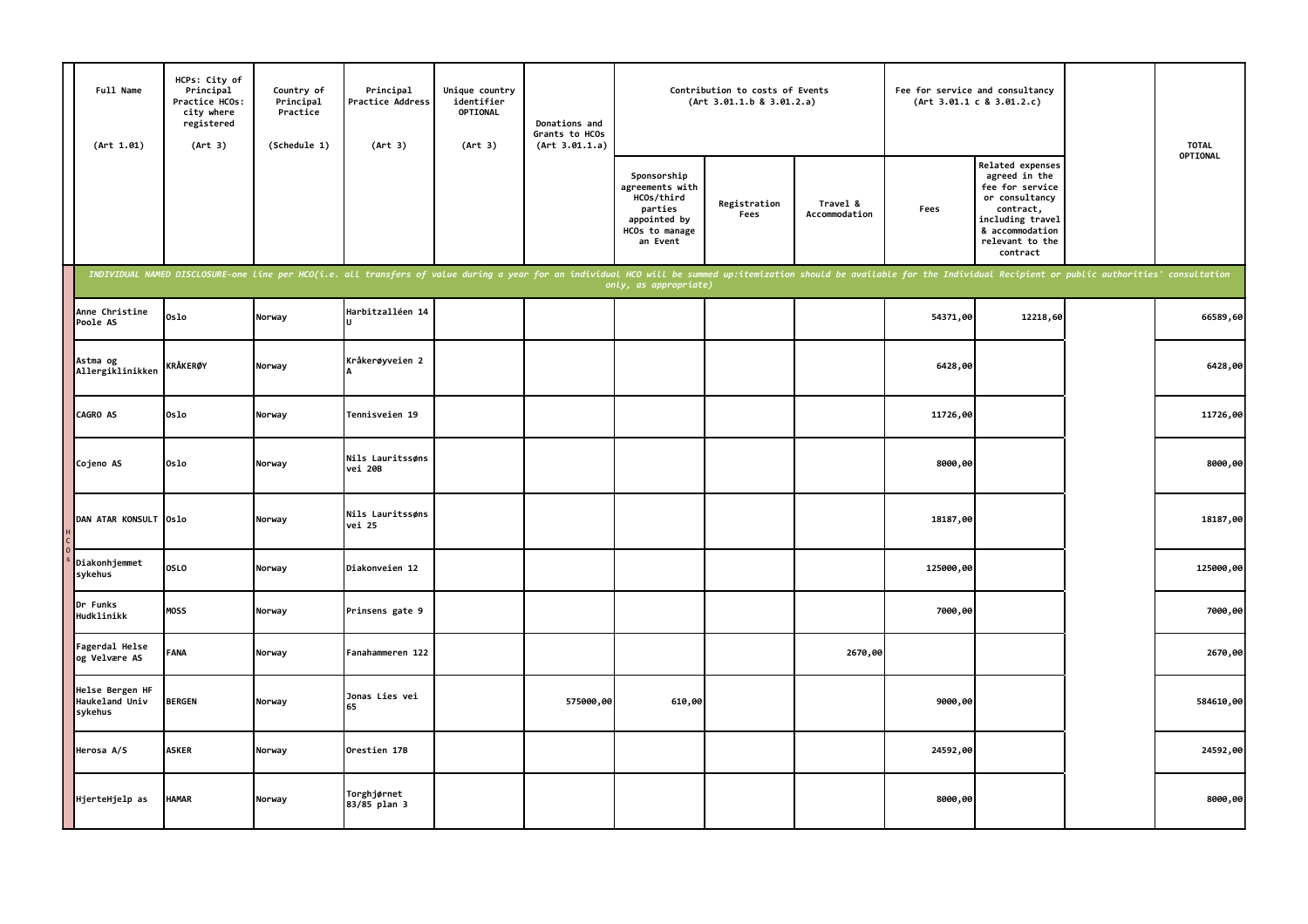| Full Name<br>(Art 1.01)                      | HCPs: City of<br>Principal<br>Practice HCOs:<br>city where<br>registered<br>(Art 3) | Country of<br>Principal<br>Practice<br>(Schedule 1) | Principal<br>Practice Address<br>(Art 3)                                                                                                                                                                                       | Unique country<br>identifier<br>OPTIONAL<br>(Art 3) | Donations and<br>Grants to HCOs<br>(Art 3.01.1.a) |                                                                                                       | Contribution to costs of Events<br>(Art 3.01.1.b 8 3.01.2.a) |                           | Fee for service and consultancy | (Art 3.01.1 c 8 3.01.2.c)                                                                                                                                        | <b>TOTAL</b> |
|----------------------------------------------|-------------------------------------------------------------------------------------|-----------------------------------------------------|--------------------------------------------------------------------------------------------------------------------------------------------------------------------------------------------------------------------------------|-----------------------------------------------------|---------------------------------------------------|-------------------------------------------------------------------------------------------------------|--------------------------------------------------------------|---------------------------|---------------------------------|------------------------------------------------------------------------------------------------------------------------------------------------------------------|--------------|
|                                              |                                                                                     |                                                     |                                                                                                                                                                                                                                |                                                     |                                                   | Sponsorship<br>agreements with<br>HCOs/third<br>parties<br>appointed by<br>HCOs to manage<br>an Event | Registration<br>Fees                                         | Travel &<br>Accommodation | Fees                            | <b>Related expenses</b><br>agreed in the<br>fee for service<br>or consultancy<br>contract,<br>including travel<br>& accommodation<br>relevant to the<br>contract | OPTIONAL     |
|                                              |                                                                                     |                                                     | INDIVIDUAL NAMED DISCLOSURE-one line per HCO(i.e. all transfers of value during a year for an individual HCO will be summed up:itemization should be available for the Individual Recipient or public authorities' consultatio |                                                     |                                                   | only, as appropriate)                                                                                 |                                                              |                           |                                 |                                                                                                                                                                  |              |
| Hodeverket<br>hodepineklinikk                | <b>SANDNES</b>                                                                      | Norway                                              | Mergelbakken 2                                                                                                                                                                                                                 |                                                     |                                                   |                                                                                                       |                                                              |                           | 8000,00                         |                                                                                                                                                                  | 8000,00      |
| Inven2 AS                                    | 0slo                                                                                | Norway                                              | Gaustadalléen 21                                                                                                                                                                                                               |                                                     |                                                   | 60000,00                                                                                              |                                                              |                           |                                 |                                                                                                                                                                  | 60000,00     |
| <b>KBB Medic AS c/o</b><br>Bjarte Nore       | <b>BERGEN</b>                                                                       | Norway                                              | Thormøhlens Gt.<br>51                                                                                                                                                                                                          |                                                     |                                                   |                                                                                                       |                                                              |                           |                                 | 500,00                                                                                                                                                           | 500,00       |
| Lungeservice<br>Fredrikstad S Ø<br>Jørstad   | FREDRIKSTAD                                                                         | Norway                                              | Nygaardsgata 3                                                                                                                                                                                                                 |                                                     |                                                   |                                                                                                       |                                                              |                           |                                 | 1109,00                                                                                                                                                          | 1109,00      |
| Medical<br>Consulting AS                     | 0s1o                                                                                | Norway                                              | Oscars gate 73                                                                                                                                                                                                                 |                                                     |                                                   |                                                                                                       |                                                              |                           | 13500,00                        |                                                                                                                                                                  | 13500,00     |
| Morten Nissen<br>Melsom                      | <b>NITTEDAL</b>                                                                     | Norway                                              | Smieveien 2                                                                                                                                                                                                                    |                                                     |                                                   |                                                                                                       |                                                              |                           | 6000,00                         |                                                                                                                                                                  | 6000,00      |
| Norsk forening<br>for dermatologi<br>og ven. | 0slo                                                                                | Norway                                              | Postboks 1<br>Holmenkollen                                                                                                                                                                                                     |                                                     | 160000,00                                         |                                                                                                       |                                                              |                           |                                 |                                                                                                                                                                  | 160000,00    |
| Norsk forening<br>for lungemedisin           | Oslo                                                                                | Norway                                              | Kirkegata 25                                                                                                                                                                                                                   |                                                     | 50000,00                                          |                                                                                                       |                                                              |                           |                                 |                                                                                                                                                                  | 50000,00     |
| Norsk<br>nevrologisk<br>forening             | 0slo                                                                                | Norway                                              | Postboks 1152<br>Sentrum                                                                                                                                                                                                       |                                                     | 250000,00                                         | 60200,00                                                                                              |                                                              |                           |                                 |                                                                                                                                                                  | 310200,00    |
| Norsk selskap<br>for hematologi              | Oslo                                                                                | Norway                                              | Kirkegata 25                                                                                                                                                                                                                   |                                                     |                                                   | 35000,00                                                                                              |                                                              |                           |                                 |                                                                                                                                                                  | 35000,00     |
| NSF - faggruppe<br>for<br>rehabilitering     | Oslo                                                                                | Norway                                              | Tollbugata 22                                                                                                                                                                                                                  |                                                     |                                                   | 7500,00                                                                                               |                                                              |                           |                                 |                                                                                                                                                                  | 7500,00      |
| Oncologic AS                                 | <b>NESØYA</b>                                                                       | Norway                                              | Nordre Øverberg<br>14                                                                                                                                                                                                          |                                                     |                                                   |                                                                                                       |                                                              |                           |                                 | 7777,00                                                                                                                                                          | 7777,00      |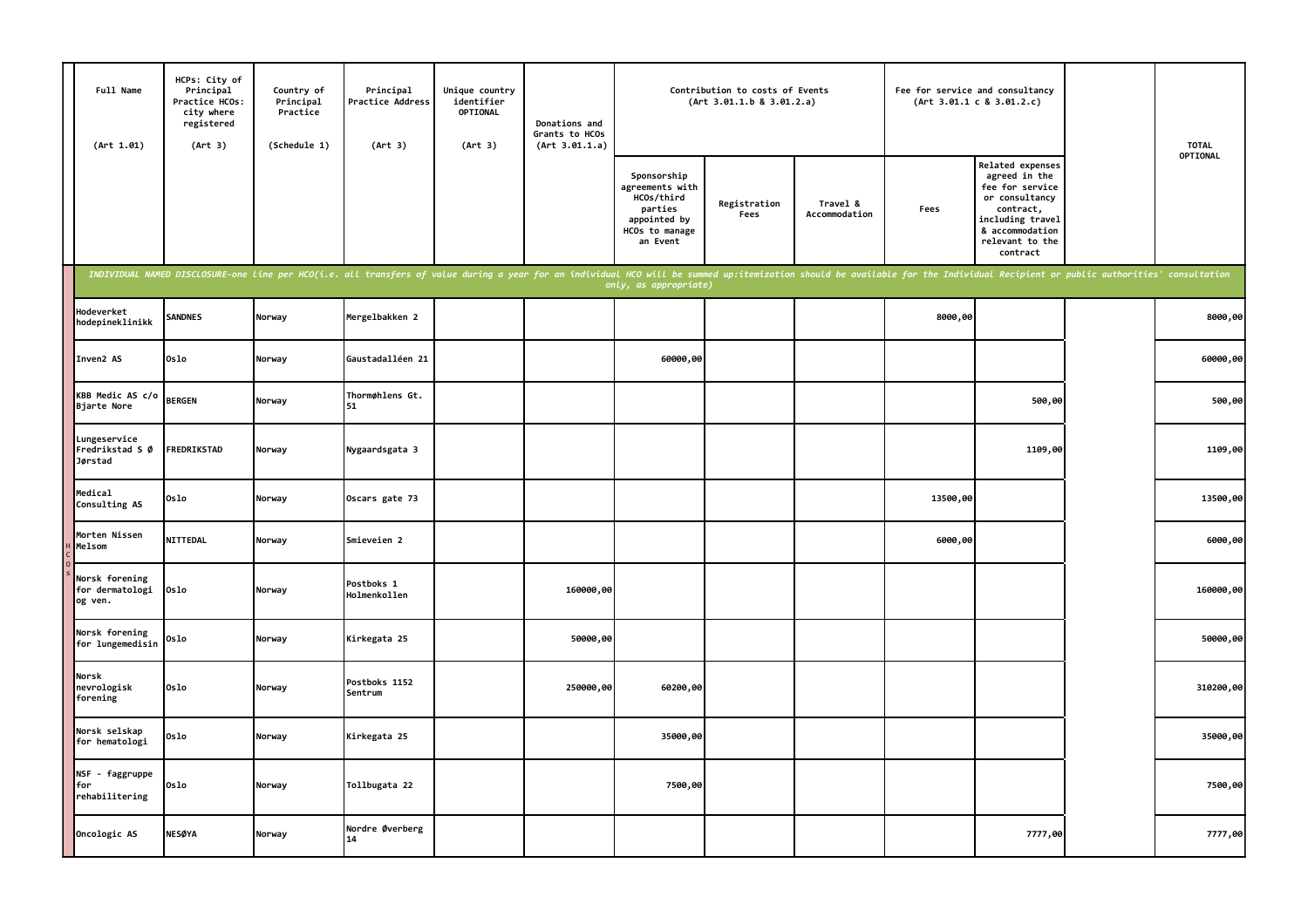|                                                                                                          | Full Name<br>(Art 1.01)                                                           | HCPs: City of<br>Principal<br>Practice HCOs:<br>city where<br>registered<br>(Art 3) | Country of<br>Principal<br>Practice<br>(Schedule 1) | Principal<br>Practice Address<br>(Art 3)                                                                                                                                                                                       | Unique country<br>identifier<br><b>OPTIONAL</b><br>(Art 3) | Donations and<br>Grants to HCOs<br>(Art 3.01.1.a) | Contribution to costs of Events<br>(Art 3.01.1.b 8 3.01.2.a)                                          |                      |                           | Fee for service and consultancy<br>(Art 3.01.1 c 8 3.01.2.c) |                                                                                                                                                           | <b>TOTAL</b> |
|----------------------------------------------------------------------------------------------------------|-----------------------------------------------------------------------------------|-------------------------------------------------------------------------------------|-----------------------------------------------------|--------------------------------------------------------------------------------------------------------------------------------------------------------------------------------------------------------------------------------|------------------------------------------------------------|---------------------------------------------------|-------------------------------------------------------------------------------------------------------|----------------------|---------------------------|--------------------------------------------------------------|-----------------------------------------------------------------------------------------------------------------------------------------------------------|--------------|
|                                                                                                          |                                                                                   |                                                                                     |                                                     |                                                                                                                                                                                                                                |                                                            |                                                   | Sponsorship<br>agreements with<br>HCOs/third<br>parties<br>appointed by<br>HCOs to manage<br>an Event | Registration<br>Fees | Travel &<br>Accommodation | Fees                                                         | Related expenses<br>agreed in the<br>fee for service<br>or consultancy<br>contract,<br>including travel<br>& accommodation<br>relevant to the<br>contract | OPTIONAL     |
|                                                                                                          |                                                                                   |                                                                                     |                                                     | INDIVIDUAL NAMED DISCLOSURE-one line per HCO(i.e. all transfers of value during a year for an individual HCO will be summed up:itemization should be available for the Individual Recipient or public authorities' consultatio |                                                            |                                                   | only, as appropriate)                                                                                 |                      |                           |                                                              |                                                                                                                                                           |              |
|                                                                                                          | Oslo<br>universitetssyke Oslo<br>hus HF                                           |                                                                                     | Norway                                              | Kirkeveien 166<br>Tårnbygget 1<br>etg.                                                                                                                                                                                         |                                                            |                                                   |                                                                                                       |                      |                           | 71740,00                                                     | 6590,00                                                                                                                                                   | 78330,00     |
|                                                                                                          | ØYEHELSEKLINIKKE<br>N AS                                                          | 0slo                                                                                | Norway                                              | Ole Vigs gate<br>32E                                                                                                                                                                                                           | WNOE00018623                                               |                                                   |                                                                                                       |                      |                           | 50400,00                                                     |                                                                                                                                                           | 50400,00     |
|                                                                                                          | Revmatologisk<br>lavd                                                             | <b>TROMSØ</b>                                                                       | Norway                                              | Hansine Hansens<br>veg 67                                                                                                                                                                                                      |                                                            |                                                   |                                                                                                       |                      |                           | 25537,00                                                     |                                                                                                                                                           | 25537,00     |
|                                                                                                          | Sundby Helse<br>Invest AS                                                         | SANDEFJORD                                                                          | Norway                                              | Dronningens gate                                                                                                                                                                                                               |                                                            |                                                   |                                                                                                       |                      |                           | 7265,20                                                      |                                                                                                                                                           | 7265,20      |
|                                                                                                          | Sykehuset<br>Østfold Kalnes                                                       | <b>GRÅLUM</b>                                                                       | Norway                                              | Kalnesveien 300                                                                                                                                                                                                                |                                                            |                                                   |                                                                                                       |                      |                           | 38200,00                                                     |                                                                                                                                                           | 38200,00     |
|                                                                                                          | Ts Hall<br>Legetjenester                                                          | 0slo                                                                                | Norway                                              | Lillevannsskogen<br>53                                                                                                                                                                                                         |                                                            |                                                   |                                                                                                       |                      |                           | 7540,00                                                      |                                                                                                                                                           | 7540,00      |
|                                                                                                          | Unimed<br>Innovation AS                                                           | TRONDHEIM                                                                           | Norway                                              | Kunnskapssenteet<br>Olav Kyrres<br>gate 10                                                                                                                                                                                     |                                                            |                                                   |                                                                                                       |                      |                           | 10000,00                                                     |                                                                                                                                                           | 10000,00     |
| OTHER, NOT INCLUDED ABOVE-where information cannot be disclosed on an individual basis for legal reasons |                                                                                   |                                                                                     |                                                     |                                                                                                                                                                                                                                |                                                            |                                                   |                                                                                                       |                      |                           |                                                              |                                                                                                                                                           |              |
|                                                                                                          | Aggregate amount attributable to transfers of value to such Recipients - Art 3.02 |                                                                                     |                                                     |                                                                                                                                                                                                                                |                                                            |                                                   |                                                                                                       |                      |                           |                                                              |                                                                                                                                                           |              |
|                                                                                                          | Number of Recipients in aggregate disclosure - Art 3.02                           |                                                                                     |                                                     |                                                                                                                                                                                                                                |                                                            |                                                   |                                                                                                       |                      |                           |                                                              |                                                                                                                                                           |              |
|                                                                                                          | of Recipients disclosed - Art 3.02                                                |                                                                                     |                                                     | % of the number of Recipients included in the aggregate disclosure in the total number                                                                                                                                         |                                                            |                                                   |                                                                                                       |                      |                           |                                                              |                                                                                                                                                           |              |